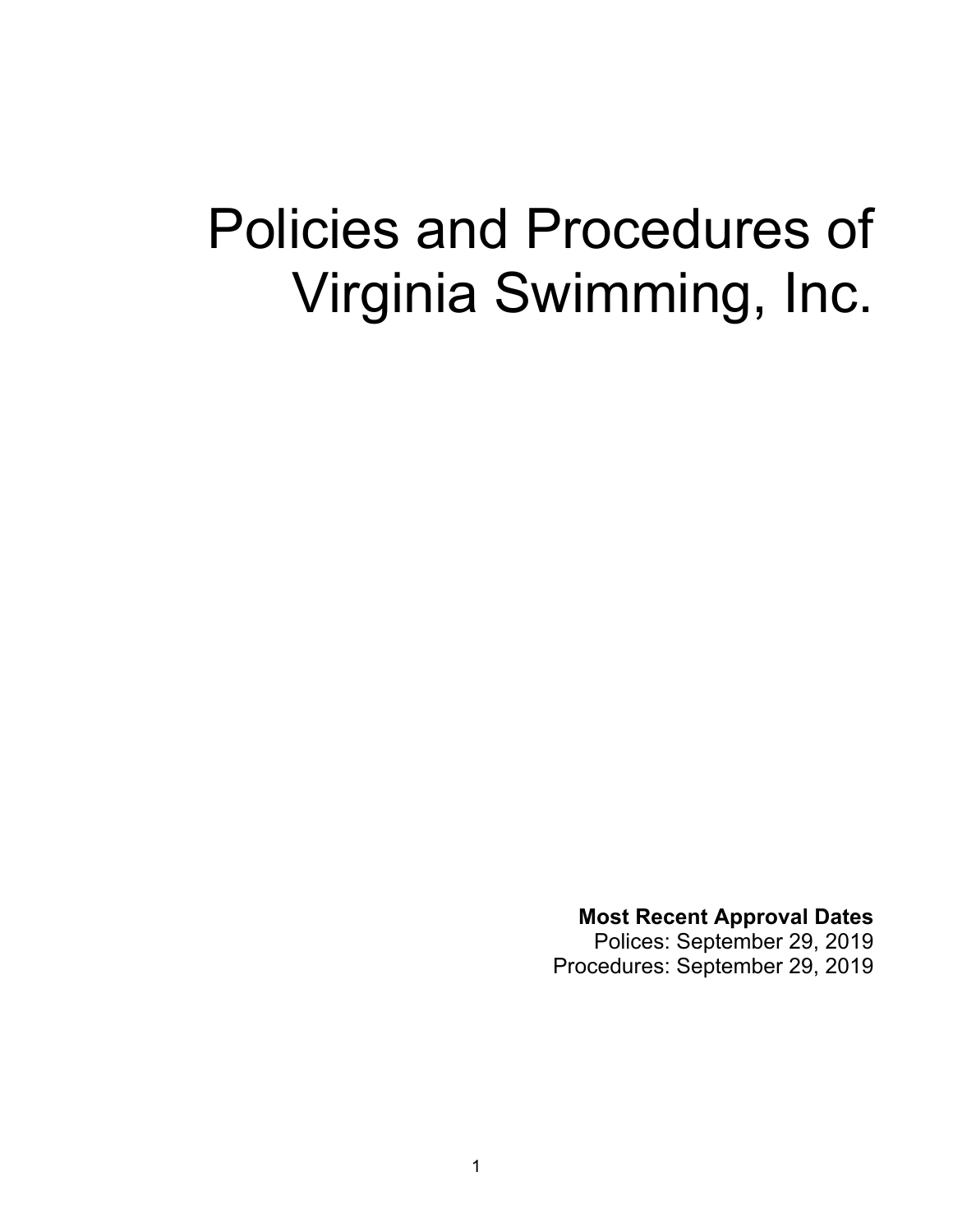### TABLE OF CONTENTS

| 1   |                                                                          |  |
|-----|--------------------------------------------------------------------------|--|
| 2   |                                                                          |  |
| 3   |                                                                          |  |
| 4   | DUTIES AND POWERS OF THE MEMBERS OF THE BOARD OF DIRECTORS 5             |  |
| 5   | DIVISIONAL ORGANIZATION, STANDING COMMITTEES, OPERATIONAL                |  |
| 6   |                                                                          |  |
| 7   | USA SWIMMING MINOR ATHLETE ABUSE PREVENTION POLICY  11                   |  |
| 8   |                                                                          |  |
| 9   |                                                                          |  |
| 10. |                                                                          |  |
|     |                                                                          |  |
|     |                                                                          |  |
|     |                                                                          |  |
|     |                                                                          |  |
|     |                                                                          |  |
|     |                                                                          |  |
|     |                                                                          |  |
|     |                                                                          |  |
|     |                                                                          |  |
|     |                                                                          |  |
|     |                                                                          |  |
|     |                                                                          |  |
|     |                                                                          |  |
|     |                                                                          |  |
|     |                                                                          |  |
|     |                                                                          |  |
|     |                                                                          |  |
|     |                                                                          |  |
|     |                                                                          |  |
|     |                                                                          |  |
|     | 31 OFFICIALS: GENERAL GUIDELINES FOR DISCIPLINE AND DE-CERTIFICATION  32 |  |
|     |                                                                          |  |
|     |                                                                          |  |
|     |                                                                          |  |
|     |                                                                          |  |
|     |                                                                          |  |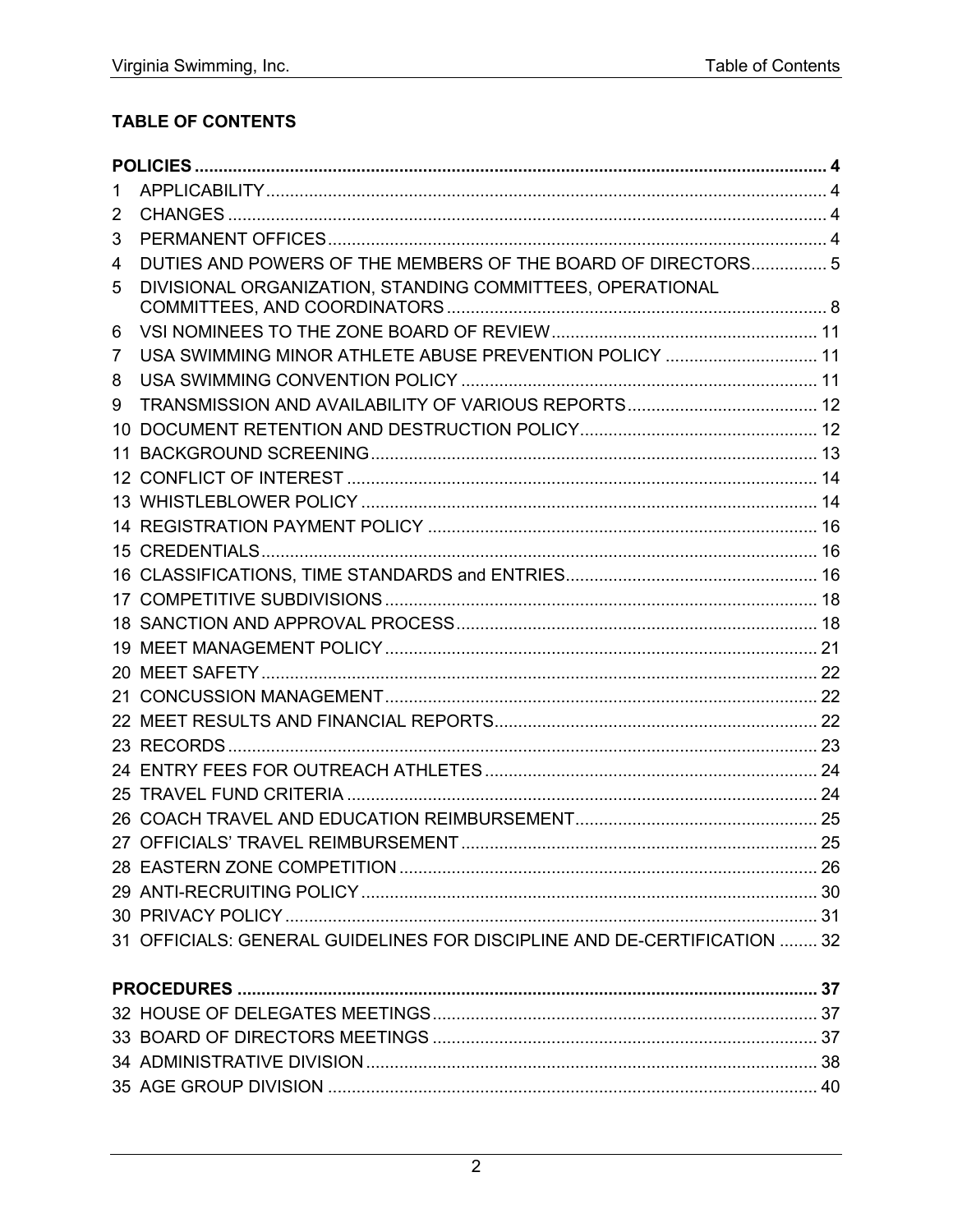| 49 ENTRY FEE REIMBURSEMENT PROGRAM FOR OUTREACH ATHLETES  54 |  |
|--------------------------------------------------------------|--|
|                                                              |  |
|                                                              |  |
|                                                              |  |
|                                                              |  |
|                                                              |  |
|                                                              |  |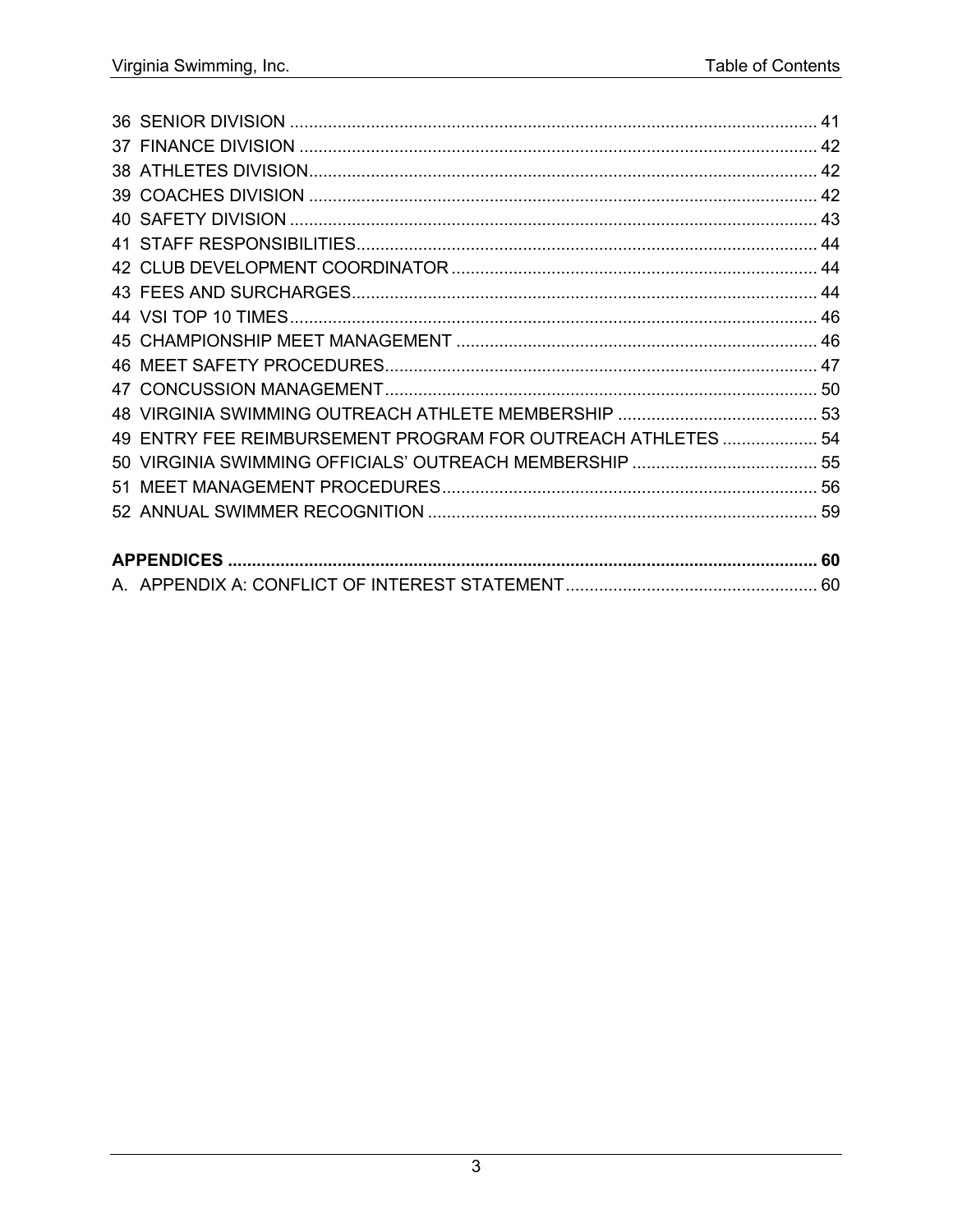### **POLICIES**

# **1 APPLICABILITY**

- 1.1 These policies are binding on all Virginia Swimming, Inc. (VSI) registered athletes and clubs. Requests to deviate from these policies must be submitted in writing to the General Chair and approved by the Board of Directors, or as otherwise specified.
- 1.2 It is the responsibility of member clubs to inform their registered athletes of the contents of these policies. A copy of these policies and subsequent changes will be provided each member club.

# **2 CHANGES**

- 2.1 Changes/amendments to the Policies may be adopted by the House of Delegates provided that any proposed policy or amendment shall have been submitted in writing to the General Chair and Secretary at least 30 days in advance and to every member of the House of Delegates at least 20 days in advance of the meeting at which the proposal will be considered. Further, the Board may originate proposals and amendments for ratification by the House of Delegates.
- 2.2 Changes to the Procedures may be made by the Board of Directors upon 7-days notice to the Board. Votes may be obtained by electronic means.

# **3 PERMANENT OFFICES**

- 3.1 OFFICE VSI should maintain an office in the Territory for the storage and maintenance of the books and records and equipment of VSI and for other purposes as may be determined by the House of Delegates or the Board of Directors in accordance with the VSI Bylaws.
- 3.2 STAFF VSI shall retain paid staff at the VSI Office as the Board of Directors may determine to be appropriate or necessary. The staff shall be under the general supervision of the General Chair and the Administrative Vice Chair. With respect to the delegated functions of the officers, committee chairs, and coordinators, the staff shall be responsible to the respective officer, committee chair, or coordinator. The powers and duties of the paid staff shall be established in VSI's Policies and Procedures Manual or by resolution of the Board of Directors or by delegation approved by the Governance Committee.
- 3.3 Office Staff Handles all duties directed by the General Chair of VSI with the approval of the Board of Directors for any function not covered by an elected officer or volunteer position. One member of the staff will be designated the Membership/Registration Coordinator. The VSI House of Delegates will approve compensation through the budgetary process. Members of the office staff will include:
	- A. Executive Director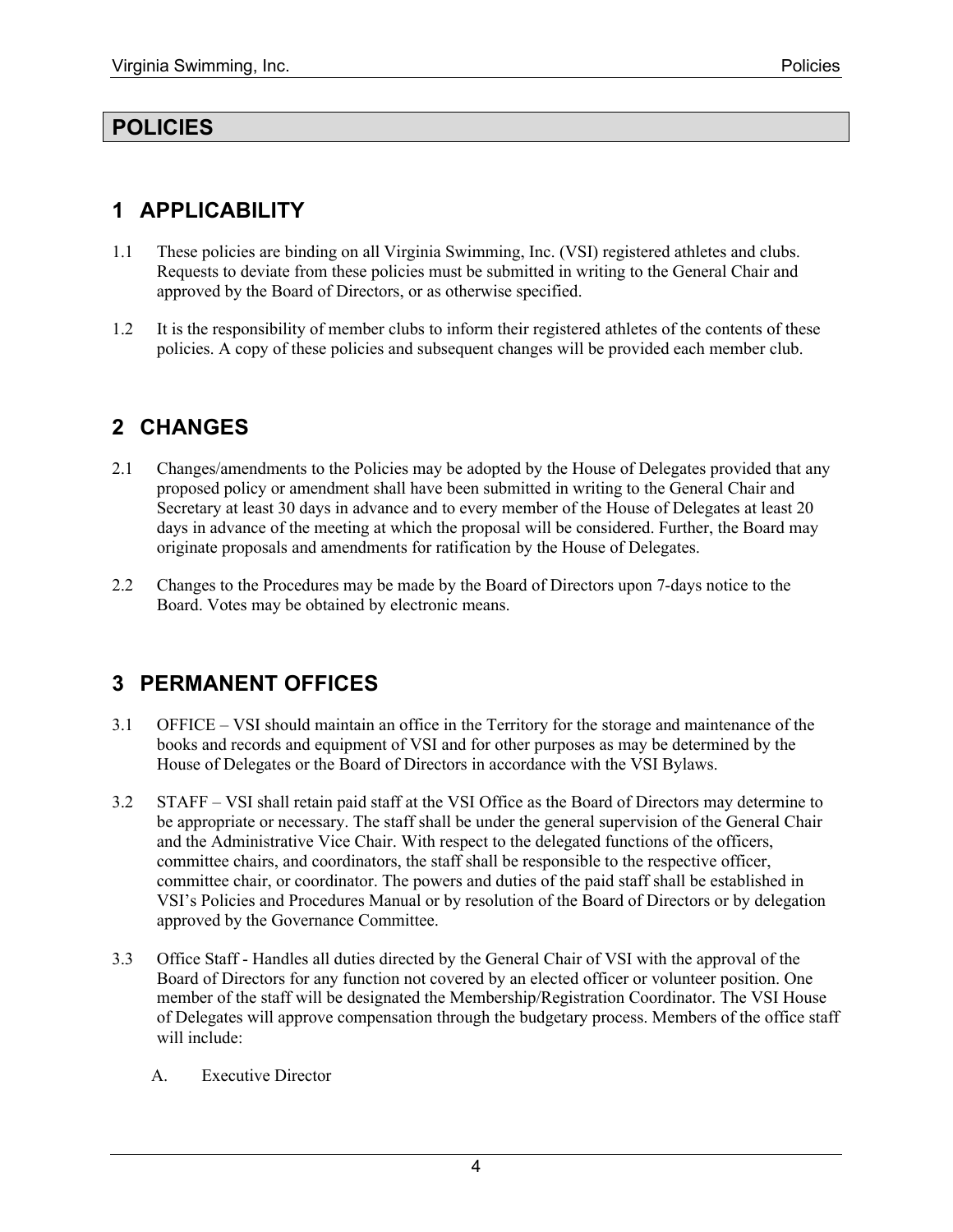- B. Administrative Assistant
- 3.4 Webmaster Handles all duties directed by the Administrative Vice Chair of VSI with the approval of the Board of Directors. The VSI House of Delegates will approve compensation through the budgetary process.
- 3.5 APPROPRIATIONS The Finance Committee shall include in its proposed budget a line item for the cost of VSI's staff, inclusive of the compensation and benefits costs of the paid staff. Once appropriated by the House of Delegates, the Personnel Committee shall be responsible, together with the General Chair, for the administration of these funds. The compensation of the staff shall, to the extent possible, be treated as confidential.

### **4 DUTIES AND POWERS OF THE MEMBERS OF THE BOARD OF DIRECTORS**

The duties and powers of the officers and other Board Members shall be to attend and participate in all meetings of the House of Delegates and the Board of Directors and as follows:

- 4.1 GENERAL CHAIR: The General Chair shall oversee and have general charge of the management, business, operations, affairs and property of VSI, and general supervision over its officers and agents; shall call meetings when and where deemed necessary; shall preside at all meetings; and, except as otherwise provided in the VSI Bylaws or VSI Policies and Procedures and with the advice and consent of the Board of Directors, shall appoint committee chairs and members for standing and special committees or coordinators as may be necessary to permit VSI to effectively, efficiently and economically conduct its affairs. The General Chair shall report to the Board of Directors all matters within the General Chair's knowledge that the Board of Directors should consider in the best interests of VSI.
- 4.2 SECRETARY: The Secretary, or a delegate, shall be responsible for keeping a record of all meetings of the House of Delegates and Board of Directors, conducting official correspondence, issuing meeting and other notices and making such reports to USA Swimming as are required by the VSI Bylaws and shall perform the other duties incidental to the office of Secretary. The Secretary or staff of VSI's permanent office shall be custodian of the records and seal of VSI and attest the execution of all duly authorized instruments. The Secretary shall cause to be kept at VSI's permanent office copies of all minutes, official correspondence, meeting and other notices, and any other records of VSI. The Secretary's custody of the minute books and other records shall be as a fiduciary for VSI and shall end when the Secretary leaves office and shall pass them on to the successor Secretary.
- 4.3 TREASURER: The Treasurer shall be the principal receiving and disbursing officer of VSI. Except as otherwise directed by the Finance Chair and Finance Committee, or the Board of Directors, the Treasurer shall receive all moneys, incomes, fees, and other receipts of VSI and pay all bills, salaries, expenses, and other disbursements approved by an authorized officer, committee chair, coordinator, the Finance Committee, the Board of Directors, or the House of Delegates, or required to be paid pursuant to the VSI Bylaws. When authorized by the Board of Directors, income and expenses may be received and paid by a division, officer, committee, or coordinator, provided that the division, officer, committee, or coordinator promptly submits to the Treasurer an itemized report, duly attested by the division, officer, committee chair, or coordinator and either within the approved budget of such division, officer, committee, or coordinator, or authorized by the Board of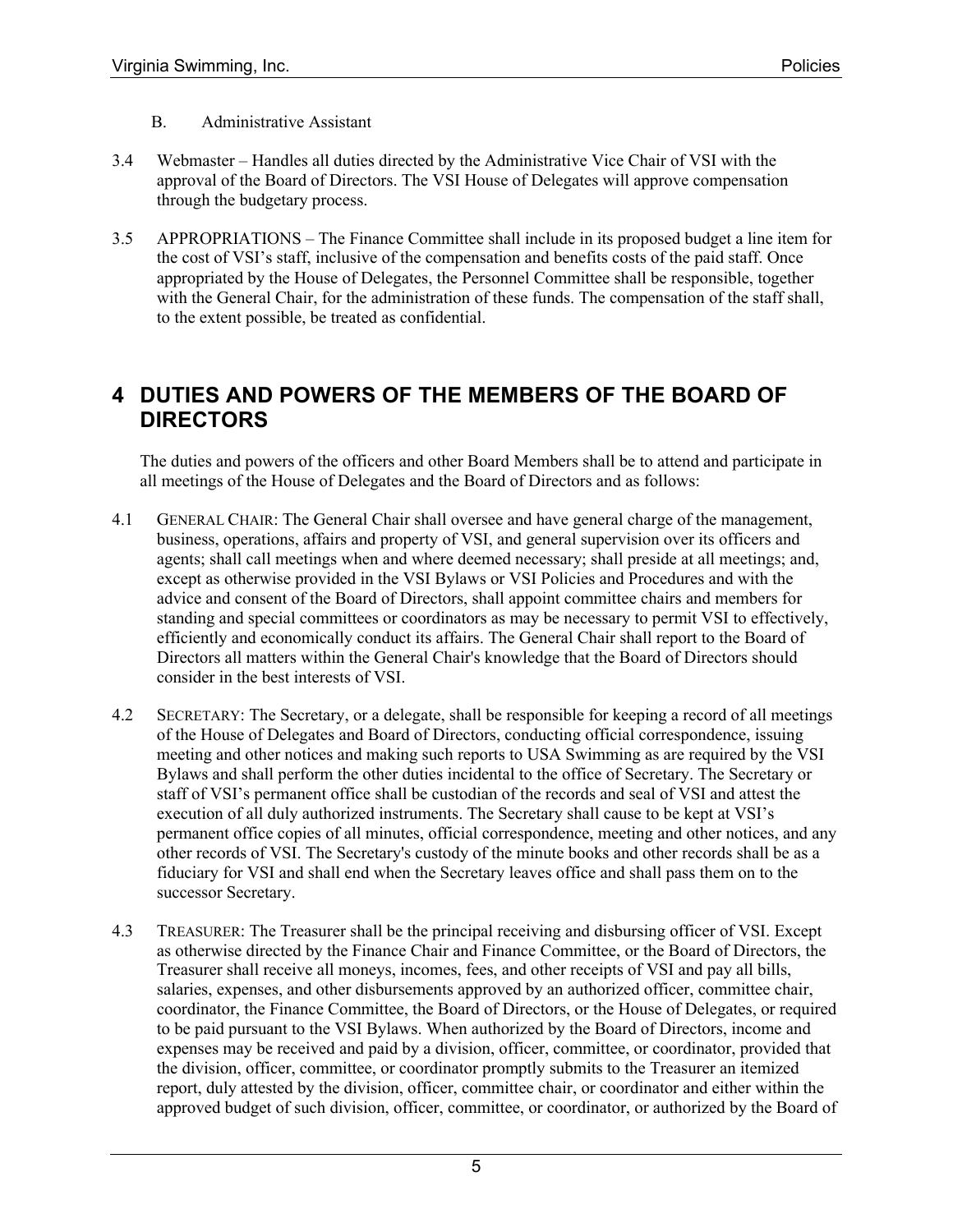Directors or the House of Delegates. The Treasurer shall be a member of the Finance Committee but may not be its chair. The Treasurer shall issue a monthly report listing the current budget variances by line item, all receipts, all expenditures, and the current fund and account balances for the month and the preceding month and for the fiscal year to date, together with such other items as the Finance Committee, the General Chair, or the Board of Directors may direct. The Treasurer shall also provide current monthly bank account statements to the General Chair. The Treasurer shall:

- A. have charge of and supervision over and be responsible for the funds, moneys, securities, and other financial instruments of VSI;
- B. cause the moneys, securities, and other financial instruments of VSI to be deposited in the name and to the credit of VSI in such institutions as shall be designated in accordance with the VSI Bylaws or to be otherwise invested as the Finance Committee or the Board of Directors may direct;
- C. cause to be appropriately segregated and accounted for any endowment funds, scholarship, or award funds and any similar special purpose funds or accounts;
- D. cause the funds of VSI to be disbursed by checks or drafts, automated debits, or wire transfers upon the authorized depositories of VSI, and obtain and preserve proper vouchers for all moneys disbursed;
- E. cause to be kept at VSI's permanent office correct books of account and other financial records of all its affairs and transactions and such duplicate books of account as the Board of Directors, the Finance Committee, or the Treasurer shall determine. The Treasurer's custody of the books and records shall be as a fiduciary for VSI and custody and fiduciary state shall end when the Treasurer leaves office and passes them on to the successor Treasurer;
- F. upon request and at reasonable hours cause such books or duplicates thereof to be exhibited to any member of the Board of Directors and upon application and at reasonable hours cause the monthly financial reports and the annual audited financial statement to be exhibited to any member of VSI or USA Swimming;
- G. cause VSI to be in compliance with the requirements of the VSI Bylaws;
- H. have the power to require from the officers, committee chair, coordinators, or agents of VSI reports or statements giving such information as the Treasurer may determine to be appropriate or helpful with respect to any and all financial transactions of VSI;
- I. make the books and records available and otherwise fully cooperate with those conducting the annual audit of accounts of VSI and cause the preparation and timely filing of all required federal, state, and local tax returns, and other financial and tax reports with the applicable government official, and forward a copy of the annual financial statement and audit report and any federal tax return to the Secretary for submission to the Board of Directors and USA Swimming national headquarters in accordance with the VSI Bylaws;
- J. have the power to appoint one or more assistant treasurers and delegate to them one or more of the Treasury functions, or parts thereof, and in general, perform all the other duties incident to the corporate treasury function.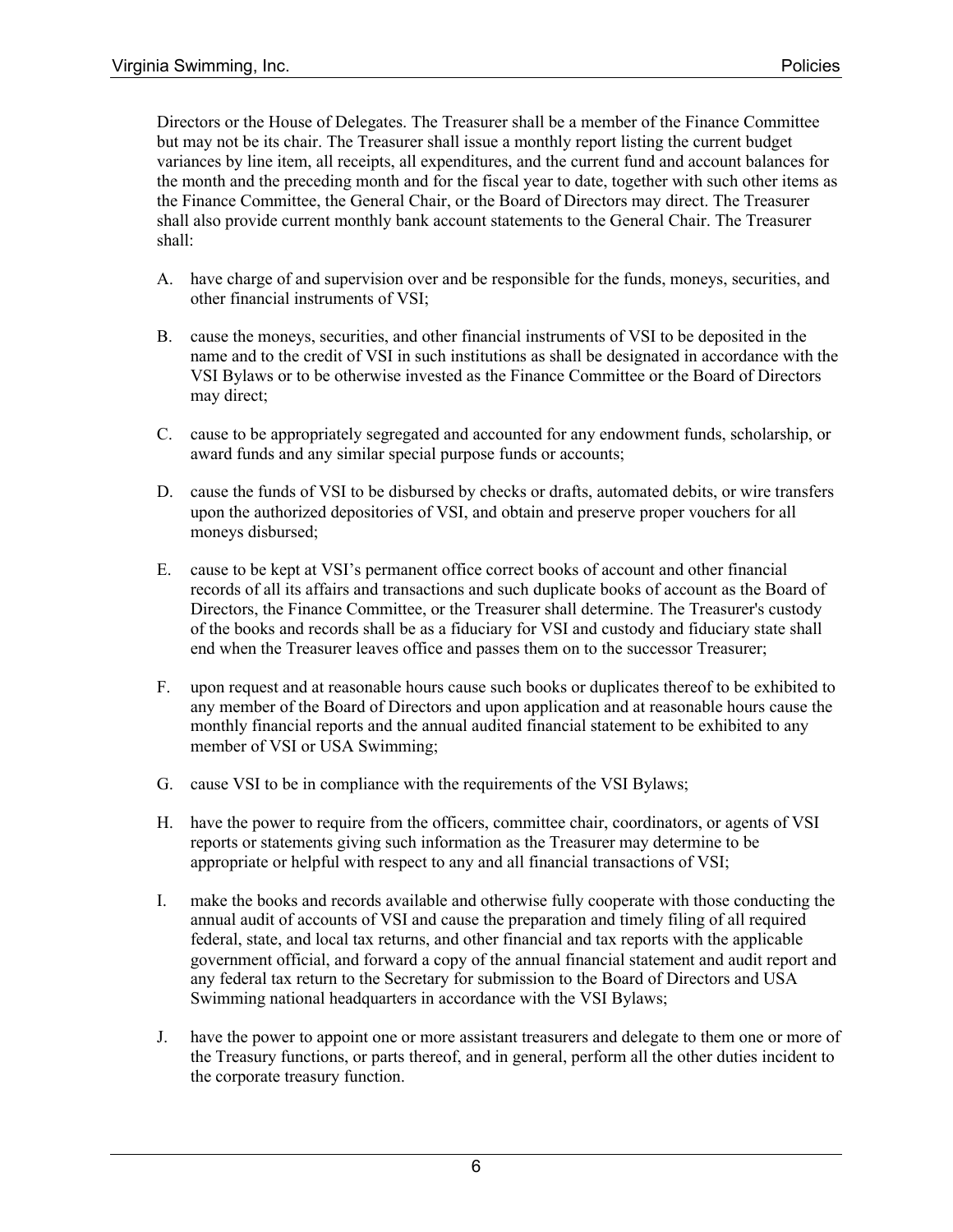- 4.5 ADMINISTRATIVE VICE-CHAIR: The Administrative Vice-Chair shall conduct meetings in the absence of the General Chair and, at the request of the General Chair or in the event of the disability of the General Chair, shall perform all of the duties of the General Chair, and when so acting shall have all of the powers of the General Chair. The Administrative Vice-Chair shall chair, and have general charge of the business, affairs, and property of the division that administers VSI business and affairs. The Administrative Vice-Chair shall aid in the development of policy and the coordination of the activities of the officers and committees within the division internally and with other divisions, committees, and coordinators. The Administrative Division shall be responsible for the creation and maintenance of VSI's Policies and Procedures Manual. The Administrative Vice-Chair shall be responsible to see that the Coach Representative elections are held in accordance with the VSI Policies and Procedures.
- 4.6 SENIOR VICE-CHAIR: The Senior Vice-Chair shall chair and have general charge of the affairs and property of the Division or Committee that develops and conducts the senior swimming program of VSI including meet management for all senior swimming meets sponsored by VSI. The Senior-Vice Chair will serve as the liaison to the Athlete Representatives and the Athletes Committee and shall be responsible to see that the Athlete Representatives' elections are held in accordance with the VSI Bylaws.
- 4.7 AGE GROUP-VICE CHAIR: The Age Group Vice-Chair shall chair and have general charge of the affairs and property of the Division or Committee that develops and conducts the age group swimming program of VSI including meet management for all age group swimming meets sponsored by VSI.
- 4.8 SAFE SPORT CHAIR: The Safe Sport Chair shall chair the Safe Sport Committee. The Safe Sport Chair shall also serve as the Safety Division Vice-Chair. The Safety Vice-Chair shall have general charge of the committees and coordinators involved with safety. The Safety Division Vice-Chair shall aid in the development of policy and the coordination of the activities of the officers and committees within the division internally and with other divisions, committees, and coordinators.
- 4.9 FINANCE VICE-CHAIR: The Finance Vice-Chair shall have general charge of the committees and coordinators involved with finance (Finance Committee, Treasurer). The Finance Vice-Chair shall aid in the development of policy and the coordination of the activities of the officers and committees within the division internally and with other divisions, committees, and coordinators. The Finance Vice-Chair shall serve as the Finance Committee Chair.
- 4.10 ATHLETE REPRESENTATIVES: The Athlete Representatives shall serve as the liaisons between the athletes who are members of VSI and the Board of Directors and House of Delegates. The Senior Athlete Representative shall chair the Athletes Committee.
- 4.11 COACH REPRESENTATIVES: The Coach Representatives shall serve as the liaisons between the coaches who are members of VSI and the Board of Directors and House of Delegates. The Senior Coach Representative shall chair the Coaches Committee.
- 4.12 AT-LARGE BOARD MEMBERS: In addition to their inherent powers and duties as members of the Board of Directors, the At-Large Board Members, both athletes and non-athletes, shall have such powers and duties as may be delegated to them by the VSI Policies and Procedures Manual, the General Chair, the Board of Directors, or the House of Delegates.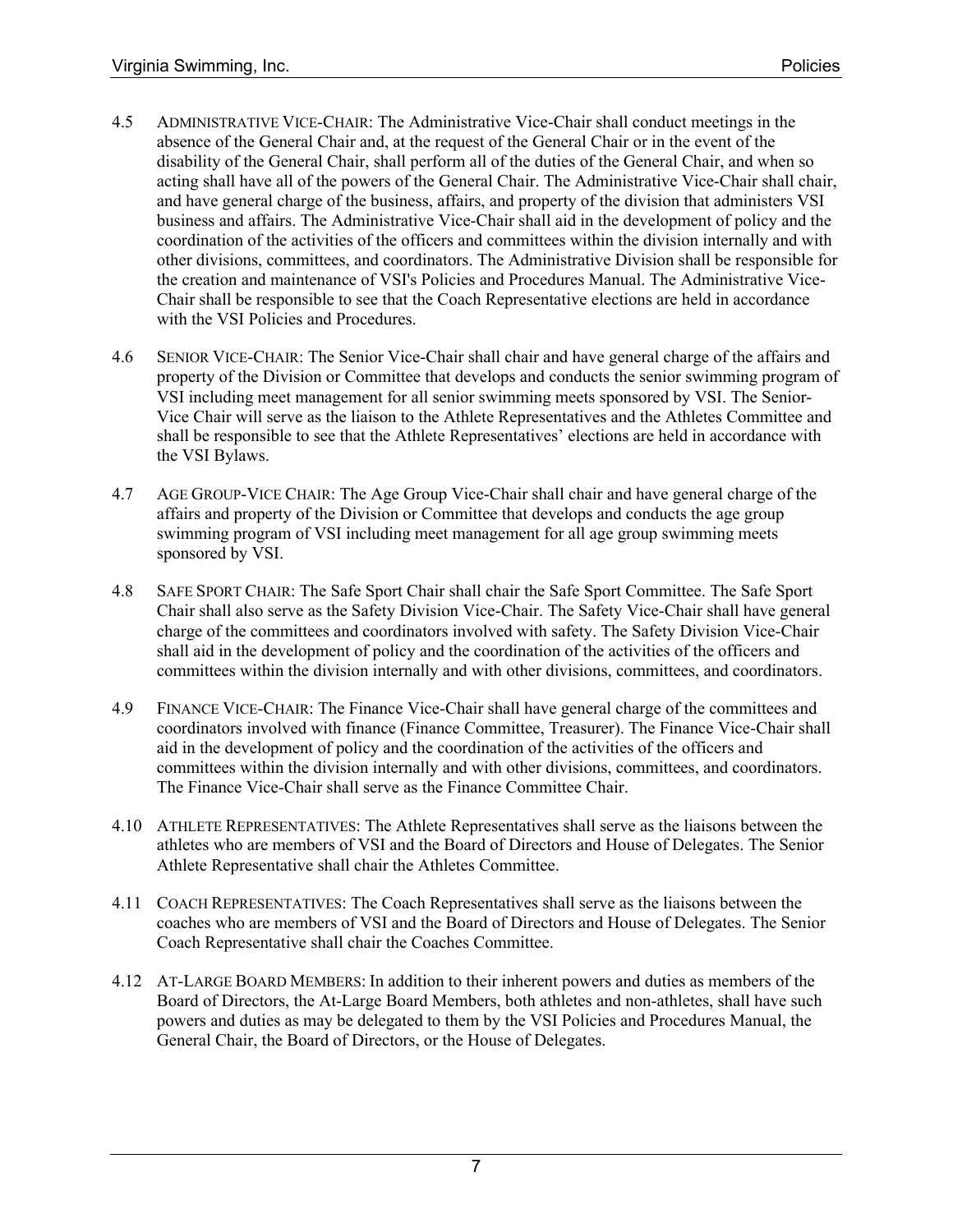### **5 DIVISIONAL ORGANIZATION, STANDING COMMITTEES, OPERATIONAL COMMITTEES, AND COORDINATORS**

The organizational structure for VSI shall be as specified in Article 7 of the VSI Bylaws and as further defined here.

- 5.1 DIVISIONS The divisions shall be as specified in Article 7 of the VSI Bylaws.
- 5.2 STANDING COMMITTEES The standing committees shall be as specified in Article 7 of the VSI Bylaws
- 5.3 OPERATIONAL COMMITTEES The operational committees shall be specified in the Procedures section of this manual. Minimally, the following requirements must be specified for each operational committee.
	- A. Chair The chair shall be appointed by the General Chair with the advice and consent of the Board of Directors and the respective division chair. The committee chair shall assume office on September 1 following the election of the General Chair, or upon appointment if appointed after that date, and shall serve until the date of August 31 following the next election of the General Chair.
	- B. Members The committee chair shall be considered a committee member. All operational committees must include at least one non-athlete member from each VSI district and a sufficient number of athletes so as to constitute at least twenty percent (20%) of the voting membership of the committee. Non-athlete members shall be appointed by the committee chair with the advice and consent of the General Chair and respective division chair. Athlete members of each committee shall be appointed by the General Chair with the advice of the Senior Athlete Representative. The athlete committee members shall meet the same requirements as those of Athlete Representative set forth in Article 6.2.1 of the VSI Bylaws. The committee members shall assume office on September 1 following the election of the General Chair, or upon appointment if appointed after that date, and shall serve until the date of August 31 following the next election of the General Chair. The division chair shall be an ex officio member, with voice and vote, of each operational committee within the respective division. The term of office must be specified.
	- C. Duties The duties of the committee must be specified.
- 5.4 COORDINATORS The coordinators shall be specified in Procedures section of this manual. Minimally, the following requirements must be specified for each coordinator.
	- A. Appointment The coordinator shall be appointed by the General Chair with the advice and consent of the Board of Directors and the respective division chair. The coordinator shall assume office on September 1 following the election of the General Chair, or upon appointment if appointed after that date, and shall serve until the date of August 31 following the next election of the General Chair.
	- B. Duties The duties of the coordinator must be specified.
- 5.5 DUTIES AND POWERS OF CHAIRS AND COORDINATORS GENERALLY The duties and powers of the General Chair, the division vice-chairs, the committee chairs, and when applicable, the coordinators shall be as follows: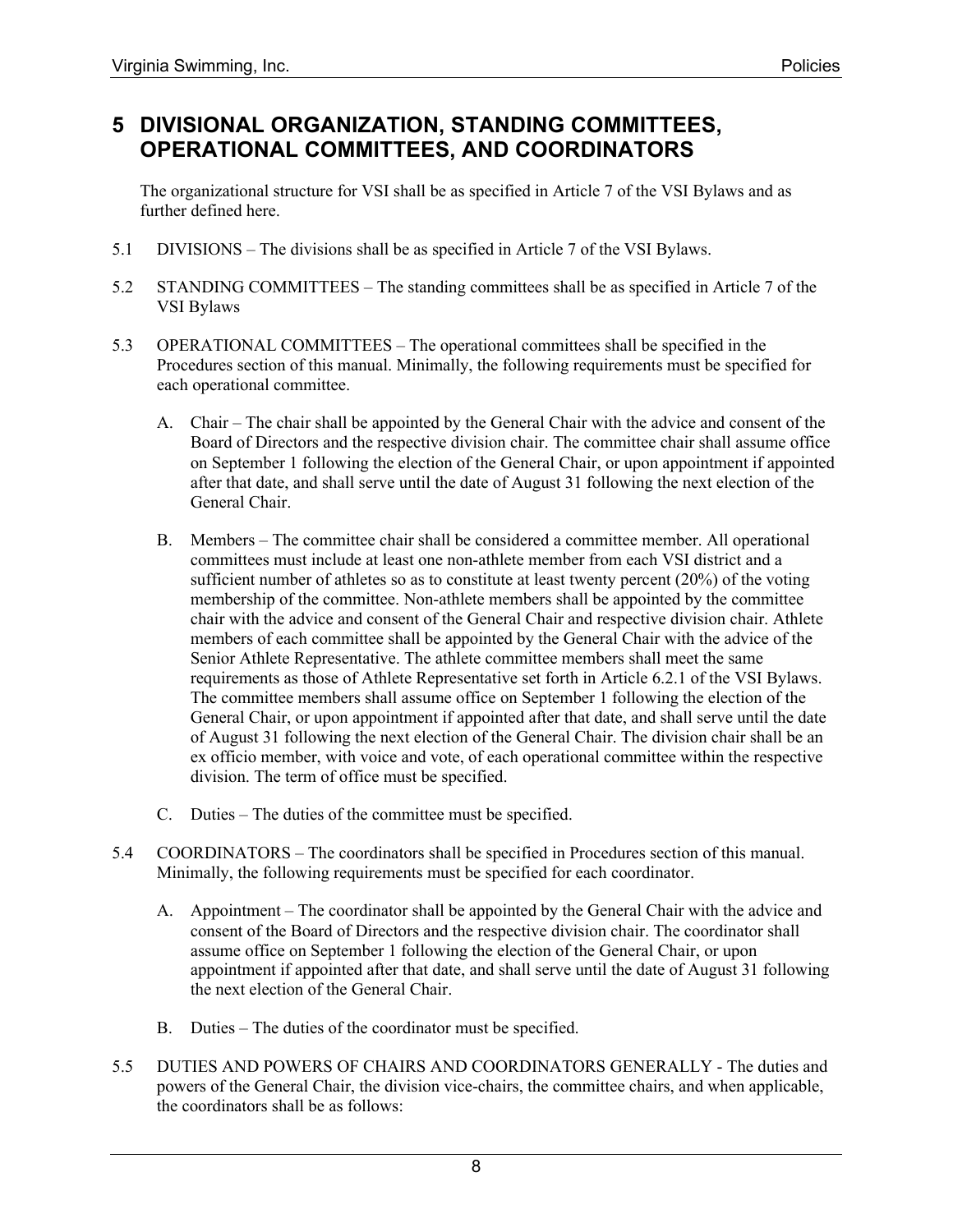- A. Preside at all meetings of the respective division or committee;
- B. See that all duties and responsibilities of the respective division, committee, or coordinator are properly and promptly carried out;
- C. Appoint such committees as may be necessary to fulfill the duties and responsibilities of the division;
- D. Communicate with the respective division, committee, or coordinator to keep them fully informed;
- E. Keep the General Chair, the respective division vice-chair, and committee chair and the Secretary informed of the respective division, committee, or coordinator actions and recommendations;
- F. Appoint a member as secretary of the division or committee charged with taking minutes of each meeting and forward reports or minutes of all meetings to the Secretary;
- G. Refer to the Board of Directors any recommendation for action that would establish or change policies or programs for VSI, and;
- H. Perform the other specific duties listed in VSI's Policies and Procedures Manual or as may be delegated by the General Chair, the respective division vice-chair or committee chair, the Board of Directors, or the House of Delegates.
- 5.6 REGULAR AND SPECIAL MEETINGS Regular and special meetings of divisions or committees of VSI shall be held as determined by the respective vice-chairs or committee chairs.
- 5.7 MEETINGS OPEN; EXECUTIVE (CLOSED) SESSIONS Meetings of divisions and committees shall be open to all members of VSI and USA Swimming. Matters relating to personnel, disciplinary action, legal, taxation, and similar affairs shall be deliberated and decided in a closed executive session, which only the respective members are entitled to attend. By a majority vote on a motion of a question of privilege, a division or committee may decide to go into executive session on any matter deserving of confidential treatment or of personal concern to any member of the division or committee.
- 5.8 VOICE AND VOTING RIGHTS OF DIVISION, COMMITTEE AND SUB-COMMITTEE MEMBERS - The voice and voting rights of Board Members and Individual Members shall be as follows:
	- A. MEMBERS Each division or committee member shall have both voice and vote in the respective meetings.
	- B. NON-VOTING COMMITTEE MEMBERS Unless entitled to vote under another provision of these Bylaws, the General Chair shall have voice but no vote in meetings of divisions and committees.
	- C. INDIVIDUAL MEMBERS Individual Members who are not members of the division or committee may attend open meetings of the division or committee and be heard in the discretion of the presiding officer. Unless entitled to vote under another provision of the VSI Policies and Procedures, Individual Members shall have no vote in those meetings.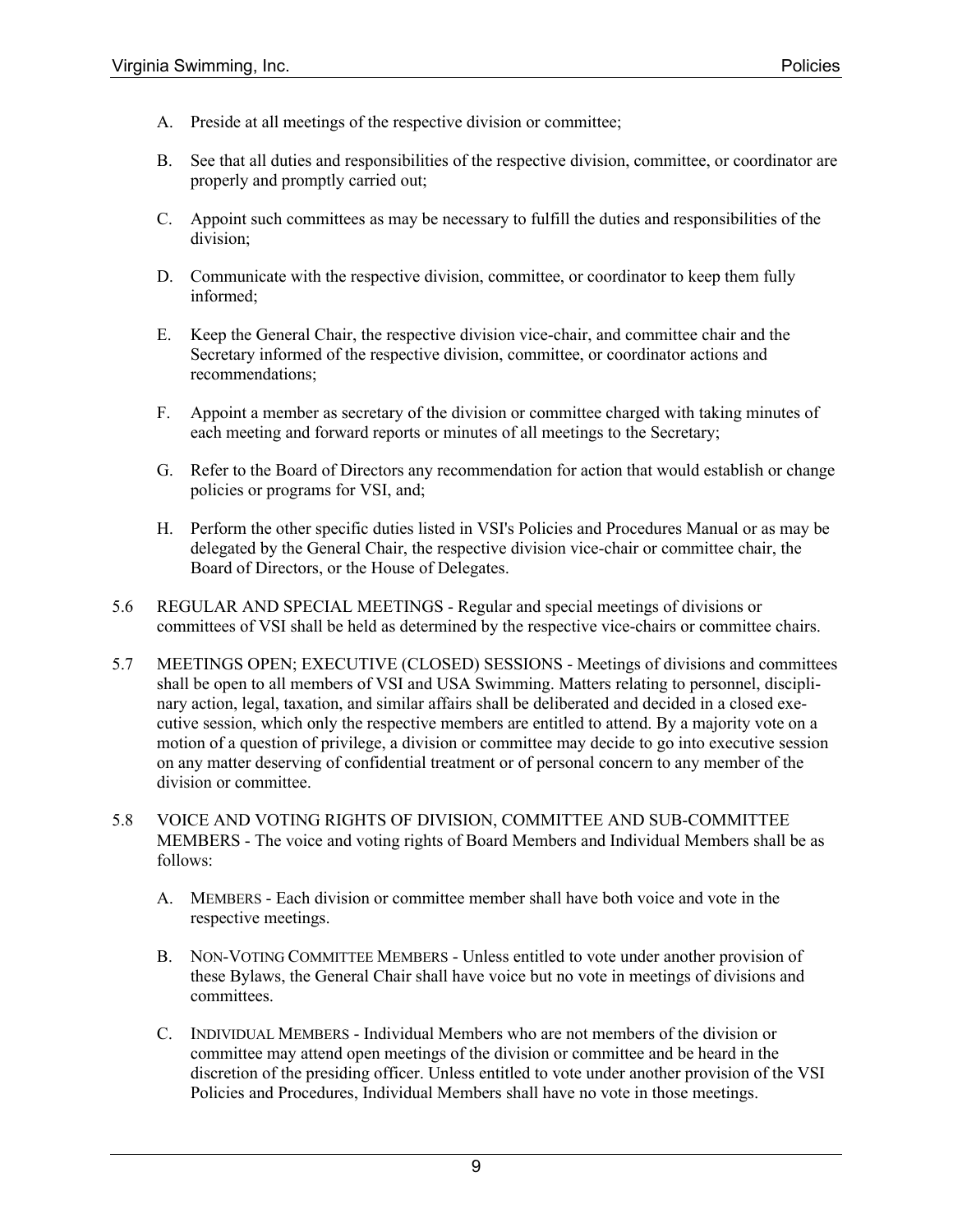- 5.9 ACTION BY WRITTEN CONSENT Any action required or permitted to be taken at any meeting of a division or committee may be taken without a meeting if all the division or committee members entitled to vote consent to the action in writing and the written consents are filed with the records of the meetings. These consents shall be treated for all purposes as a vote taken at the meeting.
- 5.10 PARTICIPATION THROUGH COMMUNICATIONS EQUIPMENT Members of any division or committee may participate in a meeting of the division or committee through conference telephone or similar equipment by means of which all persons participating in the meeting can hear each other at the same time. Participation by such means shall constitute presence in person at a meeting.
- 5.11 QUORUM Except as otherwise provided in the VSI Bylaws or the VSI Policies and Procedures, a quorum of any committee shall consist of those members present of the committee.
- 5.12 VOTING Except as otherwise provided in the VSI Bylaws, the VSI Policies and Procedures, or the Parliamentary Authority, all motions, orders, and other propositions coming before a division or committee shall be determined by a majority vote.
- 5.13 PROXY VOTE Voting by proxy in any meeting of a division or committee of VSI shall not be permitted.
- 5.14 NOTICES
	- A. TIME Except as otherwise provided in the VSI Bylaws or the VSI Policies and Procedures, not less than forty-eight (48) hours' notice in the case of notice given by telephone or email, and six (6) days' notice in all other cases, shall be given for any meeting of a division or committee of VSI. Separate notices need not be given for regular meetings that are scheduled well in advance.
	- B. INFORMATION The notice of a meeting shall contain the time, date and site.
- 5.15 ORDER OF BUSINESS At all meetings conducted under the authority of the VSI Policies and Procedures, the following shall be included in the order of business to the extent applicable; the order in which subjects are taken up may be varied:
	- Roll Call
	- Reading, correction and adoption of minutes
	- Reports of coordinators, committees and subcommittees
	- Unfinished (old) business
	- New business
	- Resolutions and orders
	- Adjournment
- 5.16 RESIGNATIONS Any committee member or coordinator may resign by orally advising the General Chair or by submitting a written resignation to the Board of Directors specifying an effective date of the resignation. If such date is not specified, the resignation shall take effect upon the appointment of a successor.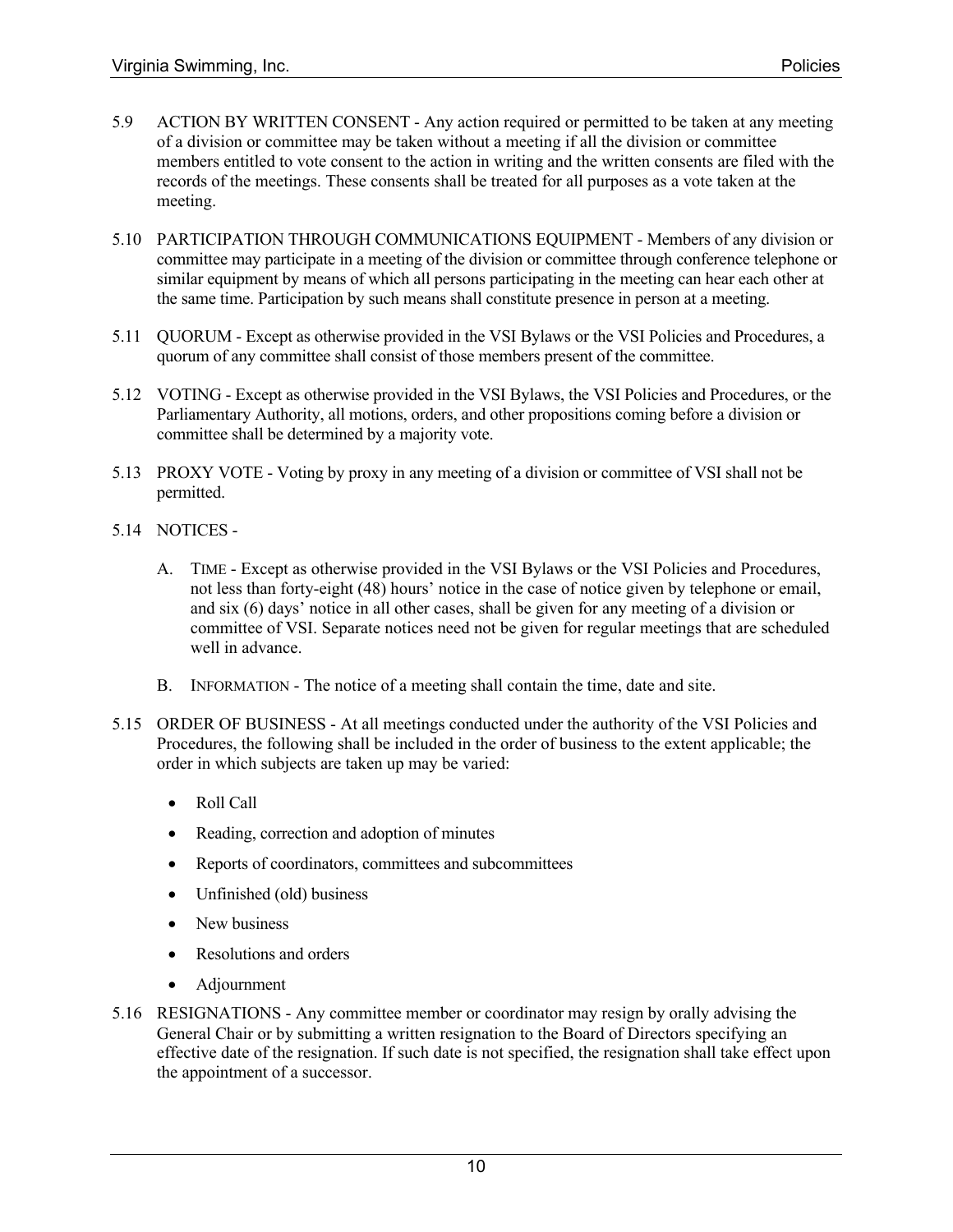- 5.17 VACANCIES The determination of when the position of an appointed committee chair, committee member, or a coordinator becomes vacant or the person becomes incapacitated, if not made by the person, shall be within the discretion of the Board of Directors. In the event of a vacancy of a position or the permanent incapacity of an individual serving in a position, the position should be filled using the same procedures as were used for the original appointment. A temporary incapacity may be left unfilled at the discretion of the General Chair or an appointment may be made for the duration of the temporary incapacity.
- 5.18 DELEGATION With the consent of the Board of Directors or the respective division vice-chair, a committee or coordinator may delegate a portion of their powers or duties to another officer of VSI, or to another committee or coordinator, or with the consent of the VSI Board of Directors, to the paid staff at VSI.
- 5.19 LIMITATIONS ON COMMITTEE MEMBERSHIP With the exception of membership on a committee as an ex officio member, which shall not count, no individual may simultaneously serve on more than a total of two (2) operational and standing committees.

# **6 VSI NOMINEES TO THE ZONE BOARD OF REVIEW**

The regular members of the VSI Administrative Review Board shall also serve as the nominees from VSI to the Zone Board of Review, except to the extent a lesser or greater number is required by the Zone. If not all of the Administrative Review Board members may be nominated by VSI to the Zone Board of Review, the Chair of the VSI Administrative Review Board shall designate which members shall be so nominated. If nominees in addition to the regular members of the Administrative Review Board are required by the Zone, such additional individuals shall be appointed by the General Chair.

# **7 USA SWIMMING MINOR ATHLETE ABUSE PREVENTION POLICY**

VSI will comply with all requirements as stated in the USA Swimming Minor Athlete Abuse Prevention Policy (MAAPP).

### **8 USA SWIMMING CONVENTION POLICY**

- 8.1 The General Chair, Administrative Vice Chair, Senior Vice Chair, Age Group Vice Chair, Senior Coach Representative, and Senior Athlete Representative serve as VSI voting delegates to the USA Swimming House of Delegates and shall attend Convention as well as any additional members of VSI who have been granted at-large votes for the USA Swimming House of Delegates.
- 8.2 If any of the VSI voting delegates are unable to attend the Convention, an alternate representative shall be appointed by the General Chair to attend in his or her place.
- 8.3 The Junior Coach Representative, Junior Athlete Representative, and any member of VSI who is a Zone Director, Zone Athlete Representative, or a member of a USA Swimming National Committee that has a meeting listed on the Convention schedule will be requested to attend Convention.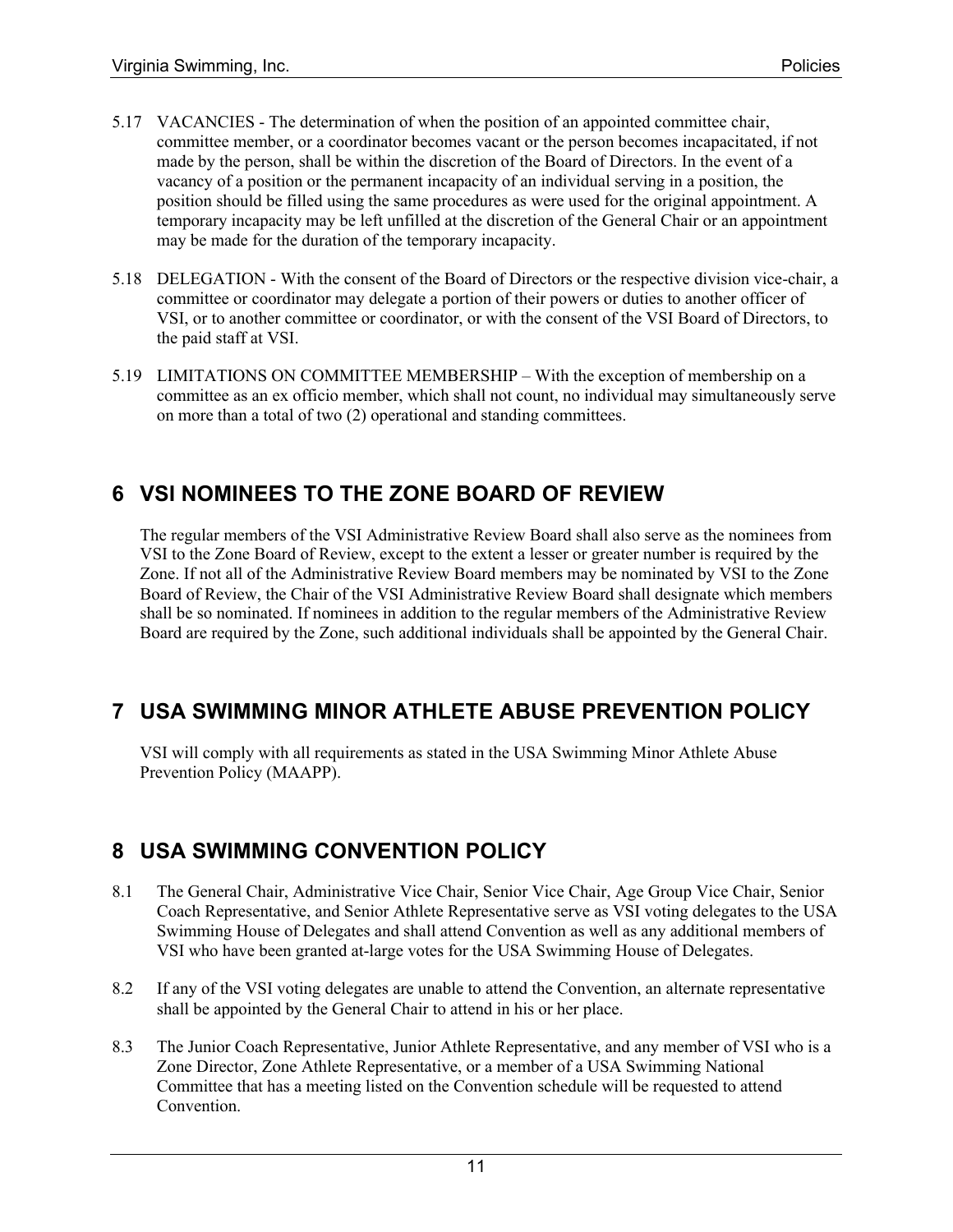- 8.4 The General Chair, with the advice and consent of the Board of Directors, may also designate one of more members of the VSI Office staff, committee chairs, or coordinators to attend Convention.
- 8.5 The individuals listed in sections  $7.1 7.4$  who attend Convention will be reimbursed for travel and lodging expenses and will receive a per diem to offset the cost of meals.
- 8.6 In addition, VSI will reimburse any of its members in good standing the cost of Early Bird registration if he or she attends Convention. Any other expenses will be the member's responsibility.

# **9 TRANSMISSION AND AVAILABILITY OF VARIOUS REPORTS**

- 9.1 MINUTES The Secretary shall, within thirty (30) days after each meeting of the Board of Directors and the House of Delegates, transmit a copy of the minutes to the VSI Office for retention and distribution.
- 9.2 STATE AND LOCAL REPORTS AND FILINGS The Treasurer shall cause to be made all reports and non-tax filings and shall requisition from the Treasurer checks with which to pay any applicable fees required by its state of incorporation and by any other state or municipality in which it operates.
- 9.3 PUBLIC AVAILABILITY OF CERTAIN INFORMATION VSI shall cause to be made available at a reasonable location and time determined by VSI to anyone requesting to see a copy of VSI's federal income tax and information returns for each of the last three years, and a copy of the materials submitted by USA Swimming to include VSI in USA Swimming's group exemption ruling as required pursuant to IRS Code section 6104 and any similar requirements of applicable state or local laws.

# **10 DOCUMENT RETENTION AND DESTRUCTION POLICY**

| <b>Type of Document</b>                          | <b>Responsible Individual</b>           | <b>Minimum</b><br><b>Requirement</b> |  |
|--------------------------------------------------|-----------------------------------------|--------------------------------------|--|
| Accounts payable ledgers and schedules           | Treasurer                               | 7 years                              |  |
| Administrative Review Board                      | Administrative Board of Review<br>Chair | Permanently                          |  |
| Audit reports                                    | Audit Committee Chair                   | Permanently                          |  |
| <b>Bank Reconciliations</b>                      | Treasurer                               | 2 years                              |  |
| Bank statements                                  | Treasurer                               | 3 years                              |  |
| Bylaws and Policies and Procedures               | Rules and Legislation<br>Coordinator    | Permanently                          |  |
| Checks (for important payments and<br>purchases) | Treasurer                               | Permanently                          |  |

VSI business records and documents must be maintained by the responsible individual and for a minimum amount of time as specified in the following table.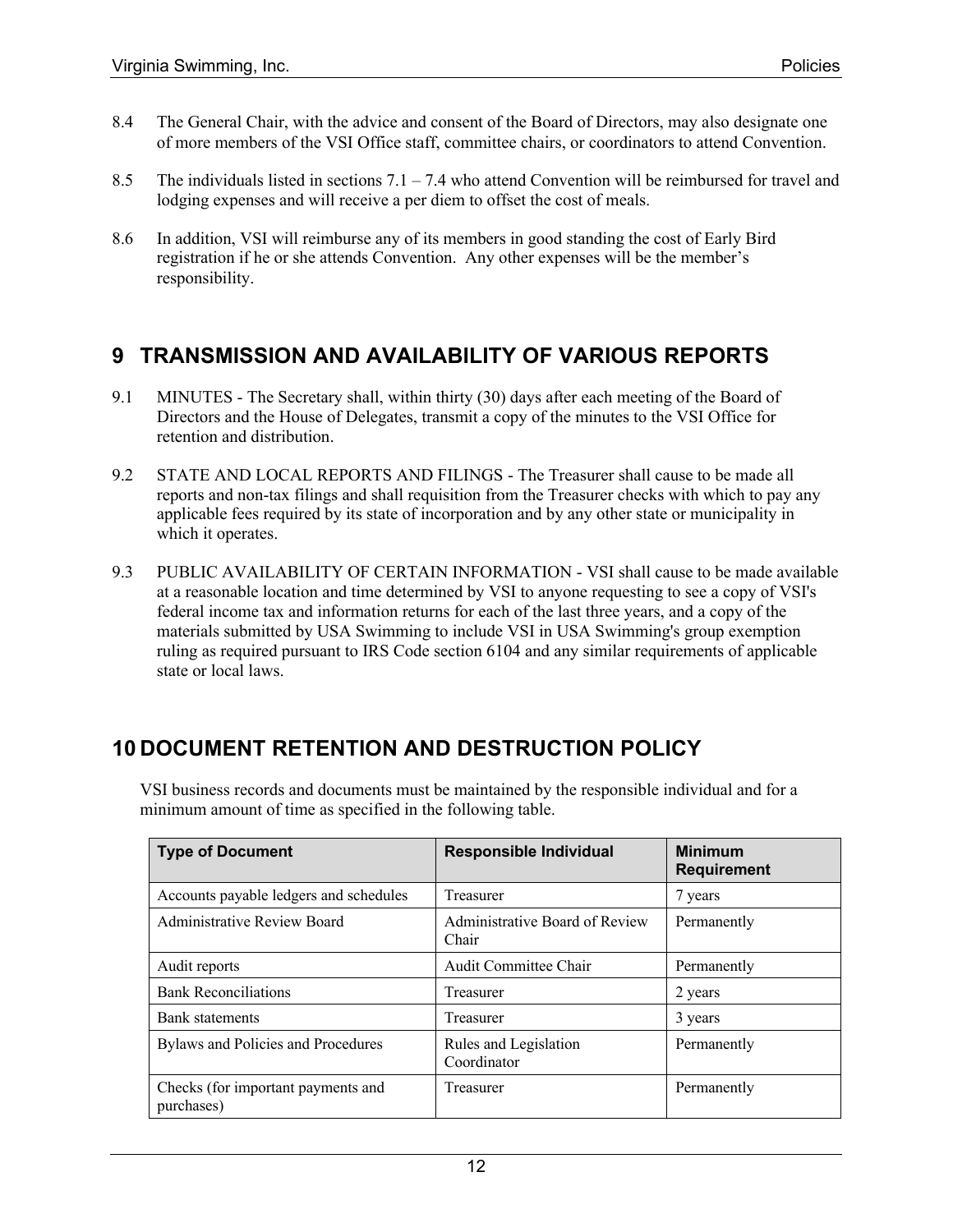| Committee meeting minutes                                                                           | Office Administrator      | Permanently |
|-----------------------------------------------------------------------------------------------------|---------------------------|-------------|
| Contracts, mortgages, notes and leases<br>(expired)                                                 | Office Administrator      | 7 years     |
| Contracts (still in effect)                                                                         | Office Administrator      | Permanently |
| Correspondence (general)                                                                            | Office Administrator      | 2 years     |
| Correspondence (legal and important<br>matters)                                                     | Office Administrator      | Permanently |
| Correspondence (with customers and<br>vendors)                                                      | Office Administrator      | 2 years     |
| Deeds, mortgages, and bills of sale                                                                 | Office Administrator      | Permanently |
| Depreciation Schedules                                                                              | Treasurer                 | Permanently |
| Duplicate deposit slips                                                                             | Treasurer                 | 2 years     |
| <b>Employment applications</b>                                                                      | Office Administrator      | 3 years     |
| Expense Analyses/expense distribution<br>schedules                                                  | Treasurer                 | 7 years     |
| <b>Year End Financial Statements</b>                                                                | Treasurer                 | Permanently |
| Insurance Policies (expired)                                                                        | Office Administrator      | 3 years     |
| Insurance records, current accident reports,<br>claims, policies, etc.                              | Office Administrator      | Permanently |
| Internal audit reports                                                                              | Audit Committee Chair     | 3 years     |
| Inventories of products, materials, and<br>supplies                                                 | Office Administrator      | 7 years     |
| Invoices (to customers, from vendors)                                                               | Office Administrator      | 7 years     |
| Meet fee rebate exceptions                                                                          | Treasurer                 | 7 years     |
| <b>Meet Results</b>                                                                                 | Meet Director or designee | 1 year      |
| Minute books                                                                                        | Office Administrator      | Permanently |
| Payroll records and summaries                                                                       | Treasurer                 | 7 years     |
| Personnel files (terminated employees)                                                              | Office Administrator      | 7 years     |
| Tax returns and worksheets                                                                          | Treasurer                 | Permanently |
| Timesheets                                                                                          | Office Administrator      | 7 years     |
| VSI Board of Review Records and<br>Findings (Archival; replaced by Zone<br>Board of Review in 2015) | Office Administrator      | Permanently |
| Withholding tax statements                                                                          | Treasurer                 | 7 years     |

# **11 BACKGROUND SCREENING**

- 11.1 Background screening shall be done through the current mechanism in place with USA Swimming.
- 11.2 All non-athlete candidates for office on the VSI Board of Directors shall have passed the background screening program.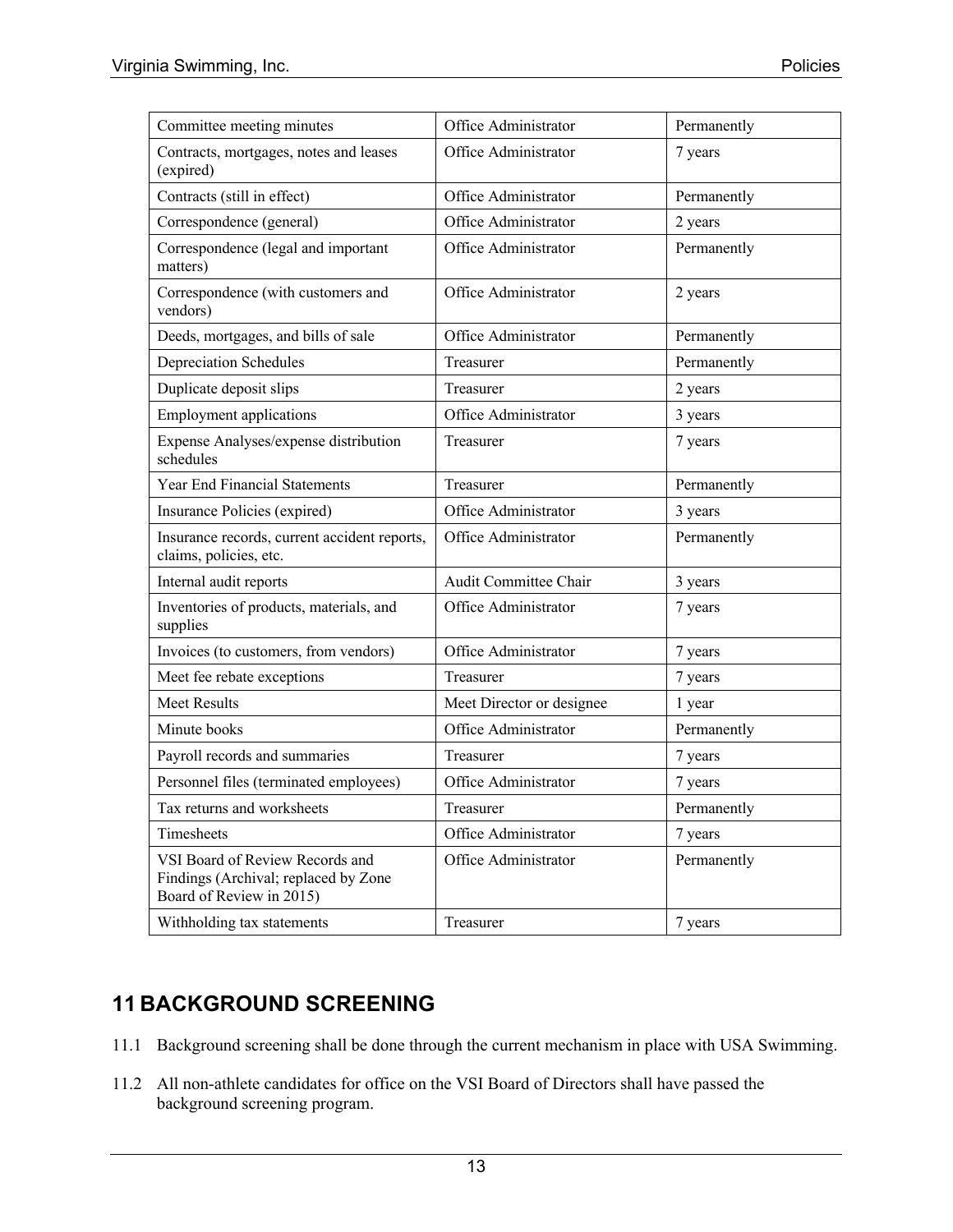- 11.3 All non-athlete members of the VSI Board of Directors must have a current background screening.
- 11.4 All VSI designated chaperones must have initiated the background screening process.
- 11.5 All background screening records shall be maintained by the VSI Administrator.

### **12 CONFLICT OF INTEREST**

Upon election to the Virginia Swimming Inc. Board of Directors each member will sign the Conflict of Interest Statement (Appendix A) approved by the Virginia Swimming House of Delegates. Annually, each member will sign a document asserting that he/she has complied with the Statement during the past year.

Upon employment by VSI, the employee will sign the Conflict of Interest Statement (Appendix A) approved by the VSI House of Delegates. Annually, each employee will sign a document asserting that he/she has complied with the statement during the past year.

Any volunteer acting as an agent of VSI will sign the Conflict of Interest Statement (Appendix A) approved by the VSI House of Delegates. Annually, each agent will sign a document asserting that he/she has complied with the statement during the past year.

# **13 WHISTLEBLOWER POLICY**

### 13.1 General

VSI's Conflict of Interest Statement (CoIS) requires that members of the VSI Board of Directors (BOD), employees, and agents observe high standards of business and personal ethics in the conduct of their duties and responsibilities. Representatives of VSI must practice honesty and integrity in fulfilling their responsibilities and comply with all applicable laws, regulations, VSI By-laws, and VSI Policies and Procedures.

### 13.2 Reporting Responsibility

It is the responsibility of all VSI BOD members, employees, and agents to comply with the CoIS and to report violations or suspected violations in accordance with this policy.

#### 13.3 No Retaliation

No VSI BOD member, employee, or agent who in good faith reports a violation of the CoIS shall suffer harassment, retaliation, or adverse employment consequence. A VSI BOD member or agent who retaliates against someone who has reported a violation in good faith is subject to discipline by the Zone Board of Review. A VSI employee who retaliates against someone who has reported a violation in good faith is subject to discipline up to and including termination of employment. This Whistleblower Policy is intended to encourage and enable VSI BOD members, employees and agents to raise serious concerns within the organization prior to seeking resolution outside the organization.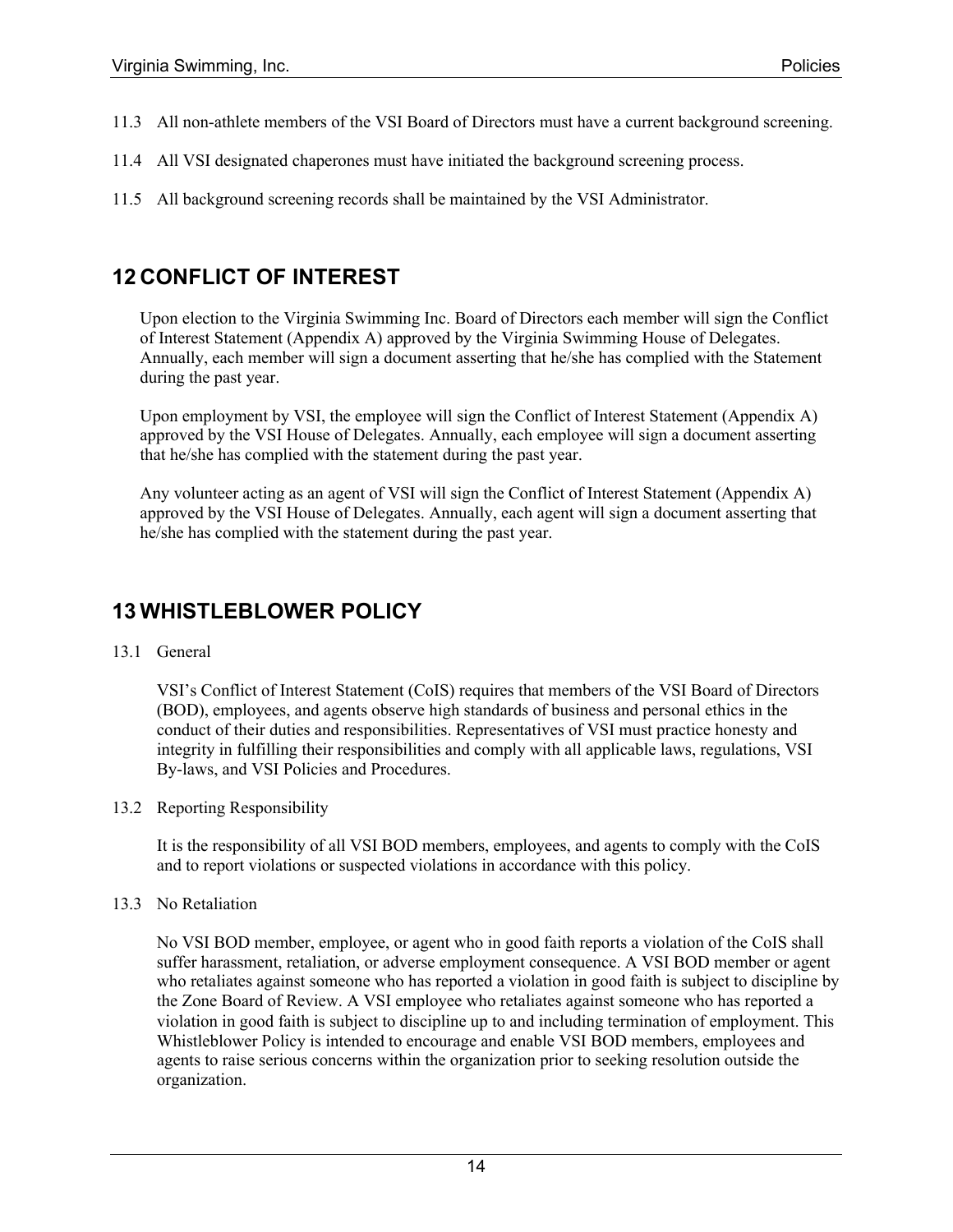### 13.4 Reporting Violations

In most cases, a BOD member's Division Head, an employee's supervisor, or an agent's VSI contact is in the best position to address an area of concern. If, however, the individual is not comfortable speaking with that individual or is not satisfied with the response, the individual is encouraged to speak with the General Chair, Admin Vice-Chair, Senior Chair, or Age Group Chair. VSI BOD members are required to report suspected violations of the USA Swimming Code of Conduct to the applicable Board of Review (Zone or National), which has specific and exclusive responsibility to investigate all reported violations. For suspected fraud, or when the individual is not satisfied or uncomfortable with following VSI's Whistleblower Policy, individuals should directly contact the applicable Board of Review (Zone or National).

### 13.5 Compliance Officer

The Chair of the VSI Finance Committee serves as the VSI Compliance Officer. The Compliance Office is responsible for investigating and resolving all reported complaints and allegations concerning violations of the CoIS and, at the Compliance Officer's discretion, shall advise the Finance Committee. The Compliance Officer has direct access to the Finance Committee and is required to report to the Finance Committee at least annually on compliance activity.

### 13.6 Accounting and Auditing Matters

The VSI Finance Committee shall address all reported concerns or complaints regarding corporate accounting practices, internal controls, or auditing. The Compliance Officer shall immediately notify the Finance Committee of any such complaint and work with the committee until the matter is resolved.

### 13.7 Acting in Good Faith

Anyone filing a complaint concerning a violation or suspected violation of the CoIS must be acting in good faith and have reasonable grounds for believing the information disclosed indicates a violation of the CoIS. Any allegations that prove not to be substantiated and which prove to have been made maliciously or knowingly to be false will be viewed as a serious disciplinary offense and will be referred to the Zone Board of Review.

### 13.8 Confidentiality

Violations or suspected violations may be submitted on a confidential basis by the complainant or may be submitted anonymously. Reports of violations or suspected violations will be kept confidential to the extent possible, consistent with the need to conduct an adequate investigation.

### 13.9 Handling of Reported Violations

The Compliance Officer will notify the sender and acknowledge receipt of the reported violation or suspected violation within five business days. All reports will be promptly investigated and appropriate corrective action will be taken if warranted by the investigation.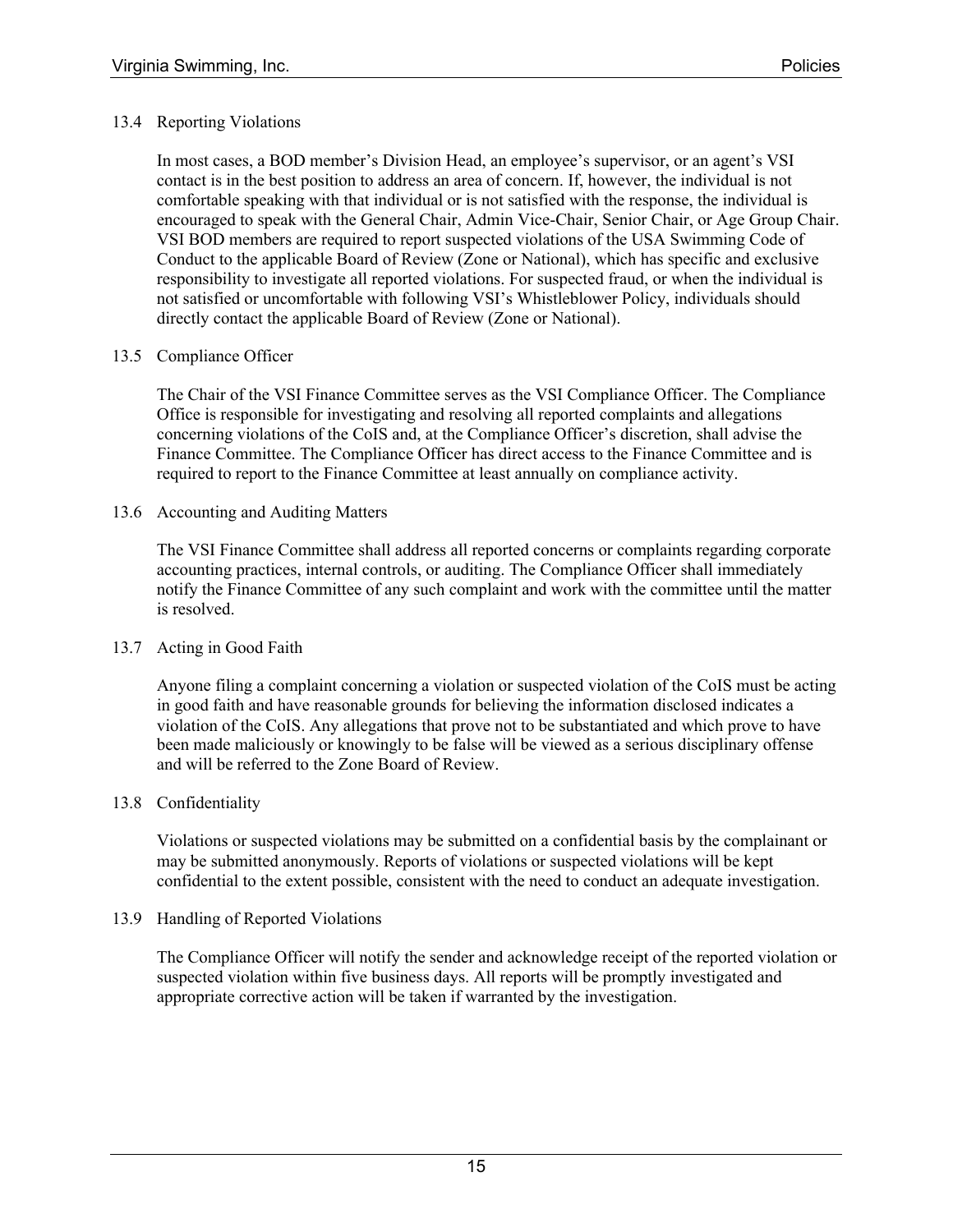# **14 REGISTRATION PAYMENT POLICY**

- 14.1 For teams that are in good financial standing with registration payments, registrations will be processed when received by the VSI Membership/Registration Coordinator. Payment of the applicable fees is expected within 15 days of the submission date.
- 14.2 Payment for registrations is due by the 15th of the following month (eg, payment for registrations made in October must be received by November 15th). At the beginning of each month, teams will be sent a statement of registration transactions showing the amount due that month. Teams failing to submit payment of the amount due prior to the 15th will be charged a 5% service fee. For each additional month that the payment is not received by the 15th of the month, an additional 5% service fee will be charged.
- 14.3 Teams failing to submit payment within 30 days of the original statement date will be deemed to be not in good financial standing regarding registration payments and no additional registrations will be processed until payment of the applicable fees has been received by the Membership/Registration Coordinator.
- 14.4 For teams that are not in good financial standing with registration payments, payment of all outstanding registration and service fees must be made by 15th of the month immediately following the month when the first service fee was assessed. If payment is not received by that date, all members of the team will be changed to unattached on the first Monday following the 15th.
- 14.5 Teams failing to submit payment within 60 days of the original statement will be automatically referred to the Administrative Review Board. VSI may also seek a legal judgment against the team.

# **15 CREDENTIALS**

At all meets, all coaches are required to have their coaching credentials available and produce them if requested. The date of expiration will be shown on the credentials. Credentials will only be issued by the Membership/Registration Coordinator. This will only occur after s/he has received documentation that all requirements for certification have been met.

# **16 CLASSIFICATIONS, TIME STANDARDS AND ENTRIES**

- 16.1 Unless otherwise announced by VSI, National Age Group motivational times will be used to determine swimmer classification. These will go into effect November 1 each year.
- 16.2 For each stroke and distance, the level of classification of the swimmer will be that of the highest level achieved whether in a 25 yard, 25 meter, or 50 meter course.
- 16.3 Relay Events: A swimmer may participate on a relay when his time in the stroke and distance of that leg of the relay is not faster than the time permitted in the individual event in the meet. If a swimmer betters the maximum entry time in the same meet, the swimmer may still compete in the relay.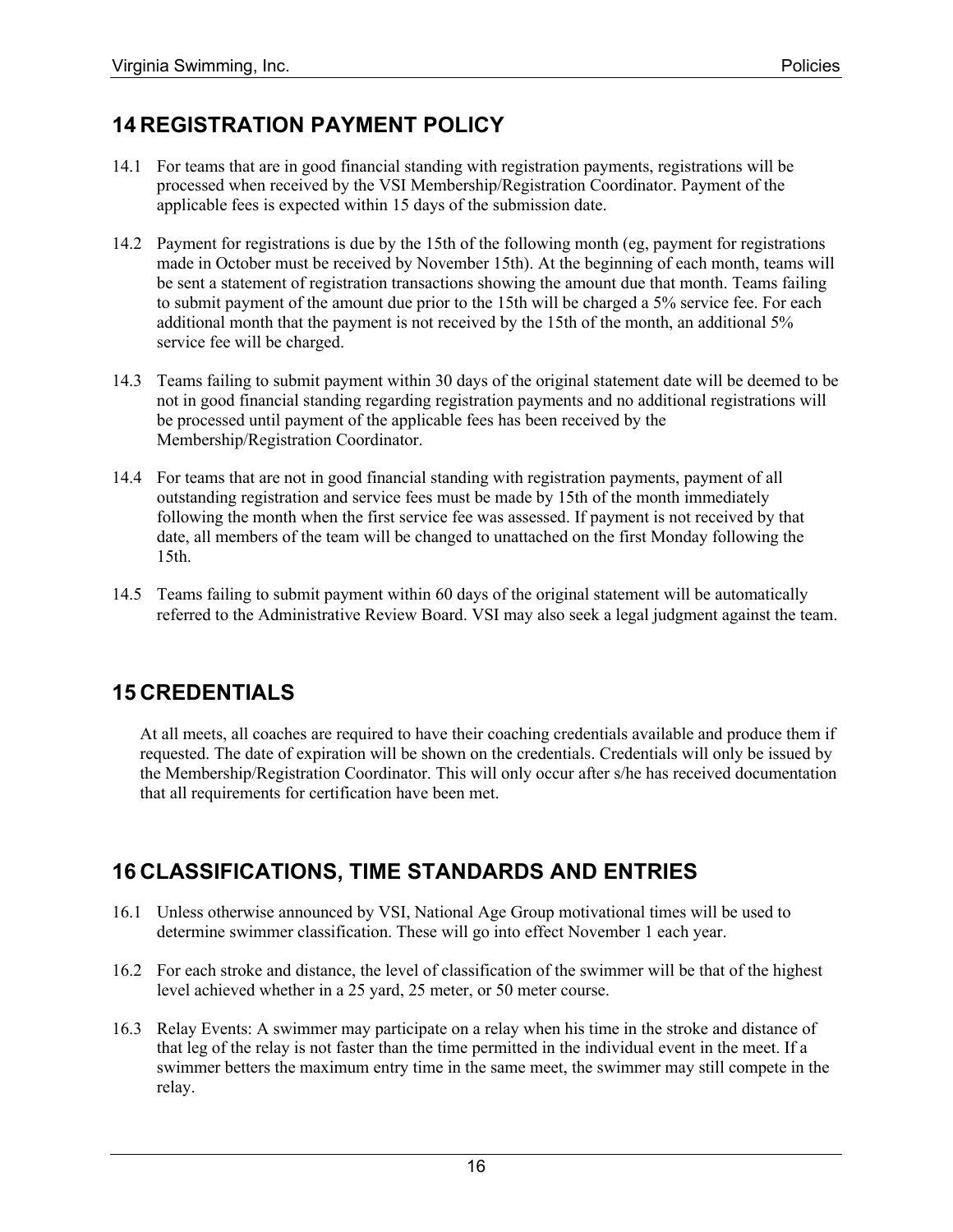- 16.4 Entry times must have been achieved in USA Swimming sanctioned or approved competitions, or observed swims. "Coaches Times" or "No Times" are permitted whenever specified in the meet announcement. Coaches Times must be slower than an A time. Entries using Coaches Times or No Times are not permitted at Age Group Champs or Senior Champs.
- 16.5 If, after entering an event, a swimmer achieves a time that is faster than the meet permits, the swimmer shall not participate in that event. The swimmer/coach must notify the meet director who will allow the swimmer to select an alternate event or refund the entry fee.
- 16.6 Illegal Participation in Meets
	- A. Any of the following are deemed to be illegal participation:
		- (1) Entries using fraudulent and/or non-verifiable entry times that are not in accordance with the entry guidelines as specified in the meet announcement.
		- (2) Athlete competed in the meet in the incorrect age group.
		- (3) Athlete not registered with USA Swimming prior to the first day of the meet.
	- B. If an illegal entry is discovered after the entries have been sent in and prior to the competition, the host club shall contact the person submitting the entry to take corrective action. If no action is taken, the entry will be scratched and the entry fee forfeited.
	- C. If it is suspected that an athlete participated in the meet illegally, the Meet Director, Meet Referee, or VSI Times Officer shall submit documentation of the offense to the Executive Director and Administrative Vice Chair.
		- (1) If the offense is a fraudulent or non-verifiable time, the burden of proof shall be borne by the challenged club or, if unattached, by the athlete. The proof of time must include the name and date of the meet where the time was achieved and a copy of the official event results. The proof of time must be submitted within seven days of being challenged.
		- (2) Once a decision has been reached as to whether or not illegal participation occurred, the meet host shall be responsible for correcting the scores and awards as necessary. If corrections are required, the meet host shall send a corrected copy of the meet database to the VSI Business Office so that the corrected meet results can be published.
- 16.7 Penalties and Fines
	- A. Any illegal entry or participation shall be reported to the Executive Director and Administrative Vice Chair who will then investigate the circumstances. Once it is verified that the entry or participation was illegal, a fine will be assessed according to guidelines approved by the VSI Board of Directors.
	- B. If the athlete was swimming unattached, the fine is imposed on the athlete; if the athlete was swimming attached to a club, the fine is imposed on the club the athlete was representing during the competition.
	- C. Fines are considered due and payable immediately upon receipt of notification, even if the assessment of the fine is appealed to the VSI Administrative Review Board.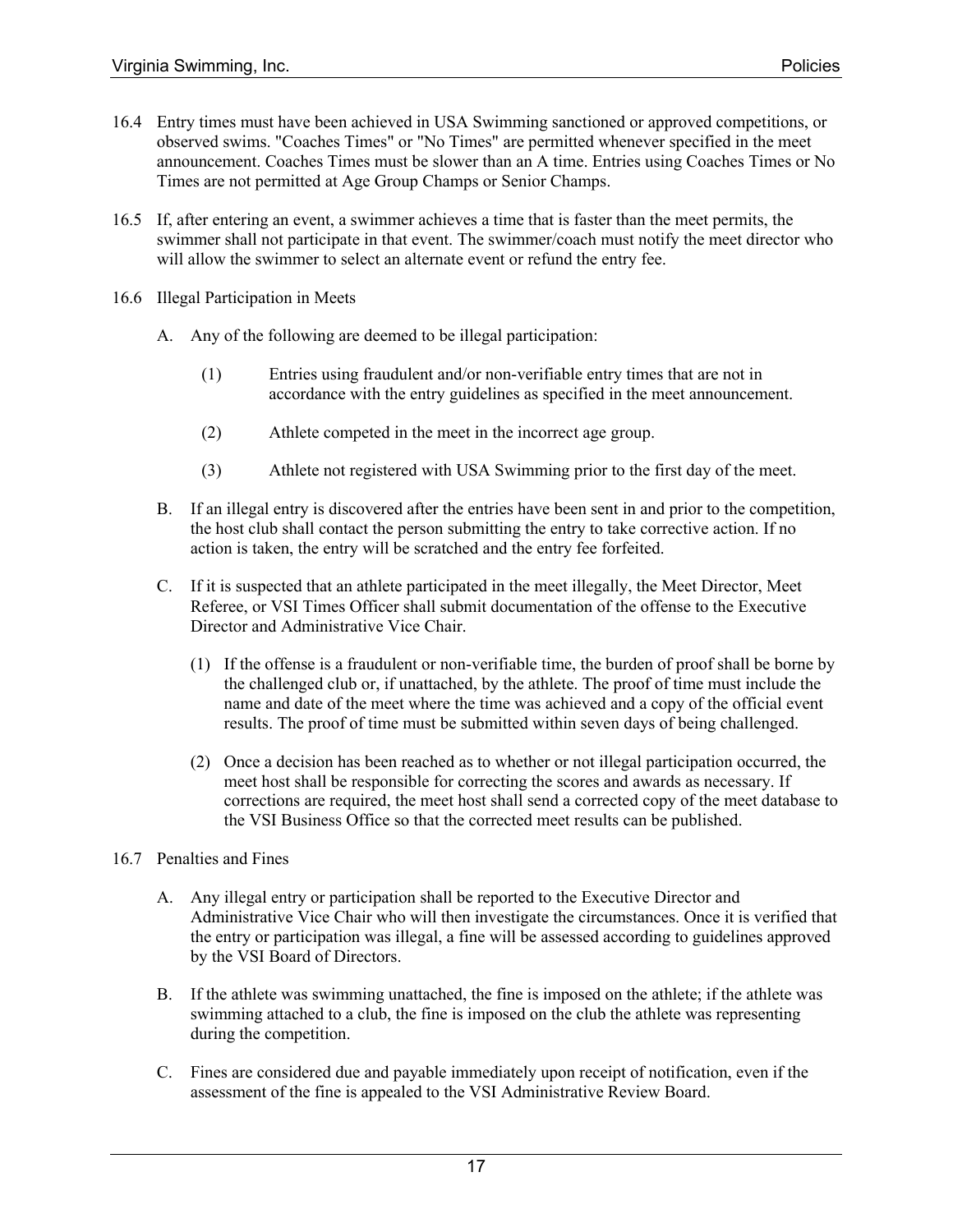- D. Fines are to be submitted to the VSI Business Office.
- E. Fines not remitted within fourteen (14) days after notification shall be automatically doubled.
- F. Should a fine remain unpaid after thirty (30) days, the athlete (if the fine was imposed on the athlete) or the club (if the fine was imposed on the club) shall be notified of their suspension from competition in VSI-sanctioned meets until such time as the fine is paid.
- G. The assessment of any fine or penalty may be appealed to the VSI Administrative Review Board within thirty (30) business days of notification of the fine.

# **17 COMPETITIVE SUBDIVISIONS**

To maximize competitive opportunities, reduce travel, and facilitate administration, clubs are assigned to competitive subdivisions for various meet classifications. For regularly scheduled meets conducted in accordance with current course schedules, the Board of Directors will determine the competitive subdivisions and the assignment of clubs. The Technical Planning Chair may approve variations in club or athlete attendance on a case-by-case basis for good cause shown after consultation with appropriate members of the Board of Directors.

# **18 SANCTION AND APPROVAL PROCESS**

- 18.1 The purpose of the sanctioning and approval process is to ensure that swimming competition under the jurisdiction of the VSI local swimming committee (LSC) conforms to the rules, regulations, policies, and procedures of both VSI and USA Swimming. Sanctions and approvals are granted to a host team sponsoring approved competitions within the VSI LSC.
	- A. Sanction requests are for competition under the auspices of USA Swimming guidelines and all of the participants registered with USA Swimming.
	- B. Approval requests are for competition under the auspices of USA Swimming guidelines and some of the participants registered with USA Swimming
- 18.2 VSI, through action of the VSI BOD, may reserve two weekends per year for leadership and educations events as planned by the LSC. Meets shall not be held on these weekends.
- 18.3 The weekends on which District, Region, Age Group, and Senior Championships, as well as Summer Awards, are considered to be protected, and additional meets shall not be held on these weekends.
- 18.4 Bid requests for meets to be held during the upcoming swim year will be due by a specified date prior to the spring meeting of the Technical Planning Committee. The meet schedule for the upcoming swim season will be approved by the committee at that meeting. Once the schedule is approved, requests for sanctioned or approved meets received less than two months prior to the proposed start date of the meet will only be considered if: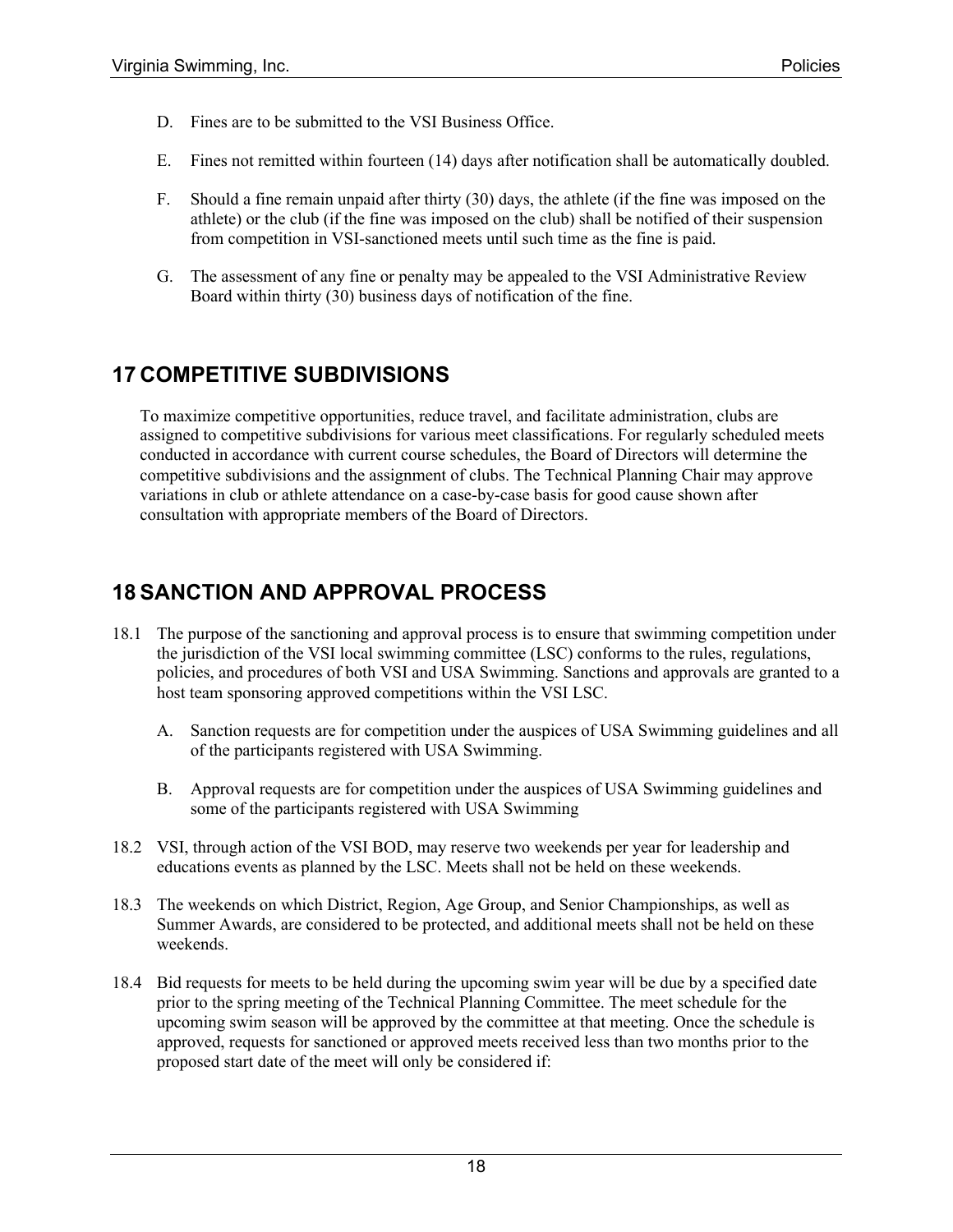- A. A meet on the approved schedule has been cancelled within four (4) weeks of the proposed meet, or
- B. Team entries for a meet on the approved schedule have been denied, or
- C. The requested meet is a time trial meet, dual meet, or intra-squad meet.

Once the request for the additional meet is granted and the meet is added to the schedule, the meet announcement must be submitted within five (5) days.

- 18.5 After a meet has been sanctioned or approved and posted to the VSI website, no fee, format, or other changes in the meet program (as defined in the USA Swimming Rules & Regulations) may be made without the expressed consent of the Administrative Vice Chair. If a team discovers that changes are needed, the team must notify the Administrative Vice Chair who may consult with the Age Group Chair, Senior Chair, or additional Board members in order to determine if the proposed changes will be allowed. In the event that the proposed changes are approved, a new meet announcement shall be submitted within five (5) days along with a re-sanctioning fee of \$250. Failure to notify the Administrative Vice Chair of such changes or follow the final decision regarding any changes could result in the denial or suspension of future meet sanctions.
- 18.6 The host team for the meet will submit a request for sanction or approval to the VSI Business Office along with a draft meet announcement and meet expense worksheet (if required) at least two months prior to the scheduled date of competition. The minimum information required for a sanction/approval to be issued is a list of events, the date, time, and location of the meet, check for the sanction/approval fee, the name and contact information of the meet director, and the name and contact information of the referee for the meet. Sanction and approval request forms are available on the VSI website or may be obtained from the VSI Administrative Vice Chair or VSI Technical Planning Chair. Payment of the sanction/approval fee must be submitted with the meet rebate fees and other fees remitted to VSI after completion of the meet.
- 18.7 The meet director will coordinate directly with the VSI Business Office and make all necessary corrections to the meet invitation. Once the VSI Business Office has vetted the meet invitation, it will be forwarded to the Administrative Vice Chair for final reviewing and issuance of a sanction number. Once sanctioned, the Meet Director will publish and distribute the invitation announcement. Distribution to all participating teams should be 45 days prior to the scheduled start date of the meet. Draft meet announcements received fewer than two months prior to the scheduled date of competition will be subject to the following penalties:
	- A. Received 1 to 7 days past the original due date: \$50 per day.
	- B. Received 8 or more days past the original due date: \$50 per day for the first 7 days and \$100 per day thereafter.
	- C. Should the penalty remain unpaid after thirty (30) days, the club shall be notified of their suspension from competition in VSI-sanctioned meets until such time as the penalty is paid.
	- D. The assessment of the penalty may be appealed to the VSI Administrative Review Board within thirty (30) business days of notification of the penalty. On-time payment of the penalty is required, even if the assessment of the penalty is appealed to the VSI Administrative Review Board.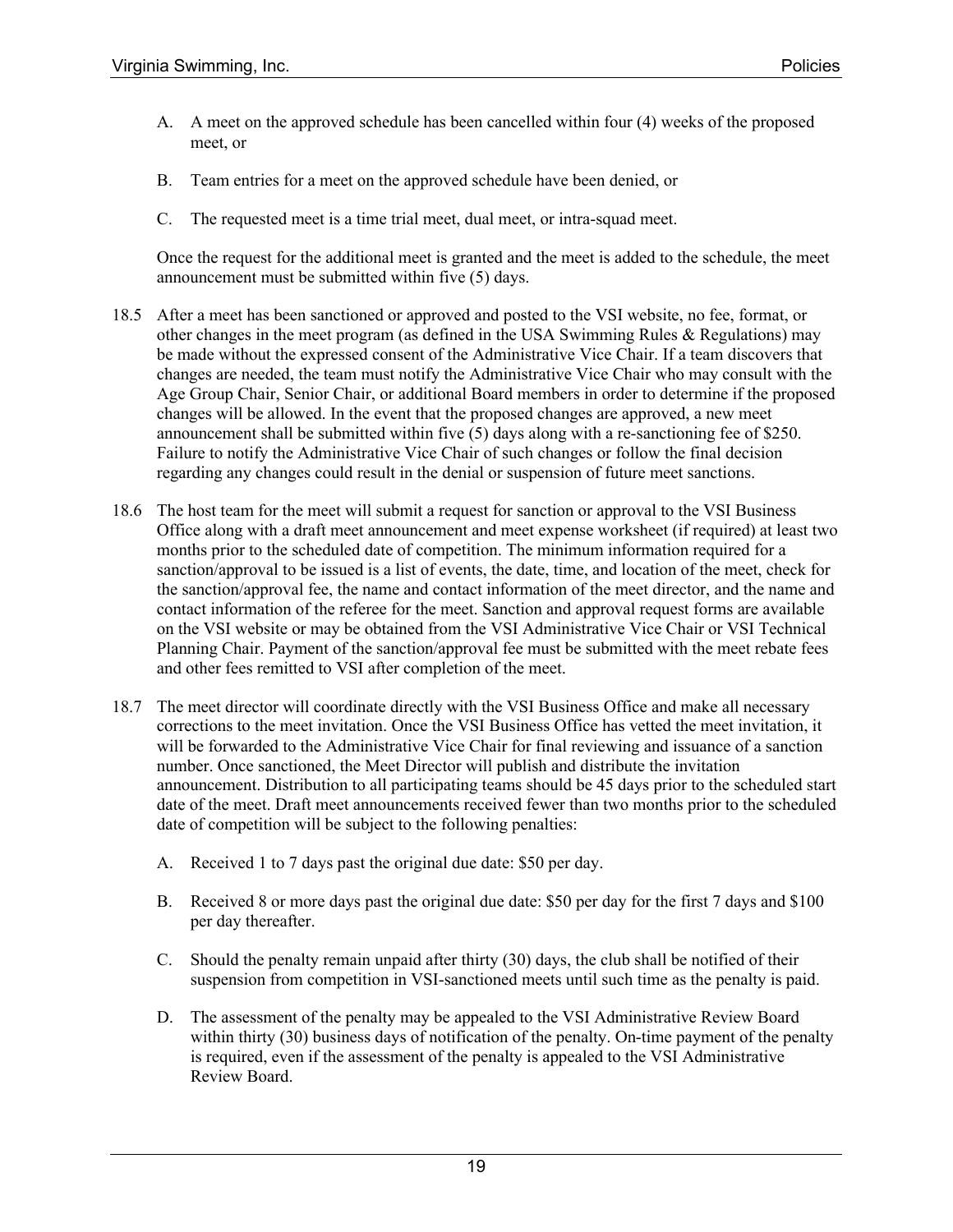- 18.8 Teams from outside the VSI LSC are welcome to participate in designated meets held by VSI throughout the year. These teams must conform to the same eligibility and registration criteria as established for all VSI teams in the meet.
	- A. Additional requirements for visiting teams may be imposed to control the size of the meet and quality of competition. For example, visiting teams can be required to enter with an "AA" time standard while VSI teams may enter with an "A" time standard.
	- B. To further control entries, out of LSC entries may have a specified entry deadline that is distinct from the entry deadline for VSI teams. VSI teams who enter prior to the VSI entry deadline shall always be given priority for entry over out-of-LSC teams.
	- C. USA Swimming teams from outside the VSI LSC who wish to host sanctioned meets within the VSI LSC boundary must apply for a VSI Sanction under the procedures listed above and conform to all VSI rules, regulations, policies, and procedures. Furthermore, before approving a request for a sanction or approval, VSI may require out-of-LSC host teams to invite all, or a portion, of the registered VSI teams to these meet.
- 18.9 When meets are held by any team from another LSC or by another LSC within VSI borders (and vice versa), the fees assessed by the LSC in which the meet is being held will be as provided within any reciprocal agreement that exists between the LSCs involved. In the case where no reciprocal agreement exists, the fee structure shall be as if the meet were a regularly scheduled VSI meet. (All reciprocal agreements are appended to the Policies/Procedures.)
- 18.10 The Administrative Vice-Chair may deny a sanction or approval for the following nonexclusive list of reasons:
	- A. The meet unacceptably conflicts with the published VSI meet schedule.
	- B. The meet is schedule on a protected weekend (see section 17.3).
	- C. The meet host failed to submit within the prescribed time period the results, financial reports, and/or fees from a previous meet.
	- D. The selected venue has had repeated issues with air or water quality.
	- E. The meet host has had repeated issues with overcrowding and excessive timelines at previous meets.
	- F. The meet host has a history of not providing the minimal number of required officials at previous meets.
	- G. The meet host or selected venue has failed to provide a safe environment for the swimmers to compete at past meets.
- 18.11 Prior to a meet, the VSI Board of Directors, by a majority vote, may revoke the sanction or approval for all, or specific, sessions of the meet if sessions with  $12 \&$  under swimmers have not been planned such that competition can be completed in 4 hours or less.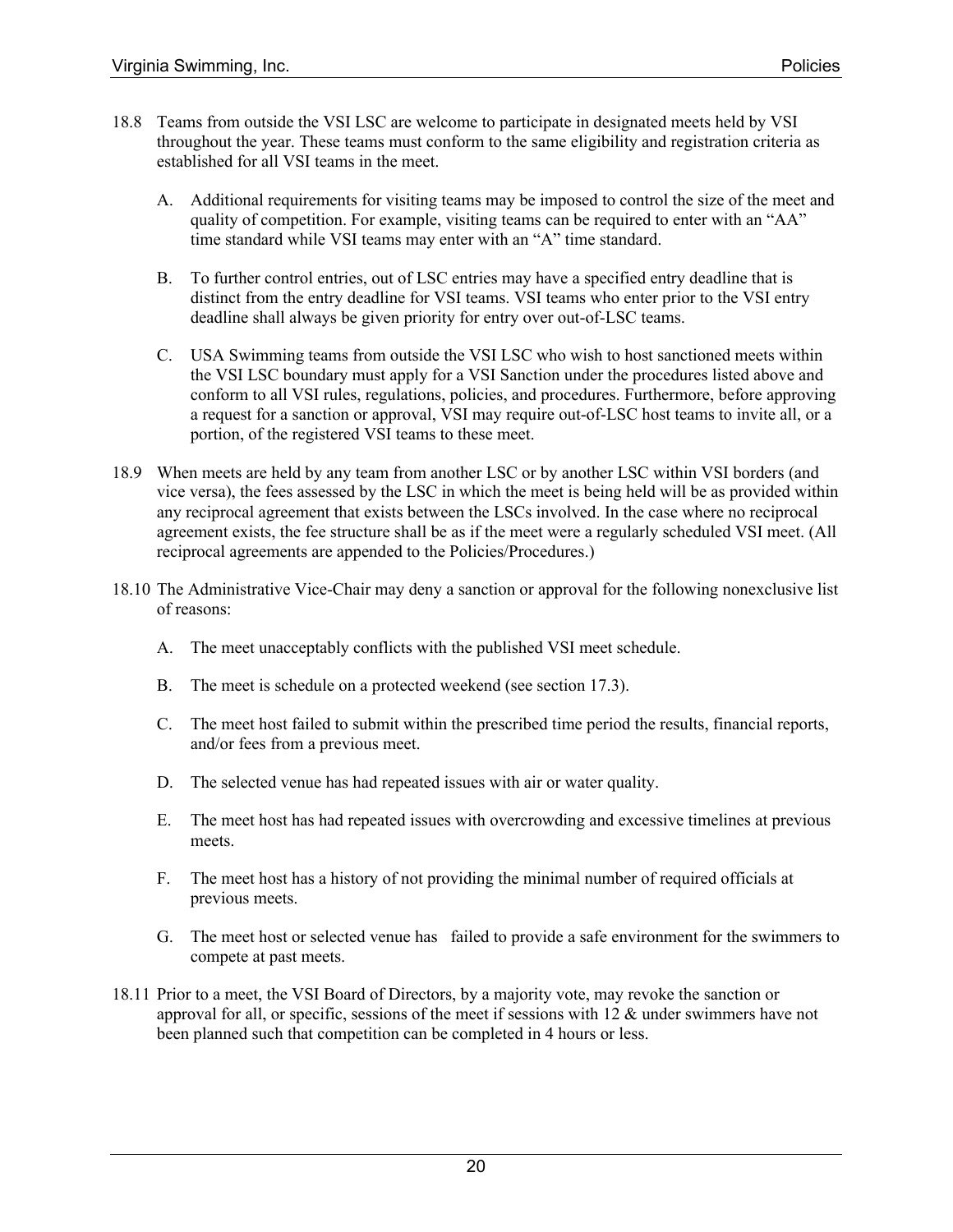- 18.12 The VSI Board of Directors, by a majority vote, may revoke the sanction or approval for all, or specific, sessions of a meet if it is determined that it was not conducted in accordance with the USA Swimming Rules & Regulations in effect at the time of the meet.
- 18.13 A host team will be notified via email within 10 days of any denial of a sanction or approval request. The denial of a sanction or approval will include the reasons for the denial and instructions for appeal to the Zone Sanction Appeal Panel (ZSAP). Any host team denied a sanction or approval may file an appeal with the Zone Sanction Appeal Panel within 5 days of receiving denial from VSI. A petitioner must file the appeal in writing via email with the two Zone Directors of the Eastern Zone. Documentation to be presented includes:
	- A. Meet information (supplied by the petitioner)
	- B. Reason for denial (supplied by VSI)
	- C. Pertinent LSC rules, timelines, process (supplied by VSI)
	- D. Reasons for appeal (supplied by the petitioner)

The Zone Sanction Appeal Panel is authorized to direct VSI to issue a meet sanction or approval in those instances where, in the ZSAP's judgment, the rules and policies have not been properly applied or when the ZSAP believes that competitive opportunities for athletes are being unfairly denied.

The Zone Sanction Appeal Panel's decision is final and there is no further appeal.

# **19 MEET MANAGEMENT POLICY**

- 19.1 All Meet Management Procedures as outlined in the Virginia Swimming Procedures Manual must be followed.
- 19.2 If the meet host fails to submit the meet registration file as required in the VSI Procedures to the VSI Business Office or if it fails to notify participating teams or unattached athletes of corrections that are need for entries, a fine of \$100 will be assessed.
	- A. Fines are considered due and payable immediately upon receipt of notification, even if the assessment of the fine is appealed to the VSI Administrative Review Board.
	- B. Fines are to be submitted to the VSI Business Office.
	- C. Fines not remitted within fourteen (14) days after notification shall be automatically doubled.
	- D. Should a fine remain unpaid after thirty (30) days, the host club shall be notified of their suspension from competition in VSI-sanctioned meets until such time as the fine is paid.
	- E. The assessment of any fine or penalty may be appealed to the VSI Administrative Review Board within thirty (30) business days of notification of the fine.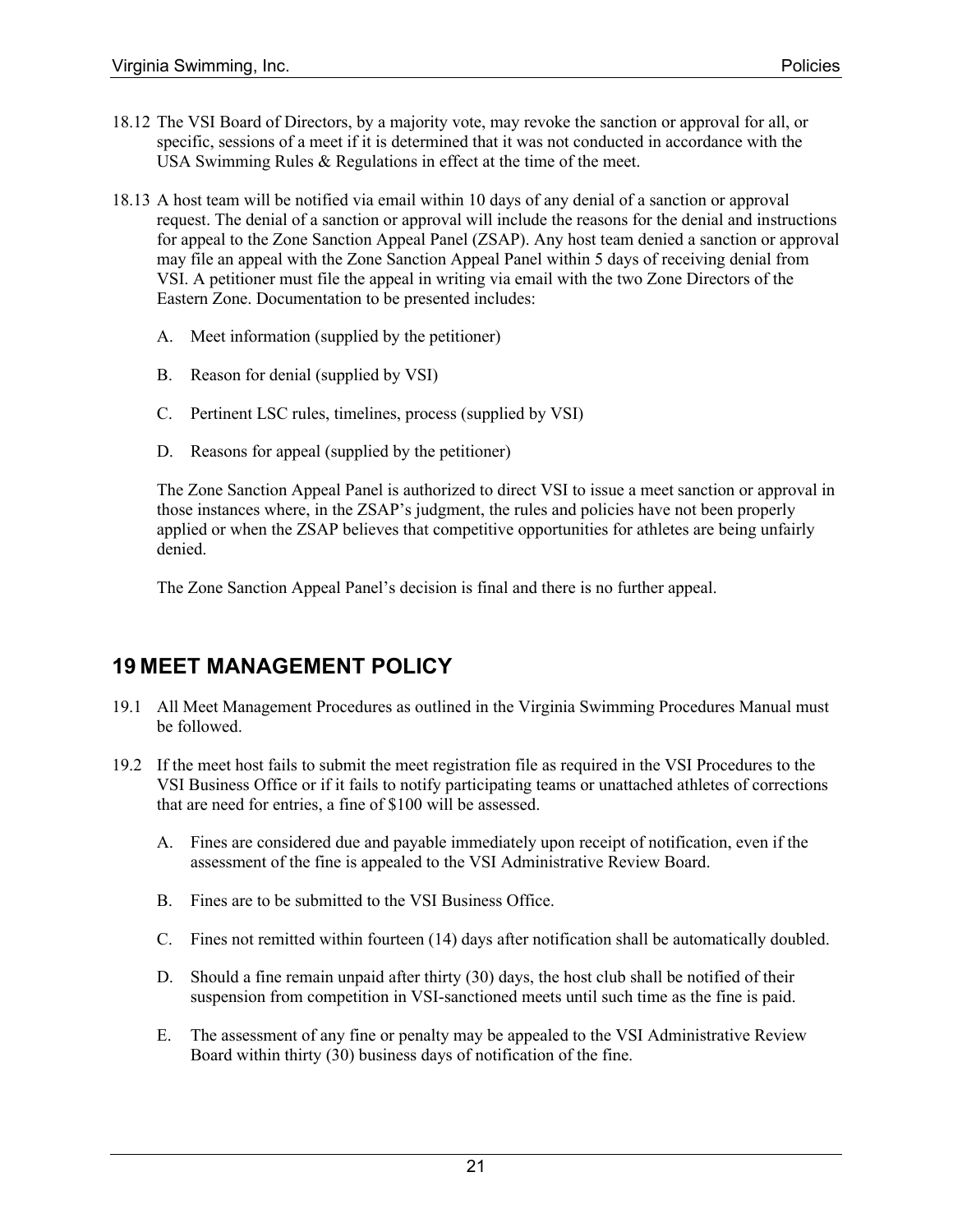### **20 MEET SAFETY**

- 20.1 A minimum of two Meet Marshals will be present at all VSI sanctioned meets. They will be responsible to the Meet Referee(s) and the Meet Director and perform duties as outlined in USA Swimming Rules and Regulations. Marshals must meet all requirements as set forth by USA Swimming. The minimum age for Marshals will be 18 years of age. For facilities with a separate warm-up/warm-down area a minimum of three (3) shall be present and on duty at all times. One Marshal must remain in the warm-up/warm-down area.
- 20.2 All Meet Safety Procedures as outlined in the VSI Procedures Manual must be followed.
- 20.3 Photography will not be permitted behind the starting blocks. Individuals who violate of the above photography restrictions may be asked by the Meet Director to leave the pool venue.

# **21 CONCUSSION MANAGEMENT**

- 21.1 VSI shall develop and maintain concussion management policies and procedures that meet or exceed the requirements of Virginia and North Carolina law and of USA Swimming.
- 21.2 Where local laws (eg, county or city government), local guidelines (eg, Virginia Board of Education, local boards of education, or facility rules are more stringent than the respective state law or USA Swimming requirements, the more stringent laws, guidelines, or rules shall be followed.
- 21.3 Procedures shall be established to implement this policy and shall minimally describe the following elements:
	- A. The parties to whom the policies and procedures apply
	- B. The activities to which the policies and procedures apply
	- C. Required or recommended education and training
	- D. Return-to-play protocol
	- E. Required meet announcement language

# **22 MEET RESULTS AND FINANCIAL REPORTS**

22.1 Meet Results: Host clubs are required to distribute accurate and complete meet results to all participating clubs and meet data backup to the VSI Business Office within (7) days of the close of the meet. The administrative office will distribute copies of the results to others within VSI on an as-needed basis. Failure to distribute within the allotted time will subject the host club to a fine of \$25.00 per day for each day late. Results are to be provided in the same format as originally provided by the participating team.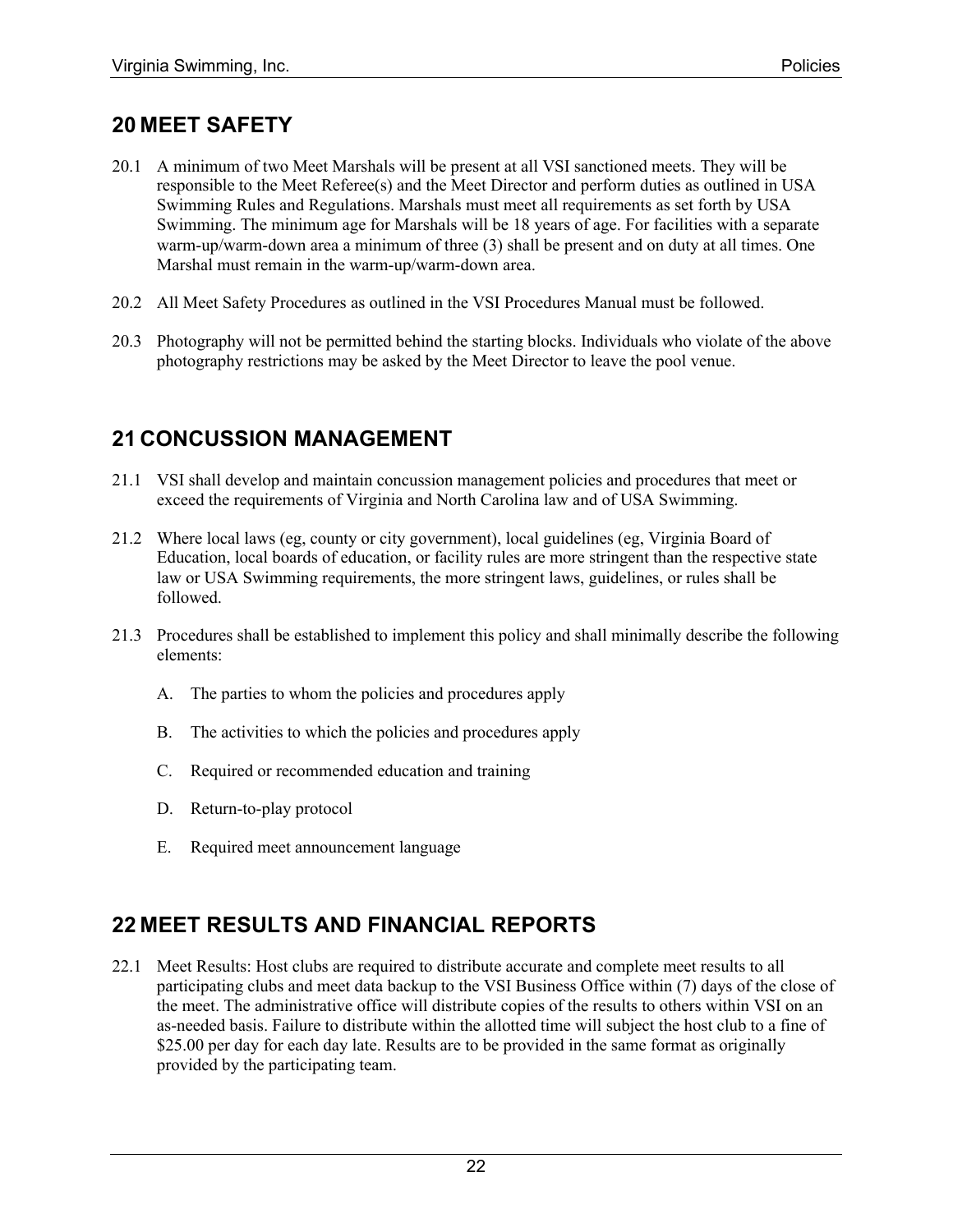- 22.2 Financial Reports and Fees: Host Clubs are required to submit via email the meet financial report detailing all receipts and disbursements in connection with a sanctioned or approved meet. This report is due to the Treasurer Technical Planning Chair, and VSI Business Office on the proper form within thirty (30) days of the close of a meet. Financial report forms are available on the VSI website. Failure to submit the report and fees within sixty (60) days of the close of the meet will subject the host club to a fine of \$100.00. For each additional thirty (30) day period that the report and fees have not been received, the host club will be subject to a fine of \$100.00. The Board of Directors may also impose additional penalties including withholding of sanctions for future meets for failure to submit the report and fees.
- 22.3 Payment of Fines:
	- A. Fines are considered due and payable immediately upon receipt of notification, even if the assessment of the fine is appealed to the VSI Administrative Review Board.
	- B. Fines are to be submitted to the VSI Business Office.
	- C. Should a fine remain unpaid after thirty (30) days, the club shall be notified of their suspension from competition in VSI-sanctioned meets until such time as the fine is paid.
- 22.4 The assessment of any fine or penalty may be appealed to the VSI Administrative Review Board within thirty (30) business days of notification of the fine.

# **23 RECORDS**

- 23.1 A formal application is required for National Age Group records. Forms are available on the USA Swimming website or from the VSI National Times and Records Tabulation Coordinator.
- 23.2 In order to be considered for VSI Age Group and Open records, a swimmer or relay team must be registered with USA Swimming and representing VSI when the time is achieved.
- 23.3 VSI records will include only those events or distances recognized by USA Swimming or VSI Swimming. VSI records represent the fastest time in each event by a VSI swimmer or relay and may be achieved in either age group or open competition.
	- A. Virginia Swimming shall establish and maintain age group and open records for both 25 yard and 50 meter courses for the 10 and under, 11-12, 13-14, 15-16, 17-18, and open age groups
	- B. Records must be achieved in accordance with Article 104 of the Technical Rules of USA Swimming and the policies and procedures of Virginia Swimming in effect at the time.
	- C. The fastest time swum by a VSI registered athlete or relay at the time of performance in any VSI or USA Swimming sanctioned, approved, or observed meet, or in an International event recognized by USA Swimming will be recognized as a record. The swim must appear in the SWIMS National Times Database.
	- D. A tie of an existing record shall be recognized as such in the Records list.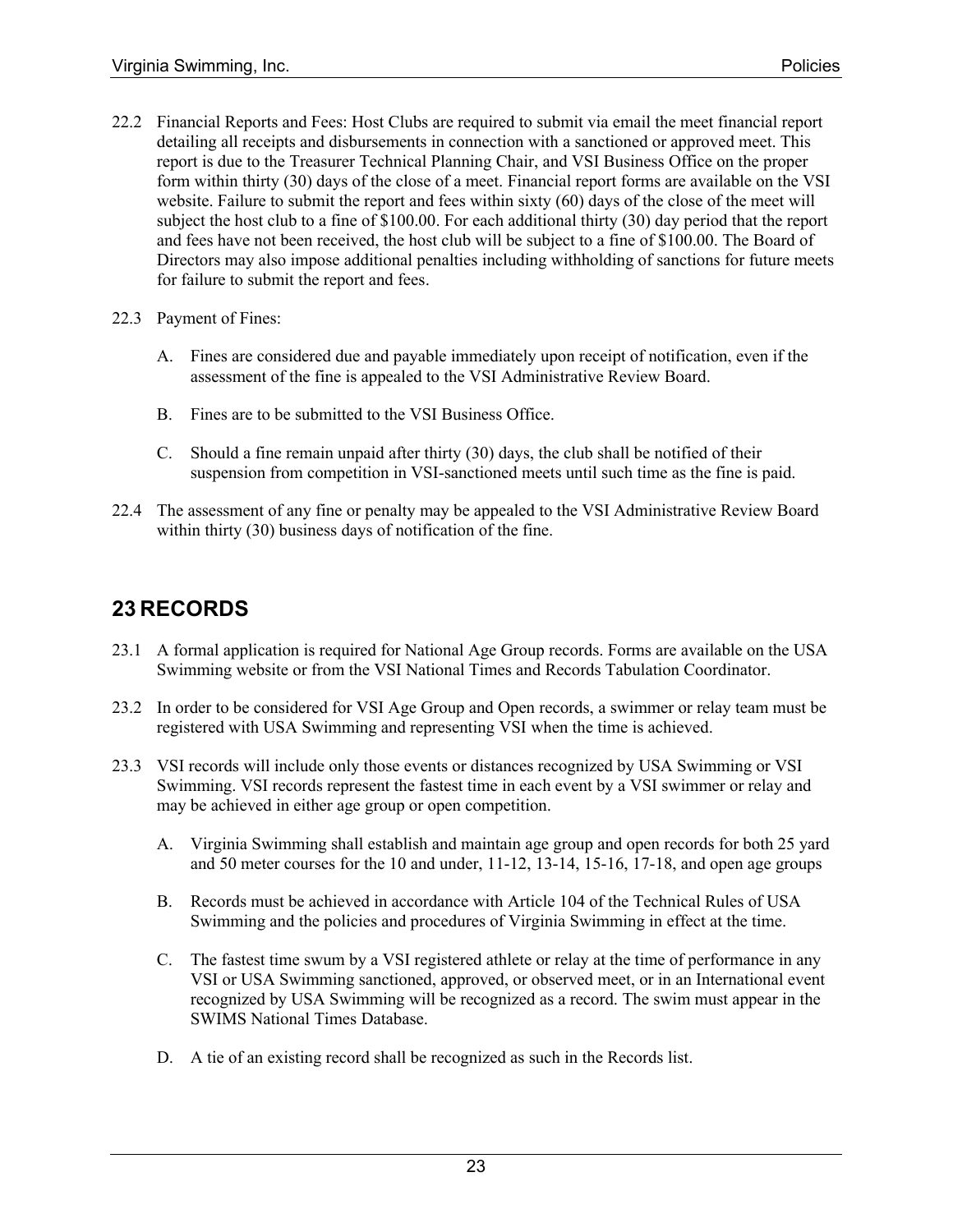- E. Any swim timed with semi-automatic or automatic timing used as the primary timing system may establish a record.
- 23.4 The swimmer or a coach may notify the National Times and Records Tabulation Coordinator or designee of any new record that may have been achieved. The coordinator or designee will then verify the time in the SWIMS National Times Database.

# **24 ENTRY FEES FOR OUTREACH ATHLETES**

To encourage the participation of Outreach Athletes in VSI meets, VSI will reimburse a club for meet entry fees paid by the club for the outreach athletes. If the athlete is unattached, reimbursement will be made to the athlete.

# **25 TRAVEL FUND CRITERIA**

- 25.1 In the annual budget, VSI identifies certain national and international level meets for which participating VSI athletes are eligible for partial reimbursement of travel expenses
- 25.2 To be eligible for travel expense reimbursement, an athlete must:
	- A. Have achieved at least one qualifying time in an individual event that meets the current USA Swimming Winter Junior National Time standards.
	- B. As a VSI-registered swimmer, participate in an individual event in one of the following two categories:
		- (1) Any USA Swimming national championship-level competitions including USA Swimming National Championship, USA Swimming Junior National Championship, National Disability Championship, U.S. Open, or any Trial class meet.
		- (2) Championship level competition designated by the VSI Senior Committee that includes, but is not necessarily limited to, NCSA Junior Championships, USA Swimming Grand Prix series meets, and YMCA Nationals. Any meet not currently listed has to be preapproved by the senior committee.
	- C. Must have swum an individual event in at least one (1) USA Swimming sanctioned meet as a VSI registered swimmer within the six-month period immediately prior to their reimbursable competition. (USA Swimming sanctioned meets, as defined under this Travel Fund Criteria, do not include individual team time trials, intra-squad meets, or any other type of meet that limits entries to only one swim club.)
- 25.3 Athletes who transfer to VSI during the swim year after registering in a different LSC are not eligible for reimbursement during the year in which the transfer occurred.
- 25.4 College swimmers are eligible for travel reimbursement only if they were a VSI registered swimmer for the year prior to college and participated in at least one VSI sanctioned meet that occurred before March 1st of the year prior to attending college.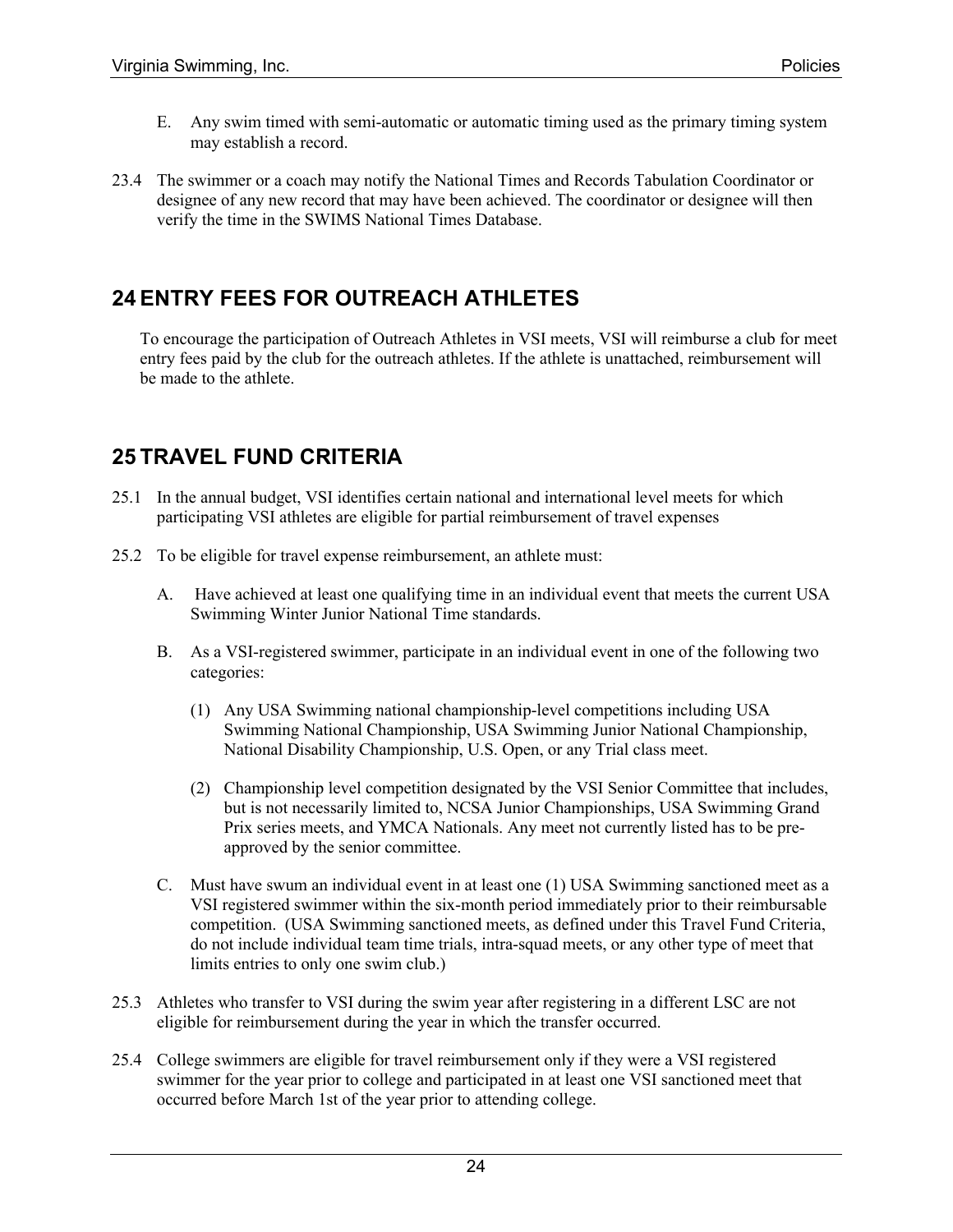- 25.5 Requests for reimbursement must be submitted to the treasurer of VSI within 30 business days after the meet for full funding.
- 25.6 An athlete is eligible to receive a travel reimbursement for only one designated meet in a season (short course and long course), with the exception that in an Olympic year, an athlete may receive an additional travel reimbursement for participating in the USA Swimming Olympic Trials. An athlete who attends multiple meets in a season will be reimbursed for the meet which has the highest reimbursement rate.
- 25.7 Extenuating circumstances can be submitted in writing to the VSI Board of Directors for review and consideration for full or partial funding.
- 25.8 The amount of money available for reimbursement shall be determined by the VSI Board of Directors.

# **26 COACH TRAVEL AND EDUCATION REIMBURSEMENT**

- 26.1 Travel Reimbursement: The purpose of the coach travel reimbursement is to support VSI coach travel to advanced competitions: USA Swimming sponsored National Championship events only to include Junior Nationals, Nationals, US Open, World Championship Trials, Olympic Trials, Disability Nationals/Trials, and Pro Series events with national qualifying standards.
	- A. The coach must be a member in good standing of VSI and USA Swimming.
	- B. The club must be enrolled in the Club Recognition Program and be Level 1 or above. For tax purposes, the club, not the coach, will be reimbursed.
	- C. The amount reimbursed shall match the amount the athletes are reimbursed for the same meet.
	- D. Clubs may apply for this reimbursement for one coach per club, and only two events per year (3 during an Olympic Trials year).
- 26.2 Education Reimbursement: Recipients of the annual Coach of the Year Award are provided financial assistance to attend the ASCA Clinic and Conference. VSI will cover the cost of the conference registration fee, transportation expenses, and lodging expenses. The recipient is responsible for his or her meals.

# **27 OFFICIALS' TRAVEL REIMBURSEMENT**

27.1 VSI officials who officiate at selected Officials Qualifying Meets outside the VSI LSC may be reimbursed actual travel-related expenses not to exceed on a per meet basis the maximal budgeted amount available to VSI athletes attending Short Course, Long Course National Championships or Olympic Trials. In order to receive the reimbursement, a VSI official must meet the following eligibility criteria: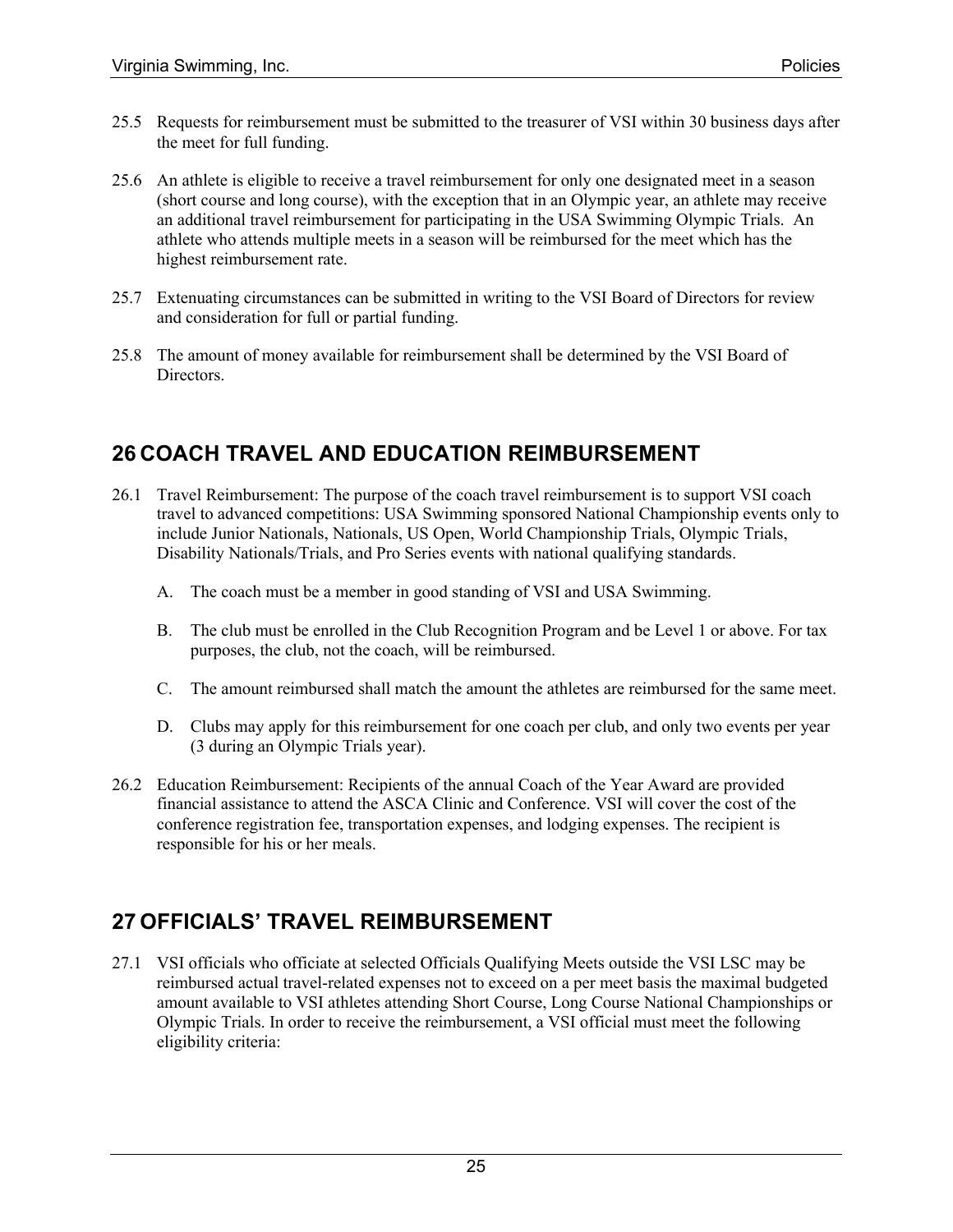- A. Be registered with VSI as an official for at least one year prior to the meet and be registered with USA Swimming through VSI as an official during the time of the meet for which reimbursement is requested.
- B. Have worked a minimum of 16 sessions in at least 8 meets sanctioned by VSI in the twelve months prior to the meet.
- C. Have worked all sessions (and have received a positive evaluation from a National Evaluator, if provided) of the meet for which reimbursement is requested.
- D. Submit a completed VSI Officials Travel Expenses Reimbursement Form to the LSC Officials Chair no later than 30 days after completion of the meet for which reimbursement is requested.
- E. If an individual officiates at more than one meet in a season, the official will be reimbursed for the meet that has the highest reimbursement rate, provided they have met the guidance above.
- 27.2 The following meets qualify for reimbursement: Eastern Zone Championships, Speedo Champions Series (Sectional Championships), Futures, TYR Pro Series, US Open, World Cup, and USA Swimming Championships championship level meets identified in USA Swimming Rules and Regulations. Meets held within the VSI boundaries do not qualify for reimbursement.
- 27.3 Travel-related expenses are reasonable and customary coach air fare, hotel room, rental car, gas, and parking fees (receipts must accompany the request).
- 27.4 VSI will reimburse an official for travel expenses no more than two times per fiscal year (1 September – 31 August) for any of the meets listed in paragraph 2 above. In addition, officials will be reimbursed for one National Championship Disability Meet per fiscal year.
- 27.5 If an official receives a travel reimbursement from USA Swimming or other party, the combined reimbursement that the official receives may not exceed their actual travel expenses.
- 27.6 The VSI BOD may waive an eligibility criterion under special circumstances.

### **28 EASTERN ZONE COMPETITION**

The following is an excerpt from the Eastern Zone policy manual that outlines the procedures and rules that will be observed in order to participate in the Eastern Zone Championships:

- 28.1 Athletes who have competed in USA Nationals, USA Juniors, U. S. Open, or a trials class meet in an individual event are not eligible to enter this meet.
- 28.2 13&O athletes who achieve the current USA Swimming Junior National qualifying standard prior to the entry deadline for the Eastern Zone championship meet, in any event, are ineligible to compete at the Eastern Zone championships in any individual or relay event.
- 28.3 Athletes 12 years of age or younger who have achieved USA National, USA Juniors, U.S. Open, or trials class qualifying times in an individual event but who have not competed in an individual event at these meets may enter that event in this meet.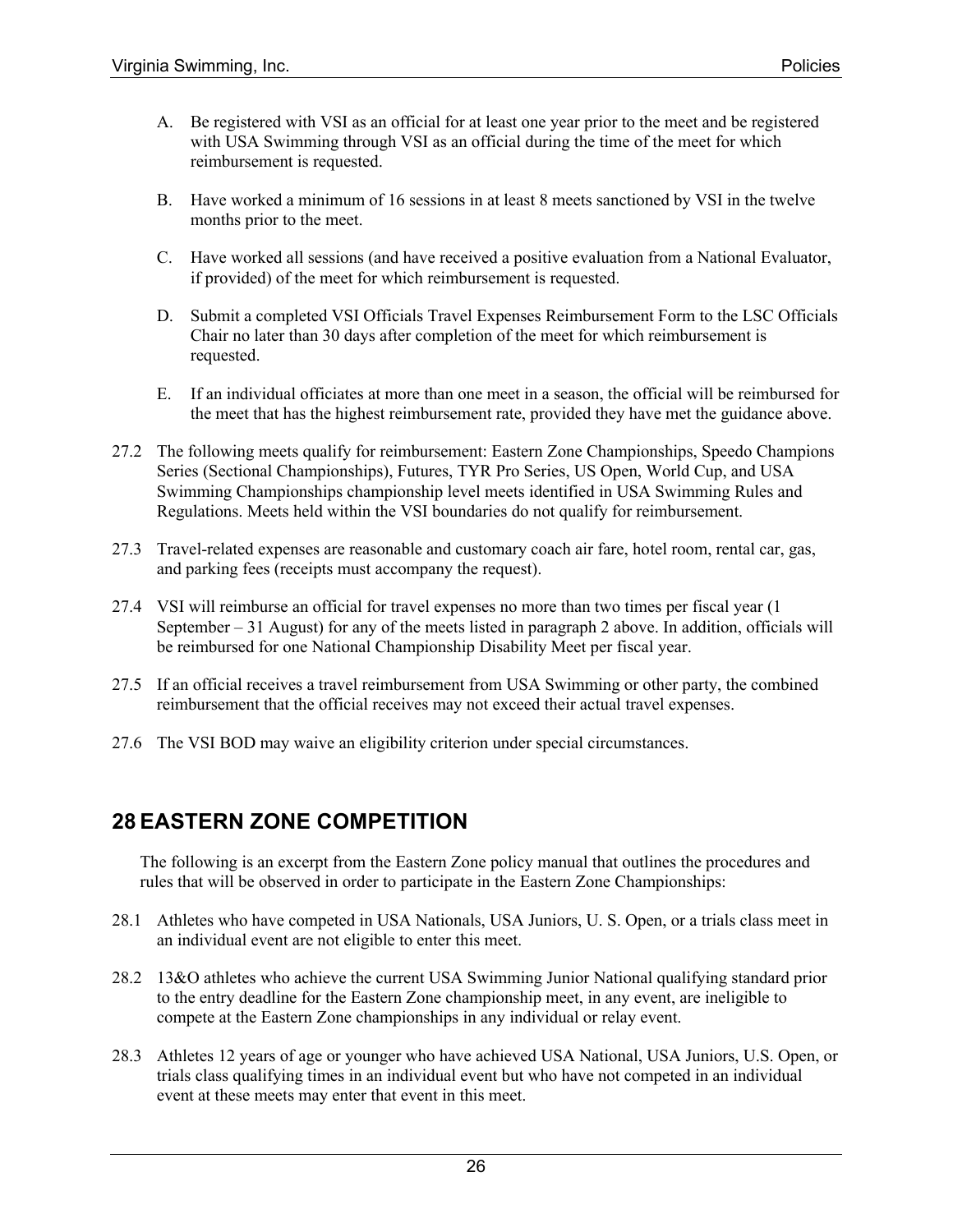- 28.4 Each swimmer is allowed to swim a maximum of 6 events in which he/she qualified. A swimmer is not allowed to compete in more than 3 events per day. Each swimmer must compete in the events for which he/she is qualified. The only exception to this policy exists when a swimmer qualifies in more than 6 events. In that instance, the Zone Team Head coach, at his/her discretion, will determine which events shall be dropped.
- 28.5 Selection process:
	- A. Athletes must submit an application to be considered for inclusion on the Zones Team by a predetermined date.
	- B. Information will be posted on Virginia Swimming's Website as to the top 10 eligible swimmers to compete in the Eastern Zone Competition.

#### *Information Pertaining to Both the Short Course (winter) and Long Course (summer) Zone Competitions*

- C. 15 and older swimmers
	- (1) The selection of the 15 and older zone team will take place at the Virginia Swimming Senior Championship Meet.
	- (2) The 2 fastest times achieved in SCY beginning 9/1 of the current year for short course zones, and beginning with the preceding long course zone meet for long course zones, will automatically qualify for Zone selection. Only times achieved in the course in which the Eastern Zone meet will be conducted will be accepted (i.e. SCY for winter zones, LCM for summer zones).
	- (3) All official verified times including lead-off splits, intermediate splits, and time trials from Short Course Senior Championships will be considered for qualification. Lead-off splits, intermediate splits, and time trials will not be considered as one of the two fastest times in the LSC.
	- (4) All meet results, including out of state meets, must be submitted to the Records Chair in order to be considered for inclusion on the Zone list. These must be submitted by the Tuesday immediately preceding the VSI Senior Championship Meet.
	- (5) All meet results, including out of state meets either submitted or achieved after the Tuesday immediately preceding the Short Course VSI Senior Championship Meet will not be included for consideration.
	- (6) Corrections to the Zone list will not be accepted after the Tuesday immediately preceding the Short Course VSI Senior Championship Meet and will not be included for consideration.
- D. 9 to 14 year old swimmers
	- (1) The selection of the 9 14 zone team will take place at the Virginia Swimming Age Group Championship Meet.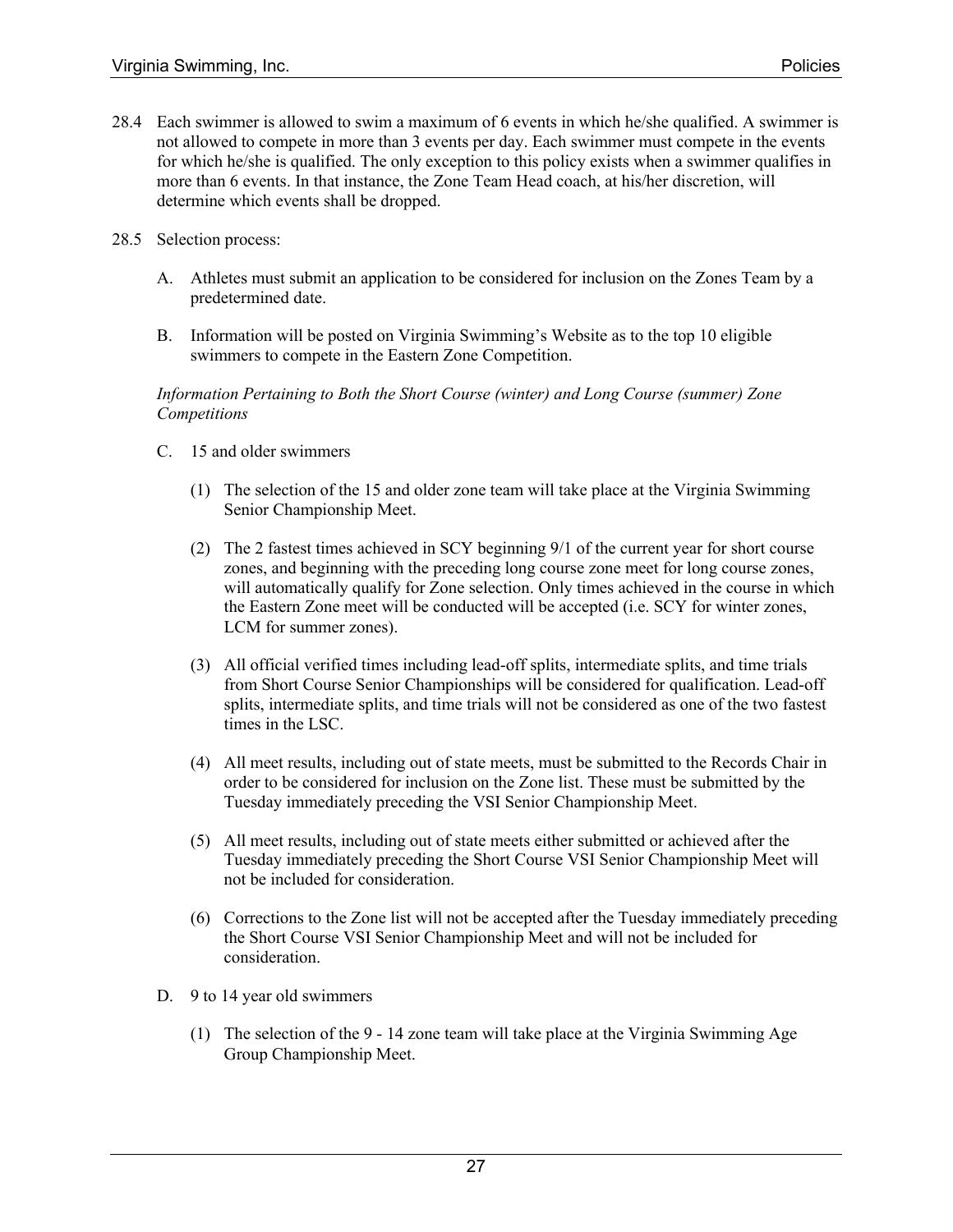- (2) The fastest 3 times for 9 to 12 year old swimmers achieved in SCY beginning 9/1 of the current year for short course zones will automatically qualify for Zone selection.
- (3) The fastest 2 times for 13 to 14 year old swimmers achieved in SCY beginning 9/1 of the current year for short course zones will automatically qualify for Zone selection.
- (4) The fastest 2 times beginning with the preceding long course zone meet for long course zones will automatically qualify for Zone selection.
- (5) Only times achieved in the course in which the Eastern Zone meet will be conducted will be accepted (i.e. SCY for winter zones, LCM for summer zones).
- (6) All official verified times including lead-off splits, intermediate splits, and time trials from Short Course Age Group Championships will be considered for qualification. Leadoff splits, intermediate splits, and time trials will not be considered as one of the two fastest times in the LSC.
- (7) All meet results, including out of state meets, must be submitted to the Records Chair in order to be considered for inclusion on the Zone list. These must be submitted by the Tuesday immediately preceding the VSI Age Group Championship Meet.
- (8) All meet results, including out of state meets, either submitted or achieved after the Tuesday immediately preceding the Age Group Championship meet will not be included for consideration.
- (9) Corrections to the Zone list will not be accepted after the Tuesday immediately preceding the VSI Age Group Championship meet and will not be included for consideration.
- E. Relays will be selected only from those swimmers entered in individual events.

*Information Pertaining to ONLY the Long Course Eastern Zone meet*

- F. This is not a select meet. This is a qualifying meet with predetermined time standards published annually.
- G. Any swimmer who achieves 4 or more of these standards is eligible to attend this meet.
- H. Relay lead off splits from the appropriate Championship level meet (Senior champs for 15 and older swimmers, Age Group Champs for 14 and younger swimmers) will count toward the number of events for which the swimmer qualifies, but will not be considered one of the two fastest times achieved in the LSC.
- I. In the event that Senior Championships occurs after Age Group Championships, individual event results and relay lead off splits for 14 and younger swimmers may be used towards the number of events in which the swimmer qualifies.
- J. All official verified times including lead-off splits, intermediate splits, and time trials will be considered for qualification. Lead-off splits, intermediate splits, and time trials will not be considered as one of the two fastest times in the LSC.

#### 28.6 Transportation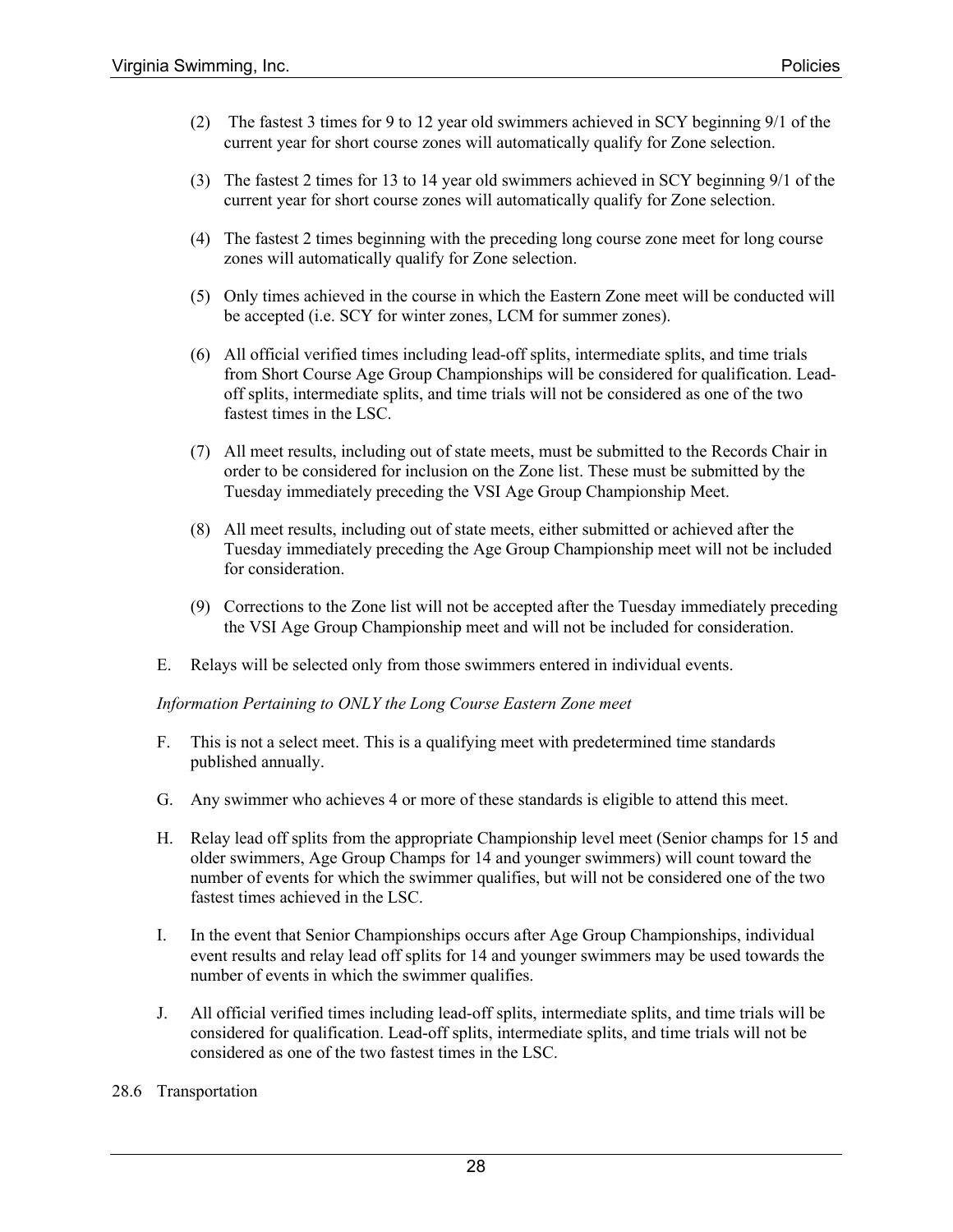- A. All swimmers must agree to travel with the team to be considered in the selection process and must agree to remain with the team for the entire duration of the trip.
- B. Swimmers may be released from the team after the completion of the entire competition, and prior to the return trip home. A Parent or legal guardian must complete and sign a release form. All swimmers that are being released must obtain permission from the zone team manager, or his/her designee, prior to leaving the competition site.
- 28.7 Lodging and Meals
	- A. Swimmers will be required to dine and lodge with the team for the duration of the meet. This includes all designated rest times.
	- B. Rooming assignments, including the number of occupants per room, is at the sole discretion of the Team Manager. Special requests will not be accepted. Roommate requests will be considered but not guaranteed. Special dietary needs should be addressed at the appropriate registration.

### 28.8 Cost

- A. The cost per swimmer will be determined by the location, means of travel, length of meet, and the number of team members.
- B. The approximate cost of the trip will be posted to Virginia Swimming's website as soon as it is available. That cost may be adjusted at the time of registration.
- C. The VSI Board of Directors reserves the right to assess an additional fee should the actual costs of the team exceed projected revenues.
- D. All fees must be paid in full at the time of registration. Only cash and checks made payable to "Virginia Swimming Inc." will be accepted.
- E. Fees once paid are not eligible for refund. The Board of Directors of Virginia Swimming may, at its discretion, determine otherwise.

### 28.9 Uniforms

- A. Families will be provided with the appropriate ordering information (including costs and vendor) and will be required to place the order themselves. Uniforms will be shipped to their homes.
- B. The entire uniform is required.
- C. Team apparel should not be traded until the final session of the meet.
- D. Use of individual team apparel is discouraged.

### 28.10 Chaperones

A. Prospective chaperones will indicate their interest to the zone team manager at the appropriate level championship meet during zone registration.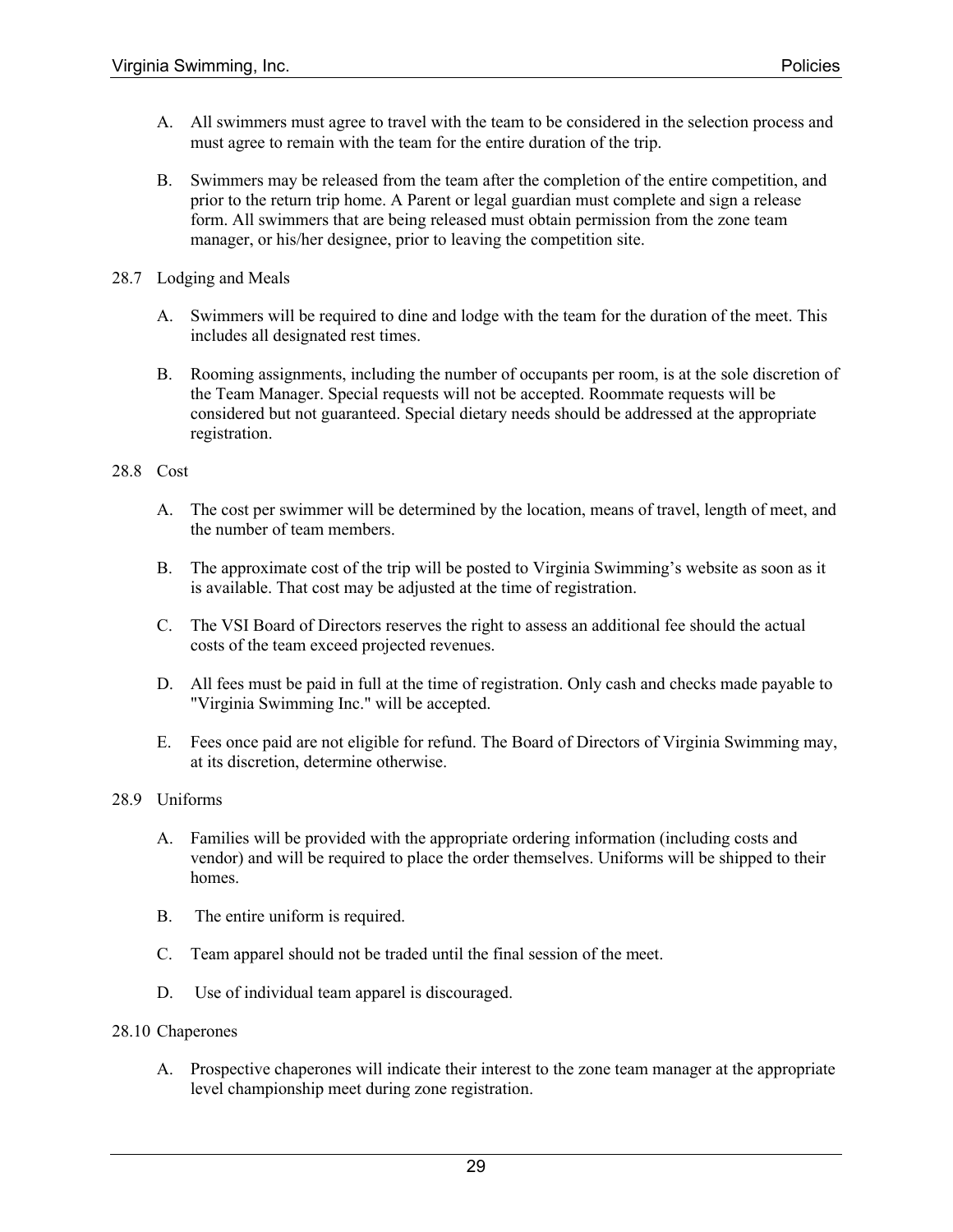- B. Chaperones are selected according to the following priorities:
	- (1) Medical 1 per departure location.
	- (2) Officials USA stroke and turn certified. Preference will be given to USA National certified officials.
	- (3) A balance of males and females are needed across the age groups and departure points.
	- (4) 10-12 chaperones plus the Team Manager are required.
	- (5) Previous Zone chaperone experience may also be taken into consideration.
- C. Cost
	- (1) The cost per chaperone will be determined by the location, means of travel, length of meet, and the number of team members.
	- (2) The approximate cost of the trip will be posted to Virginia Swimming's website as soon as it is available. That cost may be adjusted at the time of registration.
	- (3) All fees must be paid in full at the time of registration. Only cash and checks made payable to "Virginia Swimming Inc." will be accepted.
- D. All chaperones share in timing at the meet, unless they are working as officials.
- E. All chaperones must be members of USA Swimming. Registration may be done at the time of selection as a chaperone. The cost of this registration is the responsibility of the chaperone.
- F. All chaperones must have satisfactorily passed a background check through USA Swimming's approved vendor prior to departure for the zone trip. The cost of this check is the responsibility of the chaperone.

### 28.11 Coaches

- A. Zone team coach selection and the verification of all zone coaching credentials is the responsibility of the VSI Coaches' Representative.
- B. 8 coaches are required including the Zone Team Head Coach.
- C. The Zone Team Manager must be notified of the selected Zone Team coaching staff no later than February 15 for winter zones, and July 1 for summer zones.

# **29 ANTI-RECRUITING POLICY**

Virginia Swimming anti-recruiting policy is intended to provide additional guidelines to VSI members concerning USA Swimming rules as described in Article 304 Code of Conduct. Code of Conduct actions concerning recruiting are found in Article 304.3.17. VSI policy and restricted recruiting activities are described below.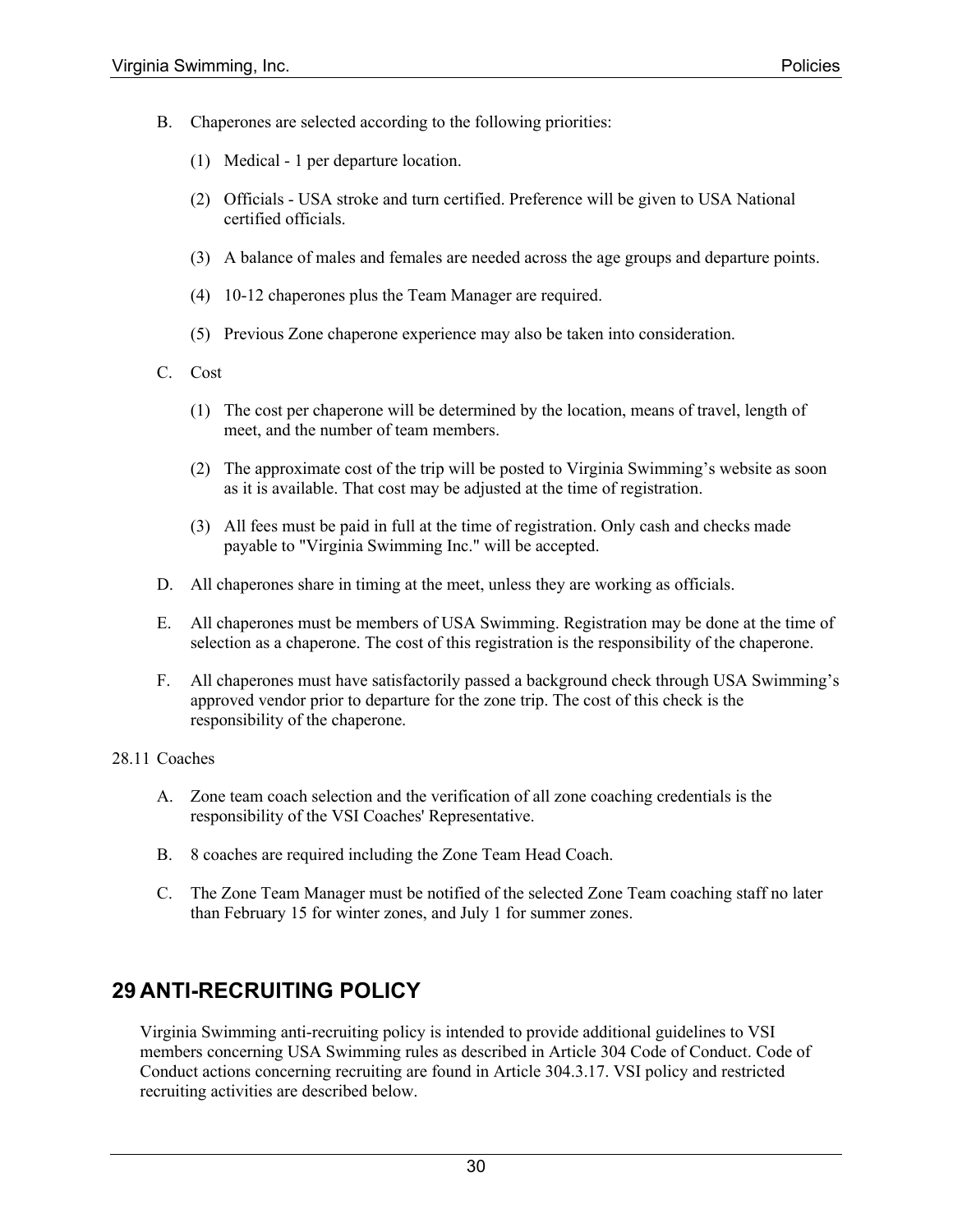Active recruiting is prohibited and is defined as the solicitation of a USA Swimming registered athlete, affiliated with a member organization, by another USA Swimming Club, with the intent of having said athlete leave his /her existing club to join the soliciting club.

- 29.1 This policy prohibits any USA Swimming registered club, coach or employee from direct contact with an athlete or an athlete's family from another USA Swimming member club in the Virginia LSC.
- 29.2 This policy does not prohibit an athlete or an athlete's parents from initiating contact with coaches, officials or other athletes of another club for the purpose of obtaining information about joining another member club. Once the athlete initiates such contact, the policy will not apply to any contact with an athlete of another member club.
- 29.3 This policy does not restrict USA Swimming registered clubs form conducting advertising, team try-outs or camps for the purpose of recruiting athletes.
- 29.4 This policy is not intended to restrict athletes or parents from discussing aspects of their respective clubs with athletes or parents form other clubs, or incidental contact that may occur with another team's coaches or officials. However, any contact that has been encouraged, promoted or facilitated by a USA Swimming member club, coach or employee with the intent of recruiting shall be in violation of the anti-recruiting policy and subject the member club and /or its coach or employee to the sanctions of this policy.
- 29.5 Any violation of this anti-recruiting policy shall be reported to the Zone Board of Review.

# **30 PRIVACY POLICY**

The website for VSI is a general audience website and may provide interactive features and collect personal information as outlined below. While we encourage children to utilize our website, we also wish to educate all users about privacy issues when visiting our site. We are committed to full compliance with the Children's Online Privacy Protection Act of 1998 and will only collect from children that information that is necessary for participation.

VSI respects and protects the privacy of all who use our website. We encourage parents, guardians, and athletes to use and enjoy it. We urge parents and guardians to discuss with their children the importance of protecting the confidentiality of personally identifiable information. The intent of this privacy policy is to provide information about safeguarding an individual's privacy when surfing the web.

### **What Information is Collected and How We Collect It**

To enable visitors to participate in some of our online activities, we may ask them to provide personal information including name, e-mail address, telephone number, and date of birth. Some of the ways we may collect personally identifying information include:

- Registration for various VSI events such as clinics, camps, and awards events
- Registration to vote in the athlete election or to participate on the Zone Team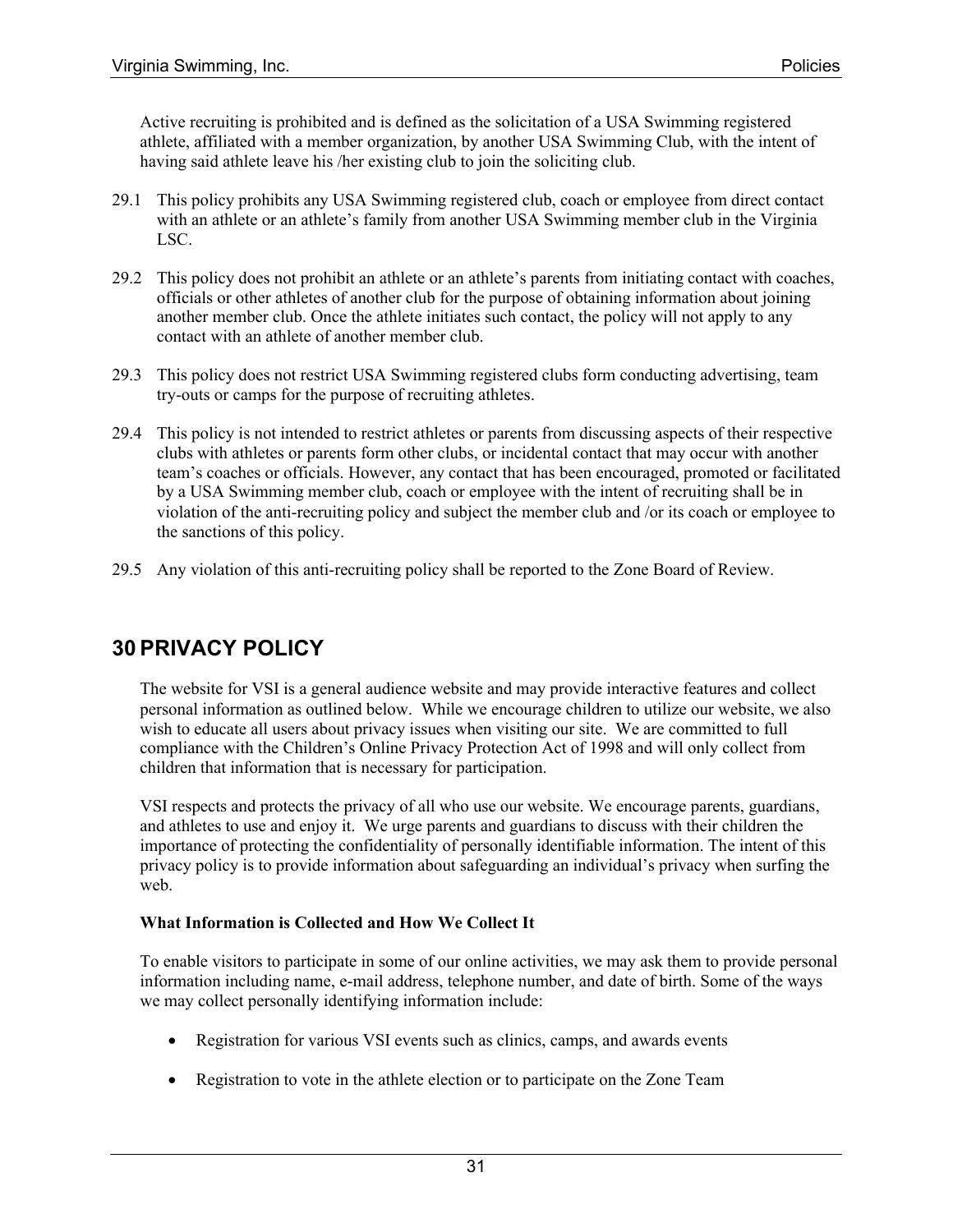• Online purchases

### **How We Use the Information**

This information may be used generate lists of individuals, both athlete and non-athlete, who plan to participate in our hosted events. We do not sell, distribute, trade, or otherwise transfer personally identifiable information obtained from a user to any third party, either within our organization or outside it, unless the user has provided his or her consent. We never share children's personal information with third parties.

### **Third-Party Sites and Sponsors**

Our site contains links to other sites whose information practices may be different from ours. Visitors should consult the other sites' privacy notices, which may differ from ours.

### **Terms of Use**

All "Content" found on VSI's website, including, but not limited to, photographs, graphics, editorial content, results, database information, and any other text is the sole property of VSI or its partners and all rights are reserved. The logos appearing on the website that identify VSI and/or its products and services are proprietary marks.

The contents of this website are for your personal or informational use only. Commercial usage of any content or the re-purpose of such content is strictly prohibited.

For questions about these policies, please contact businessoffice $@$ virginiaswimming.org.

# **31 OFFICIALS: GENERAL GUIDELINES FOR DISCIPLINE AND DE-CERTIFICATION**

### 31.1 CATEGORIES

In order to organize the possible matters and issues that could arise, three categories have been chosen which should cover all matters. The three categories are Professional Qualifications, Professional Misconduct and Code of Conduct.

### A. PROFESSIONAL QUALIFICATIONS

This category relates to matters involving deficiencies in the professional qualifications of the official. It relates to the technical aspects of the field of officiating, such as a lack of knowledge of the rules, improper application of the rules, etc. An illustration of this category might be the following:

*Official A is a certified Stroke/Turn Official with two years of experience. He never makes a call, even when it is clearly "under his nose."*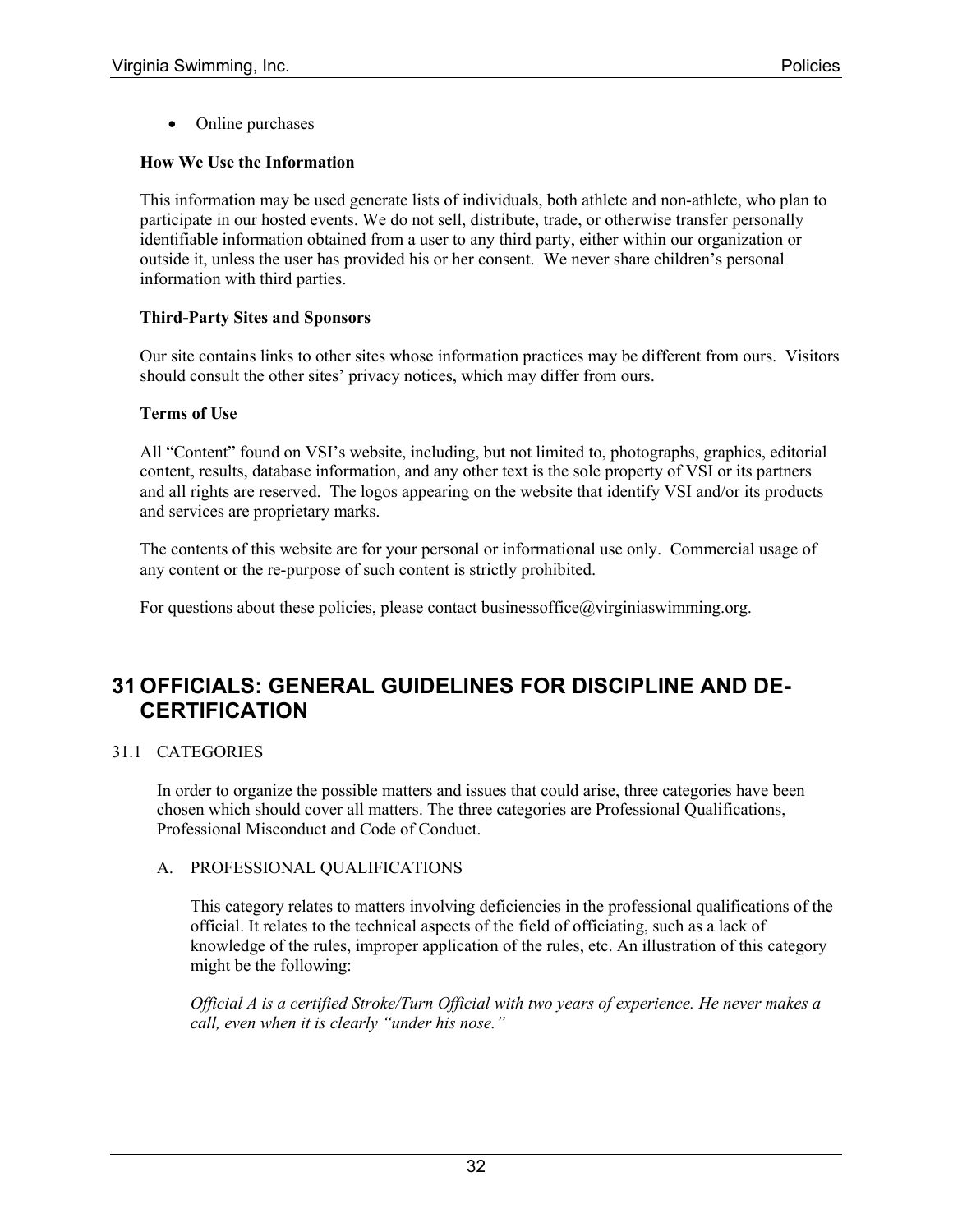### *PRIMARY RESPONSIBILITY* - LSC Officials Chair

It is the responsibility of all officials to observe and evaluate the officials who are working for and with them. All deficiencies should be reported to the meet referee, who may address them at the time of the meet, if the meet referee feels that it would be best at that time. However, should it become apparent the official is deficient in the qualifications to serve in the position the official is certified for, then these deficiencies need to be reported to the LSC Officials Chair.

The Chair is primarily responsible for addressing the situation. It must be kept in mind that at this stage the approach needs to be remedial rather than punitive.

The first step for the Chair is to gather all of the facts. The Chair may conduct the investigation or may assign the role to another trusted official. It is important that all of the facts are discovered and they be documented to the extent they can be.

Additionally, when conducting the investigation, the following shall be determined concerning the official:

- knowledge of the rules,
- application of the rules,
- judgment on deck in applying the rules, and
- professionalism on and off the deck.

After the facts are obtained, the Chair should schedule a meeting with the official and review in depth the performance of the official. The official needs to be given the facts as gathered by the Chair and the full opportunity to state his or her side of the matter and to make a request for help, should the official choose to do so. At this stage, if the Chair believes it is in the best interest of the official, it is appropriate to bring in other members of the Officials Committee or some third person who is a friend of the official to assist in the meeting. In the latter situation, the friend should be an official, because we are addressing professional qualifications. Furthermore, should the Chair believe it is inappropriate for him or her to meet with the official or address the issue, the Chair may assign the matter to another official.

The Chair has the following powers:

- to reassign the official to a lower position, where the official is qualified (i.e., Referee to Stroke and Turn Judge). The Chair should present the official with a program to be performed within a given time frame, providing the official the opportunity to regain his or her position. Although the program to be presented should be developed by the LSC, it is recommended that it include re-training, observation over a series of sessions and testing.
- to leave the official in his or her current position but establish a re-training program to correct any deficiencies. Again, any program proposed should include observation over a series of sessions and testing. In this situation, the Chair may decide to withhold any future assignments at the certified position until the official completes the program and is signed off by the training official(s).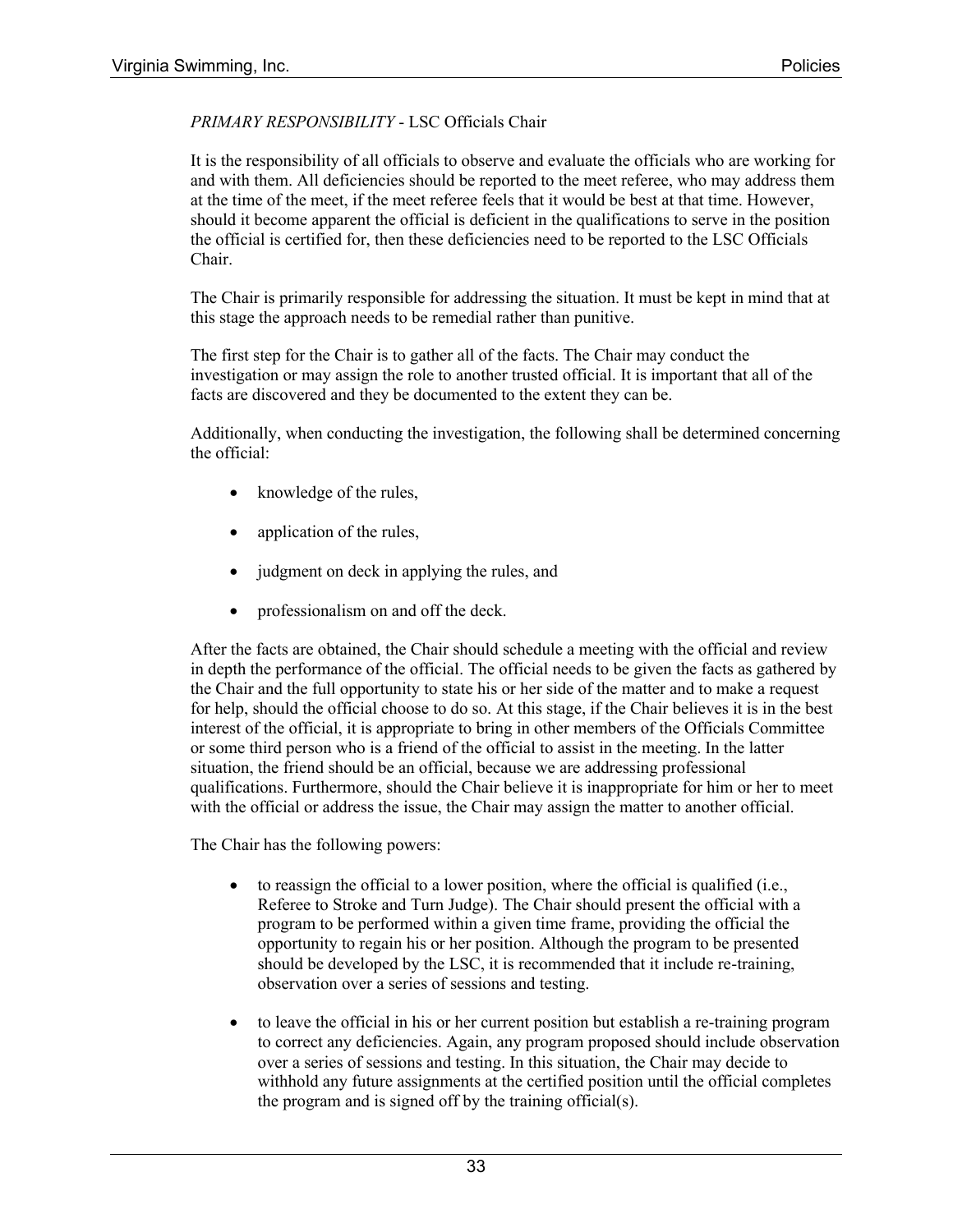• if the Chair is confronted with the situation where it is apparent the official does not comprehend and understand the rules and, in the opinion of the Chair, the official will not be able correct the situation, then the Chair has the power to recommend to the Officials Committee that the official be decertified as an official.

### *SECONDARY RESPONSIBILITY* – LSC Officials Committee

At this stage the Officials Committee will enter the picture and make the final decision on decertification. This step should include a hearing with the official, where the official has full opportunity to make his or her position with the Committee. (See **HEARINGS** below.)

A decision to de-certify the official should only be made as a last resort and on the recommendation of the LSC Official Chair. If there is no recommendation from the Chair then there will be no de-certification.

B. Professional Misconduct

This category relates to matters involving misconduct in the performance of the official's professional duties that do not rise to the level of acts specifically covered by the Code of Conduct (Article 304.3 of the Rules and Regulations of USA Swimming). An illustration of this category might be the following:

*Official B is a certified Referee of 4 years. At the last Age Group Championships he was berating fellow officials on deck, in front of the spectators for their slovenly appearance, lack of rule knowledge and their poor attitude. He then proceeded to offer his opinions regarding the LSC Executive Board, and how poorly he felt the business of the LSC was being run.*

Duties – LSC Officials Chair

A complaint alleging misconduct on the part of an official needs to be in writing and filed with the LSC Officials Chair. The complaint must set out the facts and the misconduct alleged. It is then the duty of the Chair to conduct an investigation of the allegation and develop all of the facts. The Chair or someone chosen by the Chair may conduct this investigation. In choosing someone to conduct the investigation, the Chair needs to choose someone who is organized, thorough, honest and objective. The person should have no relationship with the situation or the official.

### *PRIMARY RESPONSIBILITY* – LSC Officials Committee

Once the investigation is completed, the entire file is delivered to the Officials Committee. The Committee will then schedule a hearing. (See HEARINGS below.)

The Officials Committee has the following powers:

- to issue a **verbal warning**, however, the warning must be accompanied by conditions to be met to correct the problem and the possible consequences if they are not met (even though it is a verbal warning it should be documented in the notes of the Committee accompanying the hearing),
- to issue a **written reprimand**, but again the reprimand must be accompanied by the conditions to be met and possible consequences if they are not,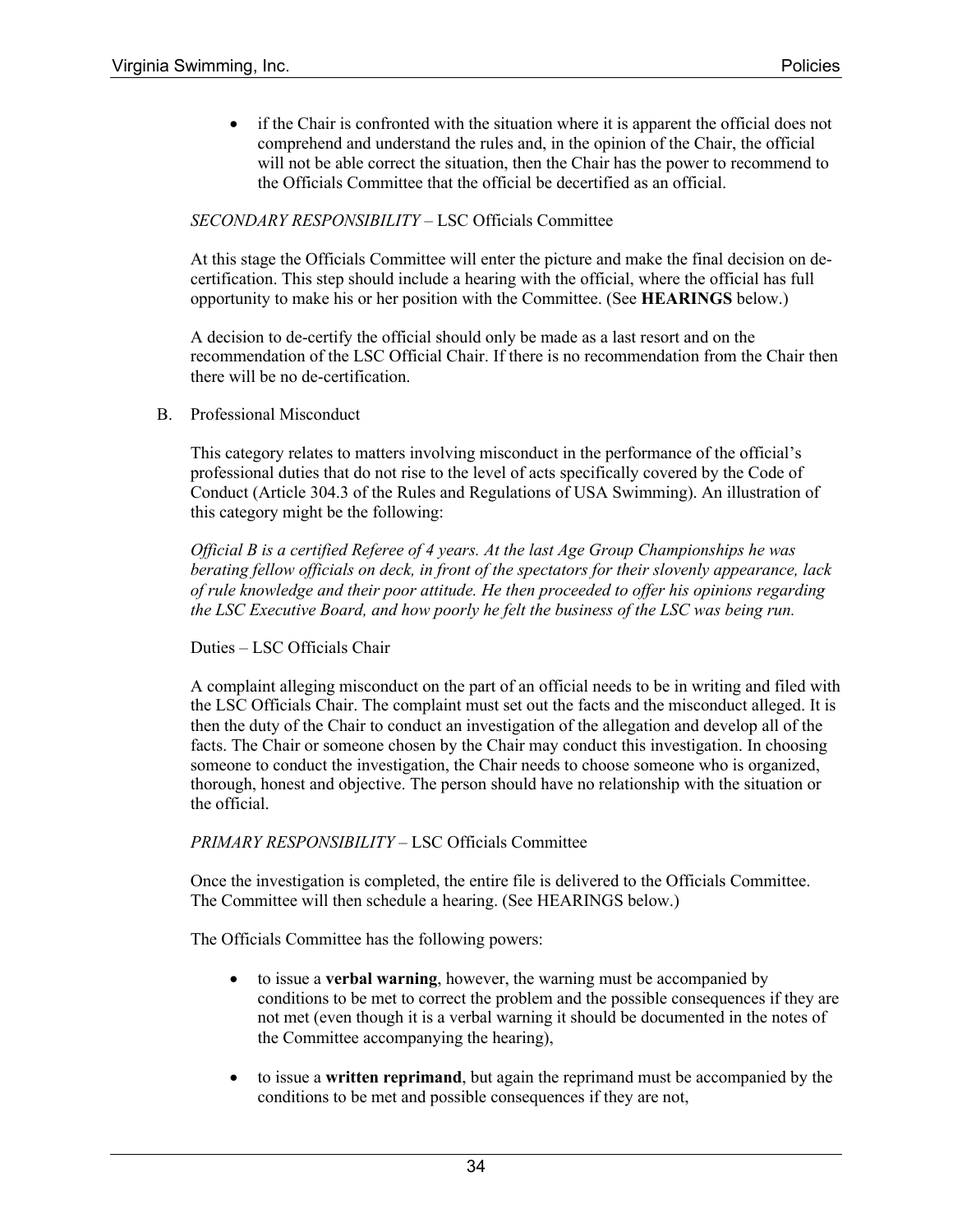- to **reassign** and to establish a **re-training** program, such as is set forth above for the Chair and the decision must be documented in the notes of the hearing,
- to **suspend** the official, however, the suspension should be accompanied by conditions the official must complete during the suspension period, and
- to permanently **de-certify** the official. This should be for the most serious offenses and should be ordered only after all other remedial measures have been exhausted.

If the Official Chair is the investigating person then the Official Chair should not participate in the deliberations of the hearing. The Chair is the "prosecutor" in this role and should not sit as part of the jury. However, if the penalty is to be de-certification, then the Committee should consider this penalty only if the Official Chair has recommended it to the Committee.

### C. CODE OF CONDUCT

This category involves all acts that fall under Article 304.3.1 through .19 of the Rules and Regulations of USA Swimming. An illustration might be the following:

*Official C is a certified Referee. At a meet last week the official falsely changed the time of the official's son to a better time in order for him to qualify for an upcoming meet.* 

One of the primary issues the LSC Officials Chair must determine is whether the matter falls within the jurisdiction of the National Board of Review (Article 304.3.1 through .14) or the Zone Board of Review (304.3.15 through .19). All complaints received by the LSC Officials Chair should be delivered to the Executive Director of USA Swimming in Colorado Springs if it is within the jurisdiction of the National Board of Review or the LSC General Chair if it is within the jurisdiction of the LSC.

All complaints would then be processed under the established procedures of the LSC and USA Swimming.

### 31.2 HEARINGS

The time frame for conducting the hearing should be set by the LSC but should not exceed the time frames set out in the bylaws of the LSC. There should be a provision for an emergency hearing if the facts warrant.

The conduct of the hearing need not be as formal as a hearing before the Zone Board of Review but the proceedings need to be documented with written notes. The official should be given full opportunity to present his or her side of the issue with the approach being primarily remedial unless the facts dictate otherwise.

The vote of the Officials Committee may be by majority, however, if it is by majority, caution should be taken to make sure the quorum requirement for an official meeting of the Committee is such that a majority vote represents a substantial number of the members of the Committee. The final decision should be written and a copy given to the official. It need not be formal document and can be in a letter format.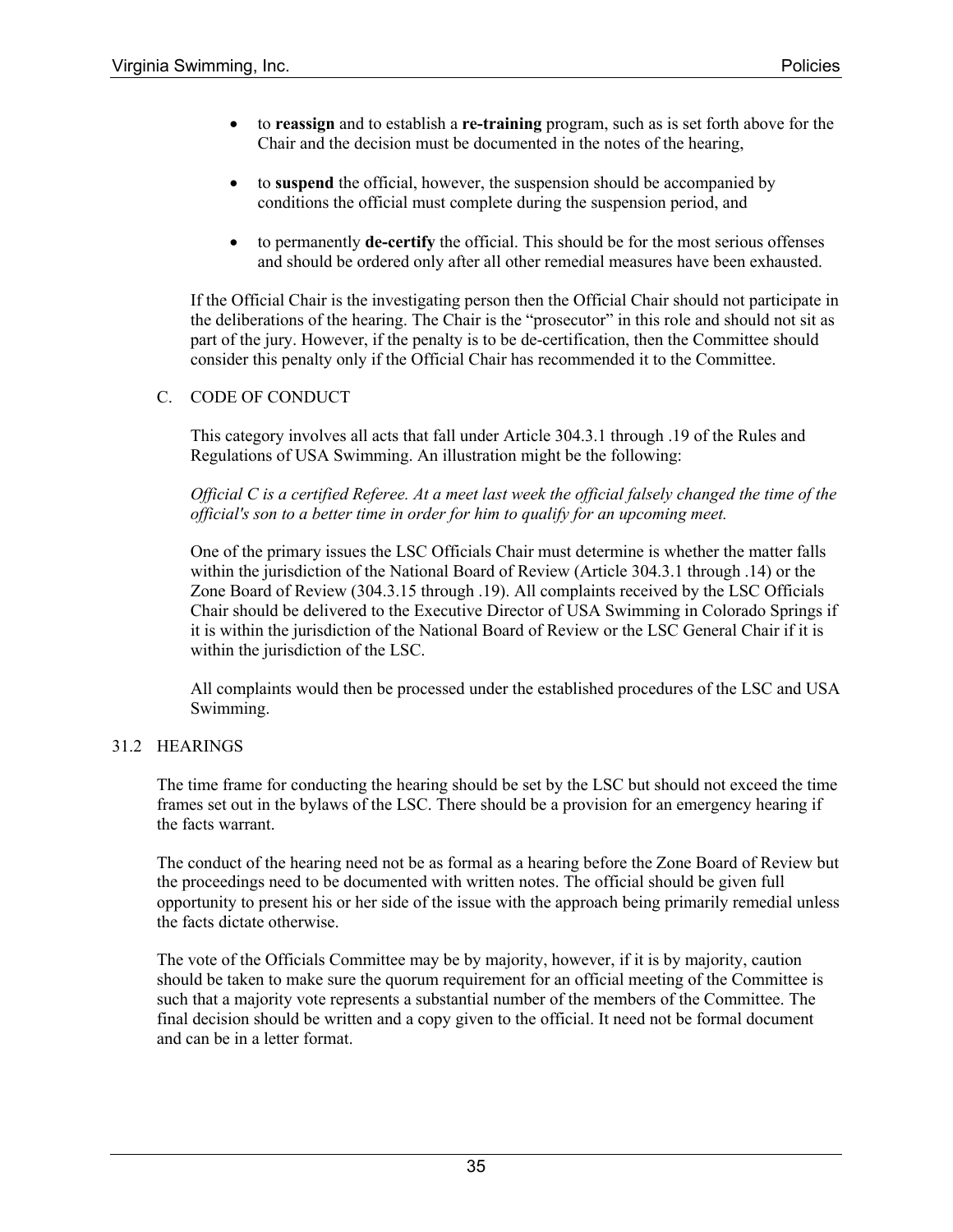The official shall have the right to appeal any decision imposing penalties on the official, including suspension or de-certification, to the Zone Board of Review and the opportunity to appeal should be made known to the official. All other decisions should not go beyond the Committee.

### 31.3 GENERAL

This program is intended to place the professional matters within the jurisdiction of the professionals, the peers of the official. However, if there are decisions made in this process, the official may have the right of appeal pursuant to the Rules and Regulations of USA Swimming and the Bylaws of the LSC.

It is possible that some matters could involve more than one category. If this situation arises, then one should select the category with the highest process, i.e., professional qualification and professional misconduct then process it under the professional misconduct category and if it is professional misconduct and code of conduct then process it under the code of conduct.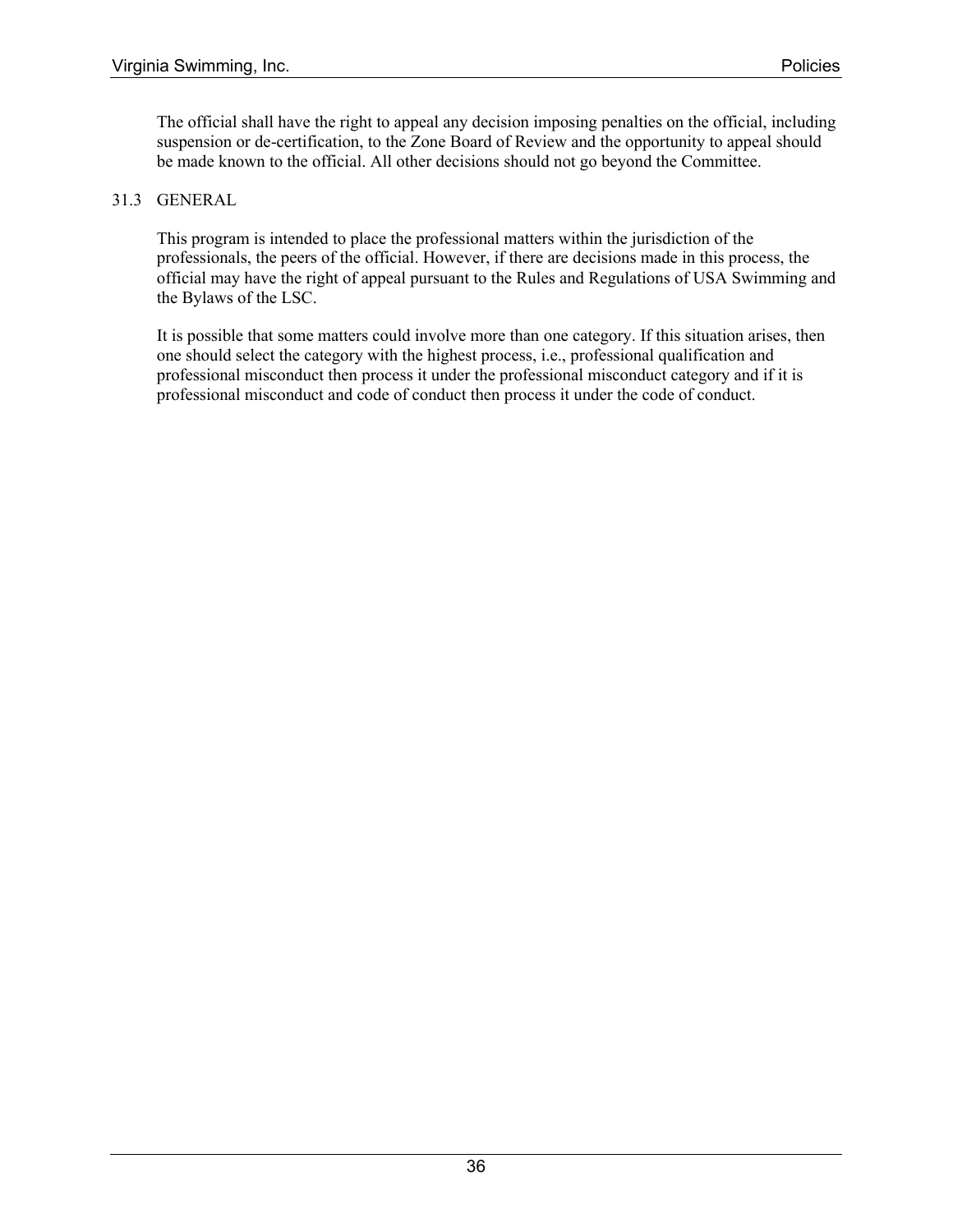### **PROCEDURES**

### **32 HOUSE OF DELEGATES MEETINGS**

- 32.1 ORDER OF BUSINESS At all meetings of the House of Delegates the following shall be included in the order of business to the extent applicable. The order in which the various subjects are taken up may be varied.
	- Roll Call
	- Reading, correction and adoption of minutes of previous meeting
	- Presentation and approval of the annual budget
	- Presentation and approval of the annual audit, when applicable
	- Unfinished (old) business
	- Elections
	- New business
	- Reports of officers
	- Reports of committees and coordinators
	- Resolutions and orders
	- Adjournment
- 32.2 ELECTIONS The House of Delegates, at its annual Spring meeting, shall elect the General Chair, the Administrative Vice-Chair, the Senior Vice-Chair, the Age Group Vice-Chair, the Treasurer, the Finance Vice-Chair, non-athlete at-large members, and the Members of the Administrative Review Board in odd-numbered years, and it shall elect members of the Governance Committee on the schedule described in Article 7.4.3 of the VSI Bylaws.

Election requires a majority of the votes cast. If no candidate receives a majority of the votes on the first ballot, the leading candidates whose votes total a majority will advance to a second ballot. If no candidate receives a majority of the votes on the second ballot, additional ballots following the same procedure will be held until a candidate receives a majority vote.

# **33 BOARD OF DIRECTORS MEETINGS**

33.1 ORDER OF BUSINESS - At all meetings of the Board of Directors the following shall be included in the order of business to the extent applicable. The order in which subjects are taken up may be varied.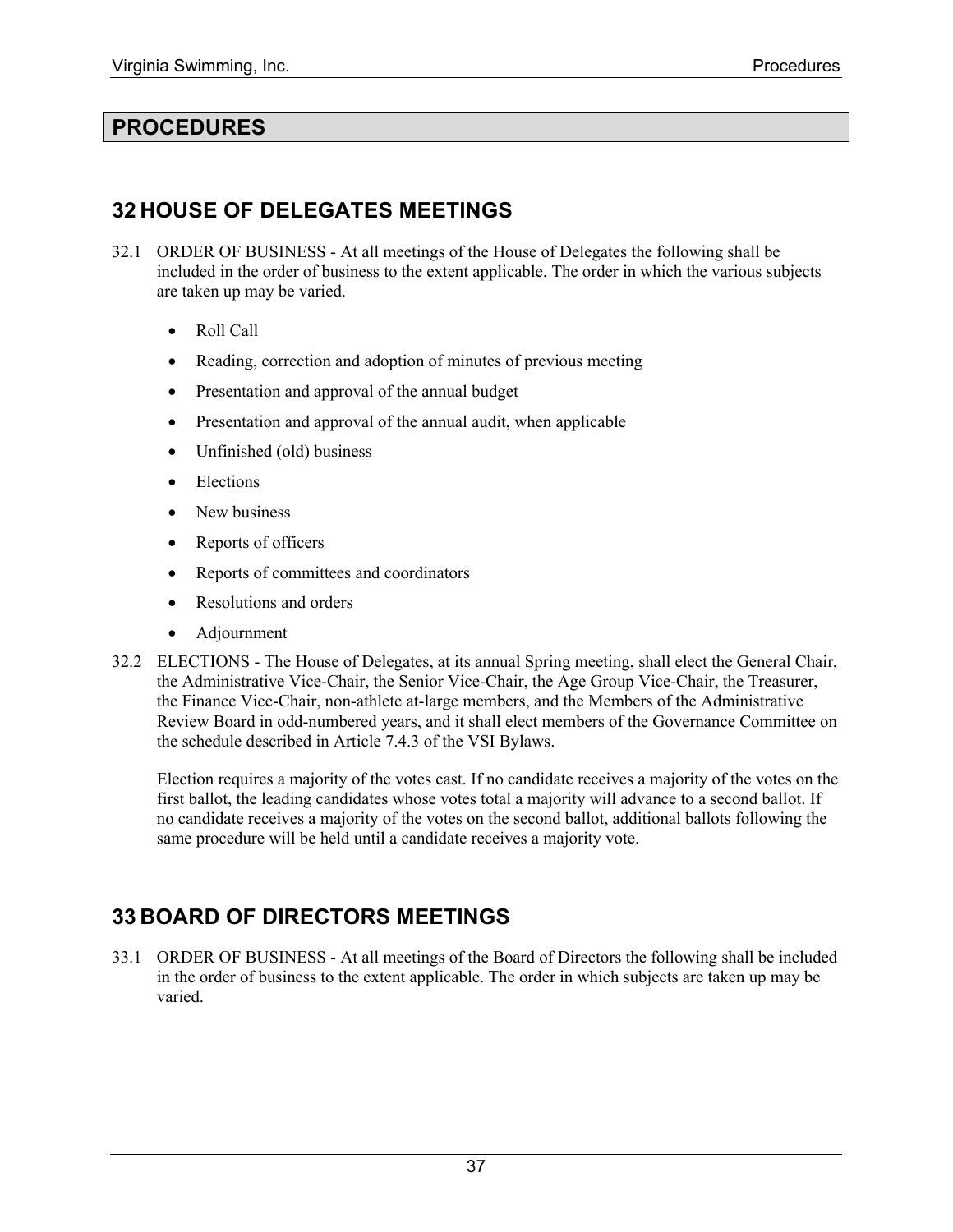- Roll Call
- Reading, correction and adoption of minutes
- Report of Executive Committee
- Reports of officers
- Reports of committees and coordinators
- Presentation of the annual budget and adoption of recommendation to the House of Delegates
- Presentation of the annual audit report and adoption of its recommendation to the House of Delegates
- Advice and Consent to Appointments
- Unfinished (old) business
- New business
- Approval of applications for Group Membership
- Elections
- **Resolutions and orders**
- Adjournment

# **34 ADMINISTRATIVE DIVISION**

The Administrative Division shall be chaired the Administrative Vice-Chair who shall have the responsibility for ensuring the respective duties, jurisdictions, and responsibilities of each division committee and coordinator are fulfilled.

- 34.1 Operational Committees
	- A. Officials Committee
		- (1) Chair The chair of the Officials Committee shall be appointed and serve as specified in Policy section 5.3.A. The chair must be a referee certified by VSI.
		- (2) Members The members of the Officials Committee shall be appointed and serve as specified in Policy section 5.3.B with the following additions. The Officials Committee shall also include a Coach Member and the Junior Athlete Representative. Other than the Coach Members and Athlete Members, each member of the committee shall be a certified official of VSI.
		- (3) Duties The Officials Committee is charged with maintaining a roster of qualified, welltrained, and experienced officials of the highest caliber. The committee is authorized and obligated to recruit, train, test, certify, evaluate, retest, recertify, and supervise officials for VSI. The committee shall provide both continuing education materials and opportunities for VSI officials. The chair of the committee shall consult with the USA Swimming Rules and Regulations Chair and USA Swimming Officials Chair, as appropriate, to communicate rules interpretations to VSI membership.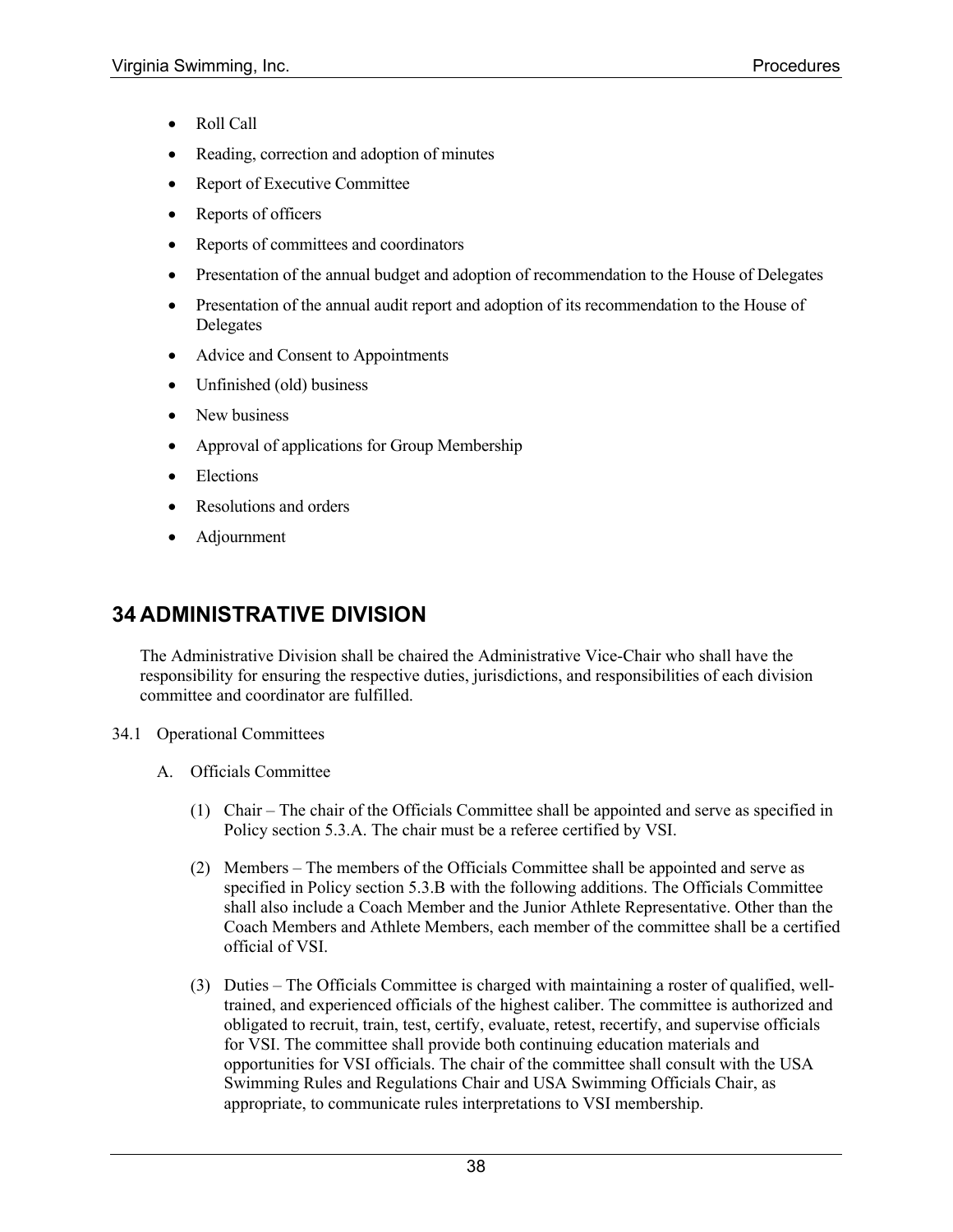- B. Technical Planning Committee
	- (1) Chair The chair of the Technical Planning Committee shall be appointed and serve as specified in Policy section 5.3.A.
	- (2) Members The members of the Technical Planning Committee shall be appointed and serve as specified in Policy section 5.3.B with the following additions. In addition to the committee chair, at least six (6) additional members of whom at least fifty percent (50%) shall be Coach Members. Additional members representing administrative subdivisions shall be appointed.
	- (3) Duties The Technical Planning Committee shall be responsible for long-range planning regarding the swimming programs conducted by VSI as well as the continued review and support of the LSC's mission. For each upcoming season, the Technical Planning Committee shall devise a proposed meet schedule in consultation with the Age Group Committee and the Senior Committee. After approval by the Board of Directors, the Committee shall publish the proposed schedule and seek bids from Club Members to host meets. After reviewing the bids received, the Committee shall make recommendations to the Board of Directors and House of Delegates for the adoption of a firm schedule and award of hosting rights to Club Members.
- C. Open Water Committee
	- (1) Chair The chair of the Open Water Committee shall be appointed and serve as specified in Policy section 5.3.A.
	- (2) Members The members of the Open Water Committee shall be appointed and serve as specified in Policy section 5.3.B with the following additions.
	- (3) Duties The committee shall have general charge of the Open Water swimming program of VSI including the management for all sanctioned Open Water meets whether hosted by VSI or a Club.
- D. Disability Committee
	- (1) Chair The chair of the Disability Committee shall be appointed and serve as specified in Policy section 5.3.A.
	- (2) Members The members of the Disability Committee shall be appointed and serve as specified in Policy section 5.3.B with the following additions.
	- (3) Duties The committee shall develop, coordinate, and implement programs and services to foster an inclusive environment for athletes with disabilities
- E. Diversity Committee
	- (1) Chair The chair of the Diversity Committee shall be appointed and serve as specified in Policy section 5.3.A.
	- (2) Members The members of the Diversity Committee shall be appointed and serve as specified in Policy section 5.3.B with the following additions.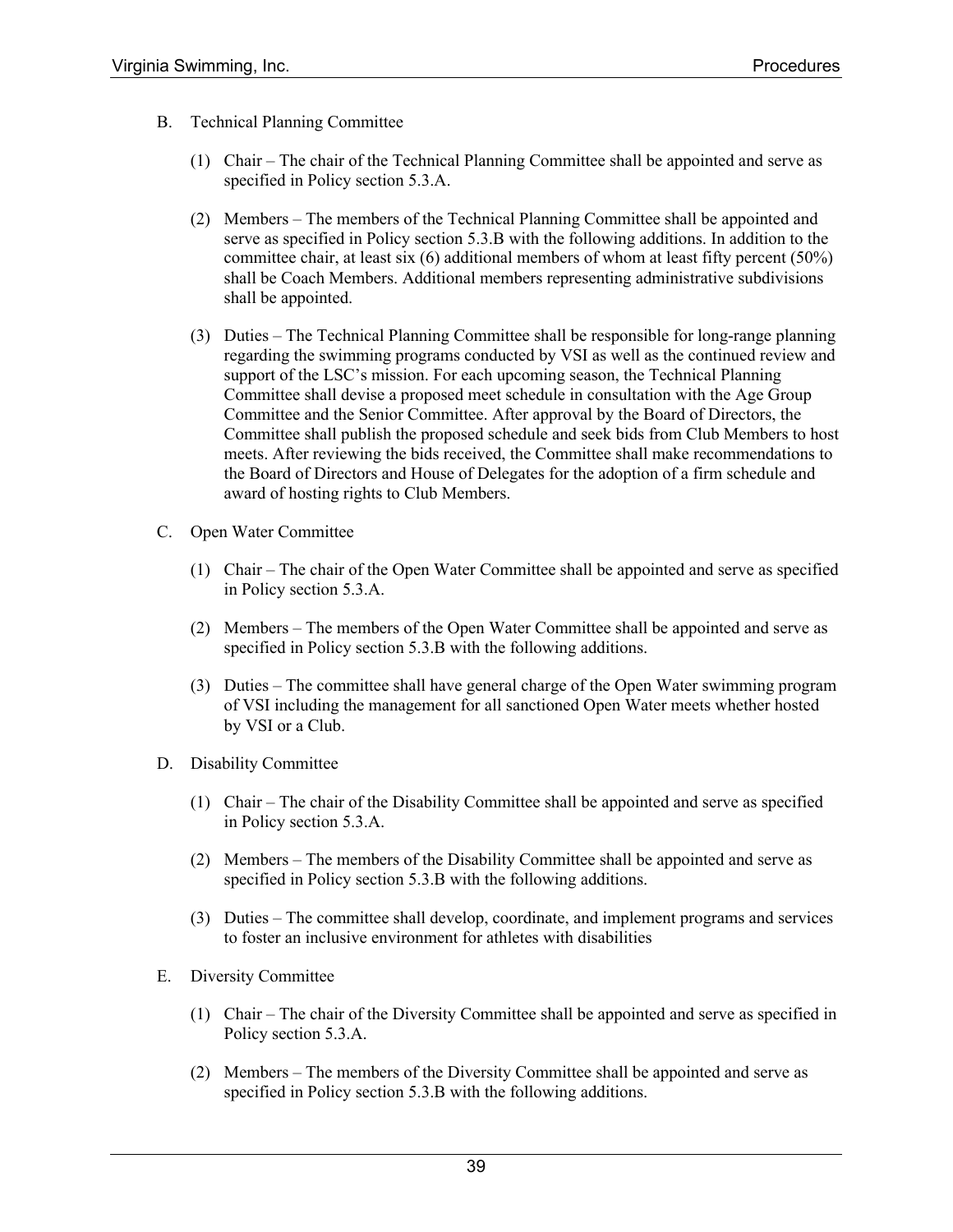(3) Duties – The committee shall develop and implement programs to increase the multicultural, ethnic, and socioeconomic diversity of VSI athletes, and it shall foster an inclusive swimming environment that promotes the growth of swimming at all levels.

#### 34.2 Coordinators

- A. Rules/legislation Coordinator
	- (1) Appointment The coordinator shall be appointed as specified in Policy section 5.4.A.
	- (2) Duties The coordinator shall ensure that the VSI Bylaws remain in compliance with USA Swimming requirements, that amendments are acted upon by the VSI House of Delegates, and that any revisions are approved as required by USA Swimming. The coordinator shall also maintain the VSI Policies and Procedures manual by ensuring that the policies and procedures reflect current practice and that any amendments are approved as required by the VSI House of Delegates or VSI Board of Directors.
- B. Equipment Coordinator
	- (1) Appointment The coordinator shall be appointed as specified in Policy section 5.4.A.
	- (2) Duties The Equipment Coordinator is responsible for storage, maintenance, transportation, and the setup and breakdown of CTS timing equipment including touch pads, buttons, cables, timing system, and Meet Manager computers. Maintenance of equipment includes all firmware and software upgrades for timing and Meet Manager computers. The coordinator also provides an annual Equipment Report and provides the Finance Committee with any proposals for repairs and/or replacement of any broken equipment.
- C. National Times and Records Tabulation Coordinator
	- (1) Appointment The coordinator shall be appointed as specified in Policy section 5.4.A.
	- (2) Duties The coordinator is responsible for the input of all times from sanctioned, approved, and observed meets within the LSC into the national database and will assist the LSC in making certain that USA Swimming rules regarding timing are carried out. The coordinator will maintain current records of the LSC using times verified through the national database. At least once a month the coordinator will also create Top Times lists from the national database.

### **35 AGE GROUP DIVISION**

The Age Group Division shall be chaired the Age Group Vice-Chair who shall have the responsibility for ensuring the respective duties, jurisdictions, and responsibilities of each division committee and coordinator are fulfilled.

- 35.1 Operational Committees
	- A. Age Group Committee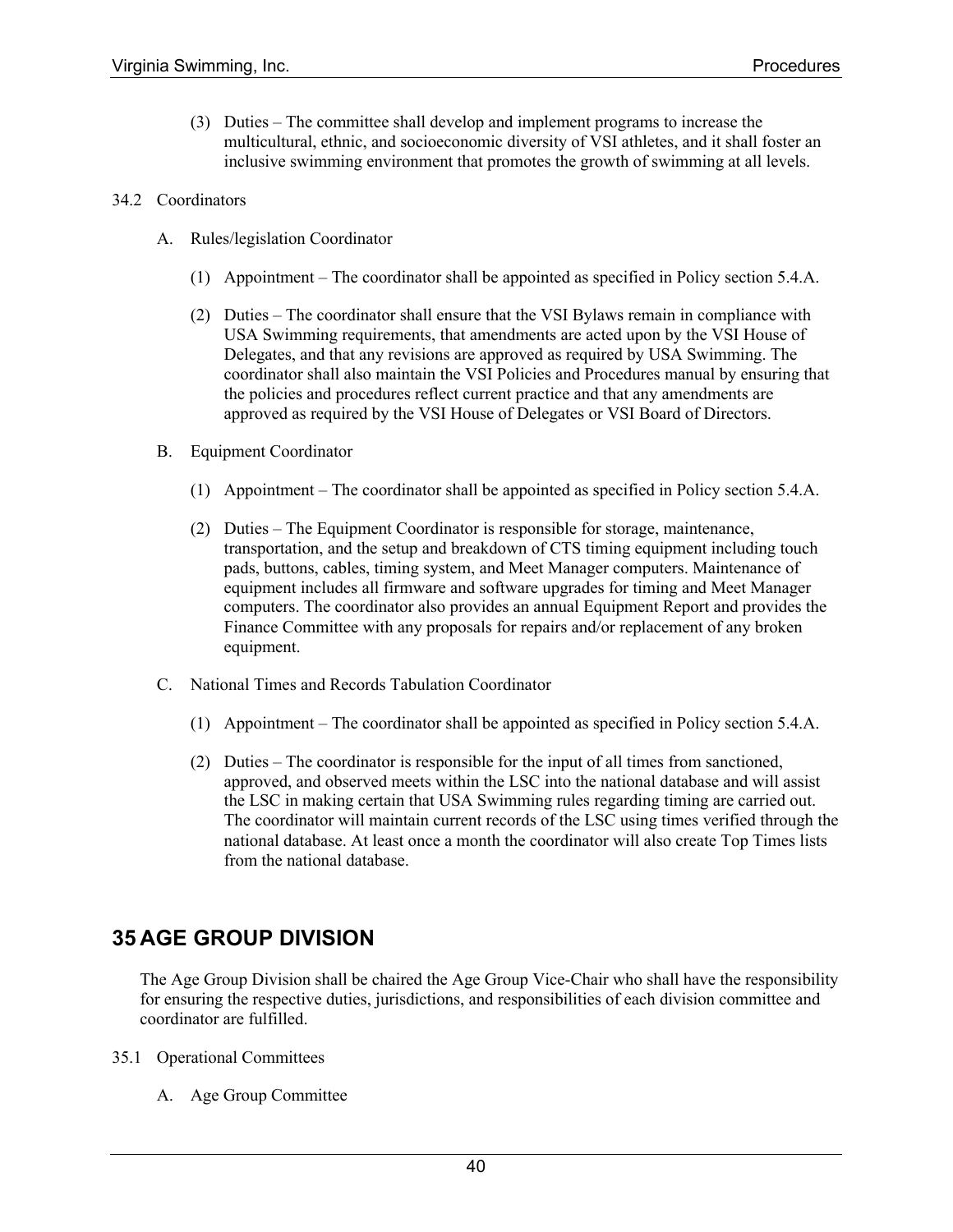- (1) Chair The chair of the Age Group Committee shall be appointed and serve as specified in Policy section 5.3.A.
- (2) Members The members of the Age Group Committee shall be appointed and serve as specified in Policy section 5.3.B with the following additions.
- (3) Duties The duties of the Age Group Committee are to oversee all aspects of 14  $\&$ Under (Age Group) swimming in the VSI LSC. This includes meet management, in particular the LSC Championship meet progression, which culminates with Age Group Champs. Duties also include Time Standards for the LSC championship meets, Age Group Swimmers of the Year, but most importantly to listen to all involved within the LSC who have a hand in Age Group swimming, facilitate discussion through the Age Group Committee, and serving as that voice to the Board of Directors and House of Delegates.

### 35.2 Coordinator

- A. Zone Team Coordinator
	- (1) Appointment The coordinator shall be appointed as specified in Policy section 5.4.A.
	- (2) Duties The coordinator organizes all arrangements including travel, lodging, meals, and uniforms for team members, chaperones, and coaches. The coordinator assists Coach Representatives with the selection of the Zone team coaches and works together with the VSI staff to create applications for team members and coaching staff. The coordinator serves as point of contact for parents of team members.

# **36 SENIOR DIVISION**

The Senior Division shall be chaired the Senior Vice-Chair who shall have the responsibility for ensuring the respective duties, jurisdictions, and responsibilities of each division committee and coordinator are fulfilled.

#### 36.1 Operational Committees

- A. Senior Committee
	- (1) Chair The chair of the Senior Committee shall be appointed and serve as specified in Policy section 5.3.A.
	- (2) Members The members of the Senior Committee shall be appointed and serve as specified in Policy section 5.3.B with the following additions.
	- (3) Duties The Senior Committee duties shall include developing and directing programs for all senior level competition in accordance with the mission and vision of VSI. Additionally, the committee will approve the Time Standards for the LSC championship meets and identify the recipients of the annual Swimmer of the Year awards for senior level athletes.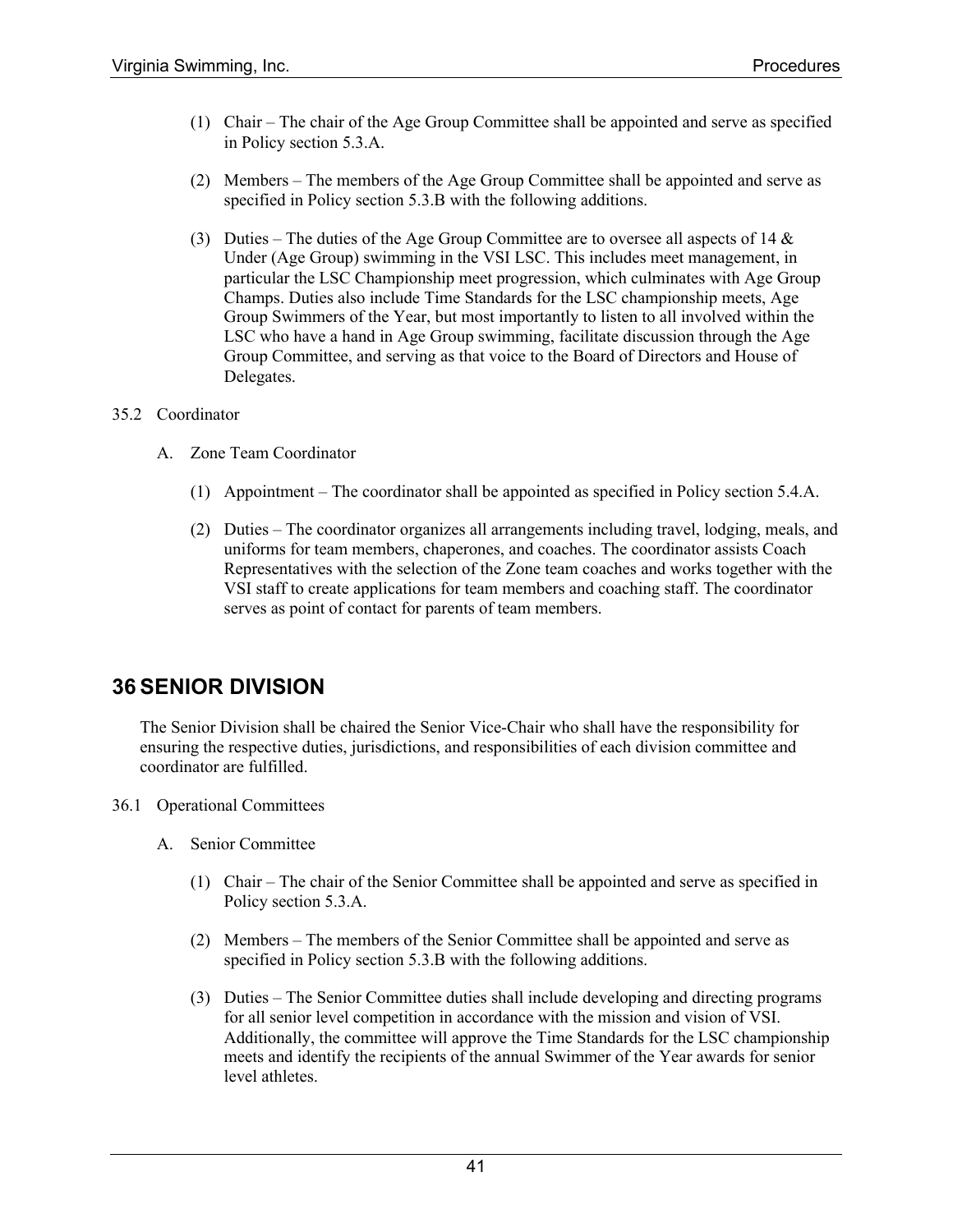### **37 FINANCE DIVISION**

The Finance Division shall be chaired the Finance Vice-Chair who shall have the responsibility for ensuring the respective duties, jurisdictions, and responsibilities of each division committee and coordinator are fulfilled.

- 37.1 Standing Committee
	- A. Finance Committee As specified in section 7.4.2 of the VSI Bylaws.

### **38 ATHLETES DIVISION**

The Athletes Division shall be chaired the Senior Athlete Representative who shall have the responsibility for ensuring the respective duties, jurisdictions, and responsibilities of each division committee and coordinator are fulfilled.

### 38.1 Standing Committee

A. Athletes Committee – As specified in section 7.4.1 of the VSI Bylaws.

### **39 COACHES DIVISION**

The Coaches Division shall be chaired the Senior Coach Representative who shall have the responsibility for ensuring the respective duties, jurisdictions, and responsibilities of each division committee and coordinator are fulfilled.

- 39.1 Operational Committees
	- A. Coaches Committee
		- (1) Chair The Coaches Committee shall be chaired by the Senior Coach Representative.
		- (2) Members The members of the Coaches Committee shall consist of the Coach Representatives and such additional Coach Members as may be determined by the Coach Representatives, and a sufficient number of athletes so as to constitute at least twenty percent (20%) of the voting membership of the Committee.
		- (3) Duties The committee shall undertake such activities as are delegated to it by the Board of Directors or General Chair. It shall also be responsible for any activities it views as being in the best interest of the coach members of VSI, USA Swimming, and the sport of swimming.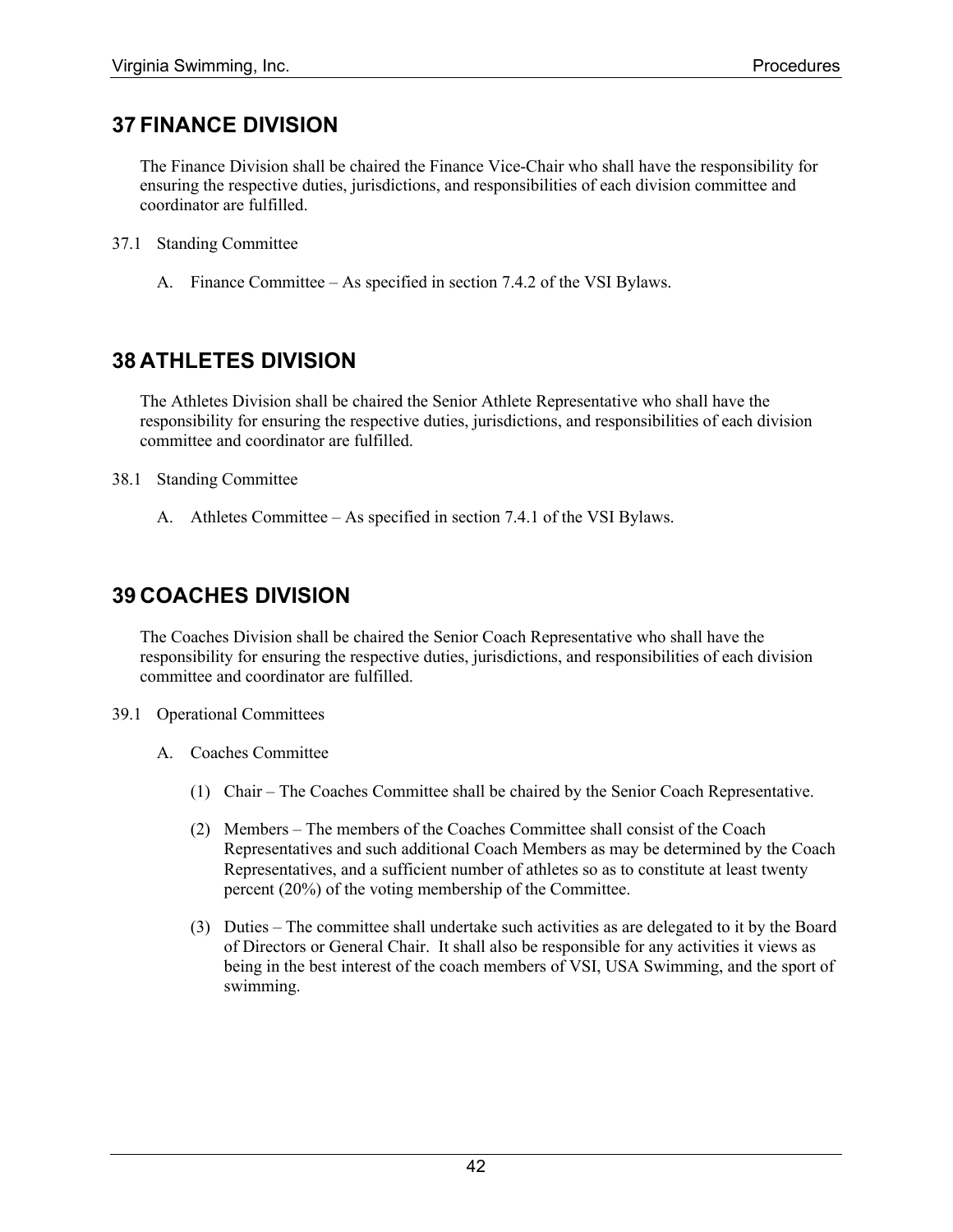# **40 SAFETY DIVISION**

The Safety Division shall be chaired the Safe Sport Chair who shall have the responsibility for ensuring the respective duties, jurisdictions, and responsibilities of each division committee and coordinator are fulfilled.

- 40.1 Standing Committee
	- A. Operational Risk Committee As specified in section 7.4.4 of the VSI Bylaws.
		- (1) Chair As specified in section 7.4.4.A of the VSI Bylaws.
		- (2) Members As specified in section 7.4.4.B of the VSI Bylaws.
		- (3) Duties The Operational Risk Committee shall be responsible for coordinating safety enhancement and training opportunities as needed, and for the dissemination of USA Swimming safety education information to all Group Members, athletes, coaches, and officials of VSI. The committee shall develop safety education programs and policies for VSI and make recommendations regarding same, and the implementation thereof, to the Safety Division Vice-Chair and the Board of Directors. Once the recommendations are approved by the Board of Directors, the Safety Committee shall be responsible for the coordination of their implementation by the Club Members. The Operational Risk Committee Chair with the assistance of the Committee members shall:
			- (a) Provide education concerning the completion of Incident/Occurrence Reports to meet directors, coaches, and club officers.
			- (b) Present reports concerning swimming related injuries within VSI at each House of Delegates and Board of Directors meeting.
			- (c) Be responsible for disseminating safety information flowing from USA Swimming Headquarters and exploring safety education opportunities and developing a safety education program tailored to VSI and its members.

### 40.2 Operational Committee

- A. Safe Sport Committee
	- (1) Chair The chair of the Safe Sport Committee shall be appointed and serve as specified in Policy section 5.3.A. The Safe Sport Chair shall be trained regarding the complaint reporting structure and refer all reports of a violation of the Athlete Protection policies directly to the local club, the General Chair, the USA Swimming Safe Sport staff, and/or other appropriate authority.
	- (2) Members The members of the Safe Sport Committee shall be appointed and serve as specified in Policy section 5.3.B with the following additions. The committee shall include at least one (1) Coach Member and at least two (2) non-athlete members
	- (3) Duties The Safe Sport Committee shall be responsible for the implementation and coordination of the Safe Sport Program established by USA Swimming. The committee shall work with the USA Swimming Safe Sport staff and the USA Swimming Safe Sport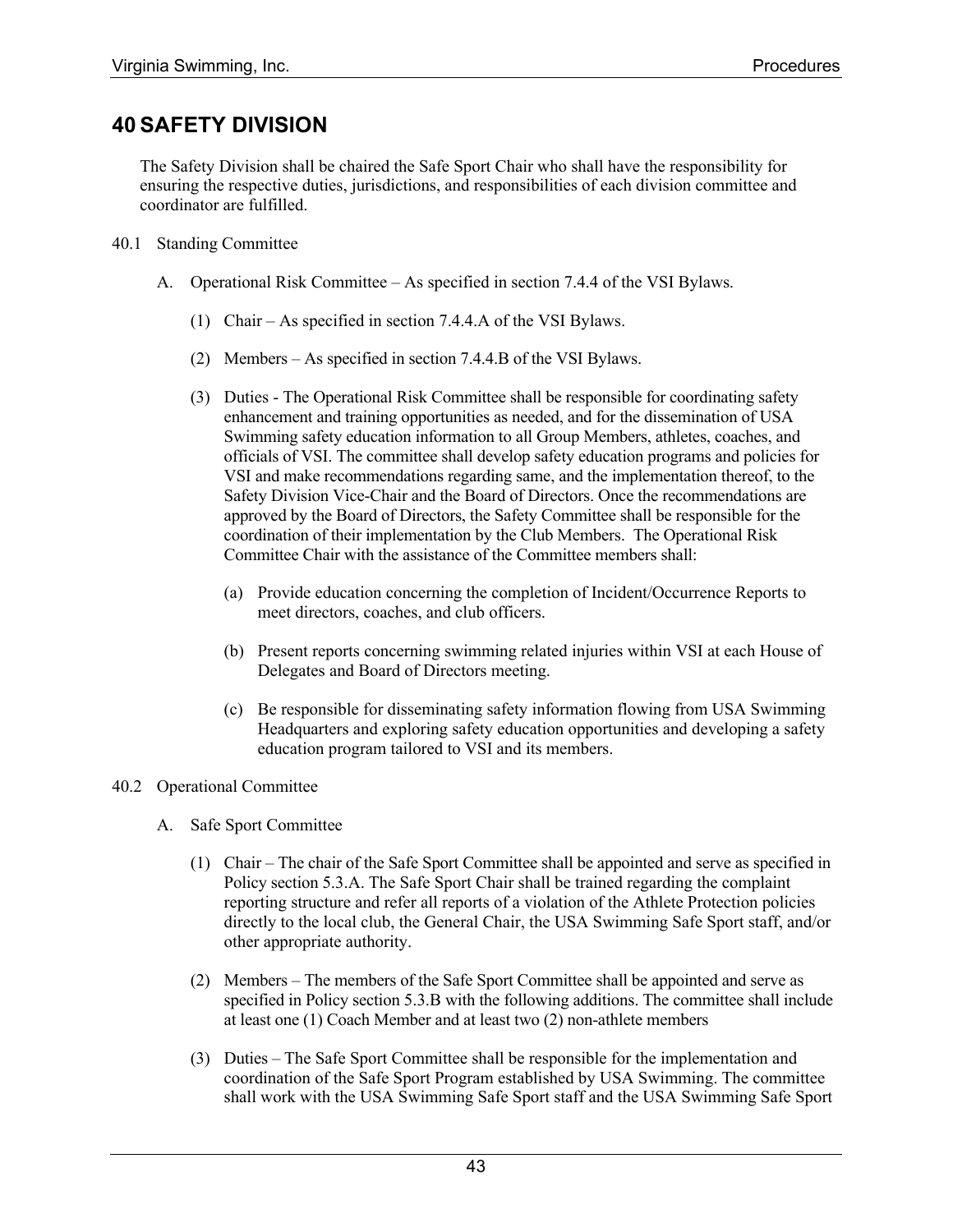Committee to implement pertinent aspects of the national Safe Sport Program within VSI. The committee shall:

- (a) Coordinate and oversee the implementation of effective safe sport educational programs provided by USA Swimming for all athlete members, their parents, coaches, volunteers, and clubs, as;
- (b) Participate in workshops as provided by USA Swimming, collect and share information about what USA Swimming and other LSCs are doing to promote safe sport policies, and disseminate information on LSC best practices;
- (c) Serve as an information resource for VSI clubs and membership, and help to identify and connect them with local educational partners and resources;
- (d) Receive feedback and suggestions on the Safe Sport policies and programs from the VSI clubs and membership, and provide feedback to the USA Swimming Safe Sport Committee and Safe Sport staff; and
- (e) Perform other functions as necessary in the fulfillment of USA Swimming's continuing efforts to foster safe, healthy, and positive environments for all its members.

# **41 STAFF RESPONSIBILITIES**

Members of the VSI Staff shall handle the duties of the:

- 41.1 Membership/registration coordinator: The Coordinator is authorized and obligated to conduct the registration of Group and Individual members and supervise the transmission of registration information to USA Swimming and assist in the preparation of and reports requested by USA Swimming, the VSI Board of Directors, the Administrative Vice Chair, or the Finance Committee Chair.
- 41.2 Camps and clinics coordinator: The Coordinator shall make arrangements for and promote USA Swimming sponsored camps as well as the annual VSI Athlete Clinic.

# **42 CLUB DEVELOPMENT COORDINATOR**

The Coordinator shall oversee the LSC's club development program and promote educational opportunities clubs that are available through USA Swimming programs.

# **43 FEES AND SURCHARGES**

43.1 For a team to participate in any VSI sanctioned meet, all entry fees must be paid prior to the beginning of the meet. Any swimmer whose team is barred from the meet because of non-payment of entry fees may pay his/her own fees and enter the meet as Unattached.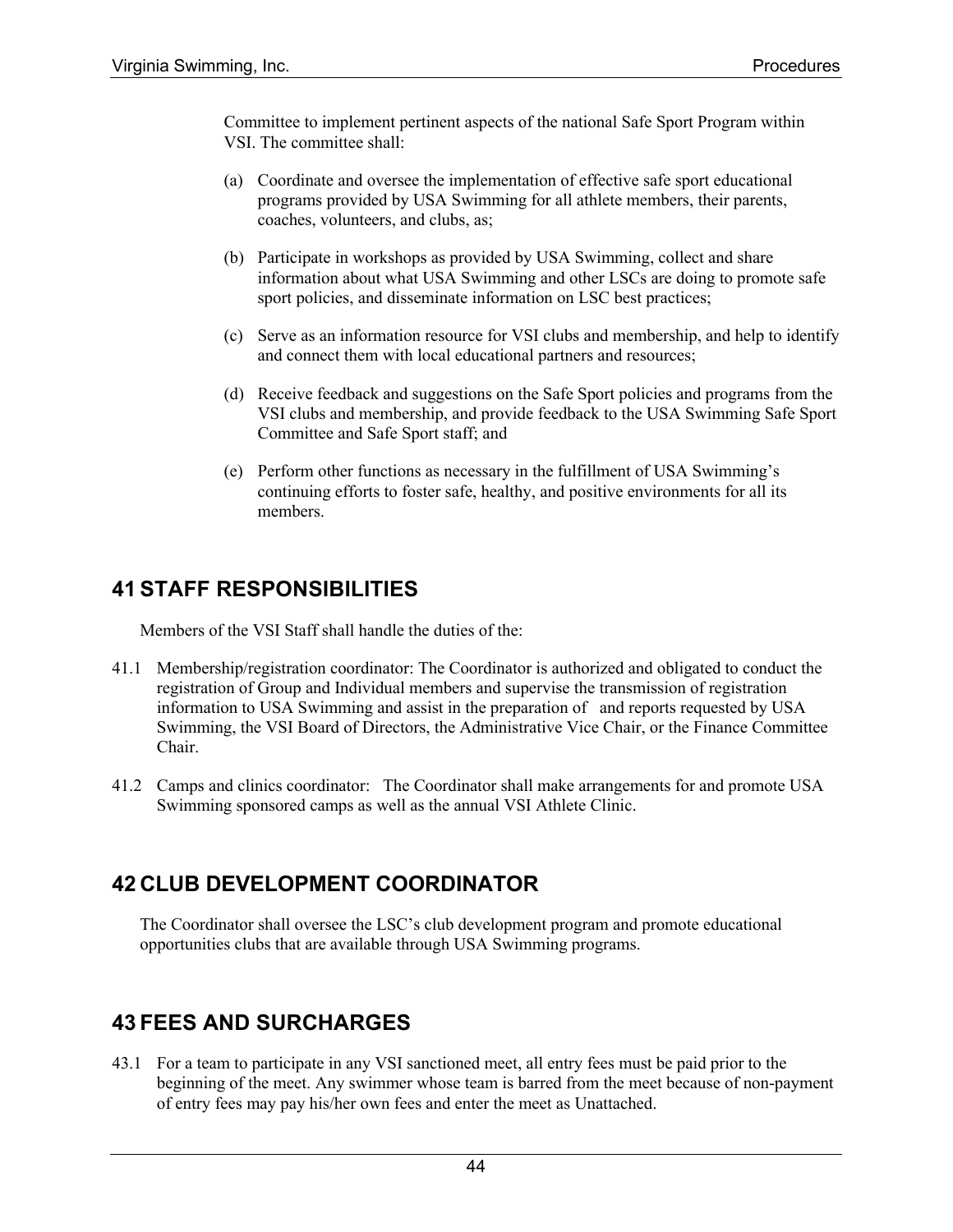- 43.2 Sanctions and Approvals: \$20.00 for all non-championship meets.
- 43.3 Swimmer Fees: \$2.50 per swimmer entered in any capacity in any invitational, special invitational or championship meet.
- 43.4 Meet Fees for Championship and Non-championship Age-Group Meets, Senior and Senior Championships are shown in the following tables:

| <b>MEET ENTRY FEES CHARGED BY HOST CLUB</b>        |                    |                                       |                            |  |  |  |  |
|----------------------------------------------------|--------------------|---------------------------------------|----------------------------|--|--|--|--|
| <b>TYPE OF MEET</b>                                | <b>SWIMMER FEE</b> | <b>INDIVIDUAL</b><br><b>EVENT FEE</b> | <b>RELAY EVENT</b><br>FEE. |  |  |  |  |
| 8 & YOUNGER MEET                                   | \$2.50             | Not more than \$4.00                  | Not more than<br>\$14.00   |  |  |  |  |
| <b>AGE GORUP NON-</b><br><b>CHAMPIONSHIP MEET</b>  | \$2.50             | Set by Meet Host                      | Set by Meet Host           |  |  |  |  |
| <b>SENIOR NON-</b><br><b>CHAMPIONSHIP MEET</b>     | \$2.50             | Set by Meet Host                      | Set by Meet Host           |  |  |  |  |
| DISTRIC & REGIONAL<br><b>CHAMPIONSHIP MEET</b>     | \$2.50             | Set by VSI & Meet<br>Host             | Set by VSI & Meet<br>Host  |  |  |  |  |
| AGE GROUP & SENIOR LSC<br><b>CHAMPIONSHIP MEET</b> | \$2.50             | Set by VSI & Meet<br>Host             | Set by VSI & Meet<br>Host  |  |  |  |  |

| <b>REBATE FEES PAID BY HOST CLUB TO VSI</b>        |                    |                                       |                                  |  |  |  |
|----------------------------------------------------|--------------------|---------------------------------------|----------------------------------|--|--|--|
| <b>TYPE OF MEET</b>                                | <b>SWIMMER FEE</b> | <b>INDIVIDUAL</b><br><b>EVENT FEE</b> | <b>RELAY EVENT</b><br><b>FEE</b> |  |  |  |
| 8 & YOUNGER MEET                                   | \$0.00             | \$0.35                                | \$0.70                           |  |  |  |
| <b>AGE GORUP NON-</b><br><b>CHAMPIONSHIP MEET</b>  | \$0.00             | \$0.80                                | \$1.60                           |  |  |  |
| <b>SENIOR NON-</b><br><b>CHAMPIONSHIP MEET</b>     | \$0.00             | \$0.80                                | \$1.60                           |  |  |  |
| DISTRIC & REGIONAL<br><b>CHAMPIONSHIP MEET</b>     | \$0.00             | \$1.40                                | \$2.80                           |  |  |  |
| AGE GROUP & SENIOR LSC<br><b>CHAMPIONSHIP MEET</b> | \$0.00             | \$1.40                                | \$2.80                           |  |  |  |

### 43.5 Other Fees.

- A. Championship meet entries received after the entry deadline will be accepted at a cost of \$10.00/event up until the first day before the start of the meet. Beginning the first day of the meet, the charge will be \$25.00/event. These fees will be in addition to regular meet entry fees. Swimmers added prior to the printing of the heat sheet will be seeded as stated in the invitation. Swimmers added after the printing of the heat sheet will be seeded in the slowest heat in the appropriate empty lane. A new heat(s) will be added if necessary to accommodate these entries. The host team will retain fees received for these late entries.
- B. Closed Invitational Meets: Closed invitational meets involve only those teams invited by the host club. Subject to the final authority of the Board of Directors, entry fees for such meets may be approved by the Administrative Vice Chair with the concurrence of the General Chair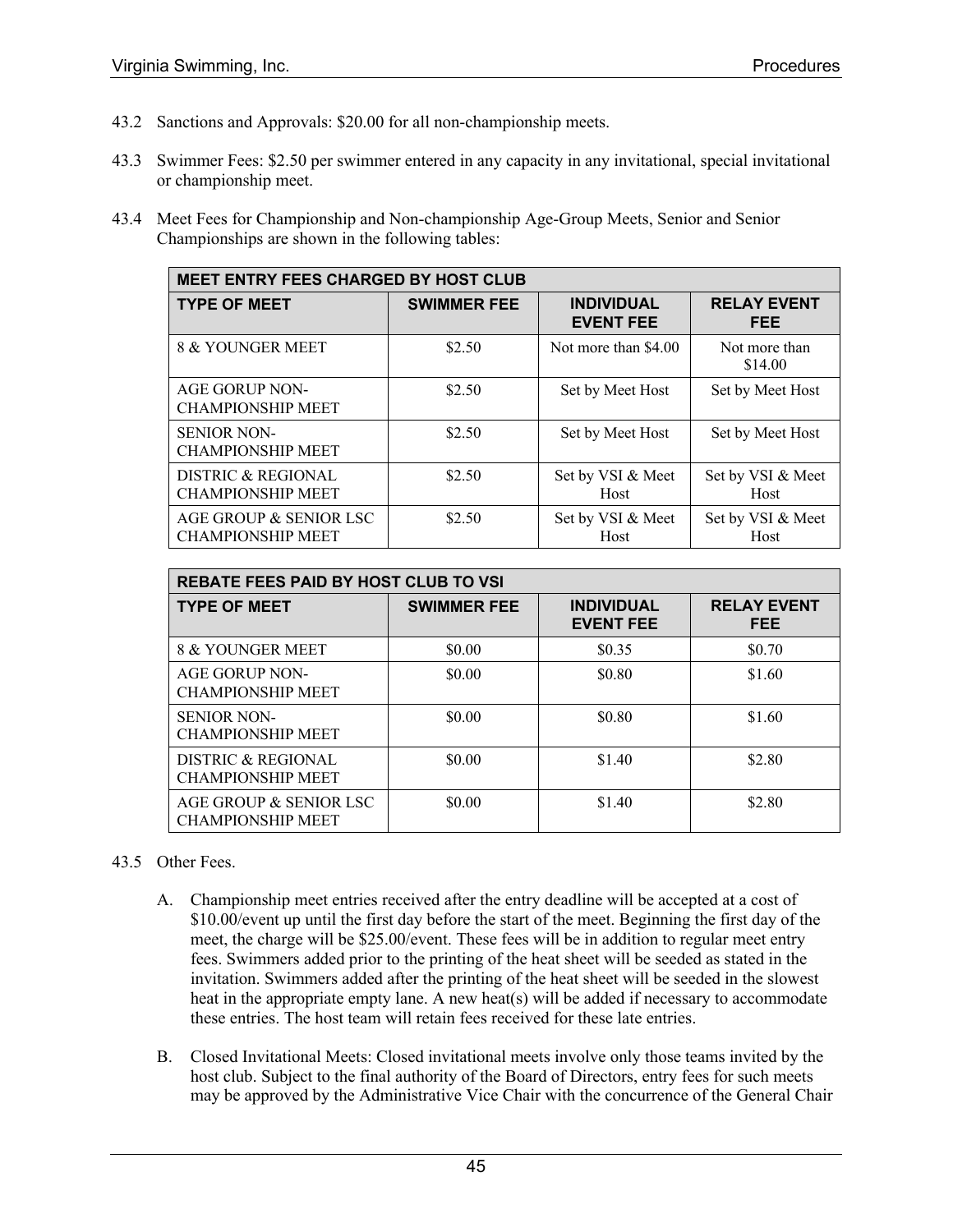at levels consistent with the current amount allowed for other meet categories. The fee level may take into account any special circumstances associated with the meet. A portion of the entry fee equal in amount to that imposed in statewide, regional, district, and area meets of similar classification shall be rebated to VSI.

- 43.6 The Board of Directors may adjust the amounts to be charged or rebated. They are also responsible for the oversight of contracts, services and payment of expenses to provide for an equitable distribution of the meet profits or to accommodate unusual circumstances. On an annual basis, the Board of Directors must approve waivers or reductions to the established meet rebate fees paid by a host club to VSI. The Treasurer shall be responsible for maintaining a listing of such exceptions.
- 43.7 Independent VSI satellite clubs pay the current club registration fee.

### **44 VSI TOP 10 TIMES**

- 44.1 Any time swum by a VSI-registered athlete at a sanctioned, approved, or observed meet is eligible for consideration as a VSI Top 10 Time. Only those events and distances recognized by USA Swimming will be included.
- 44.2 Top 10 times will be based on times entered in the USA Swimming national database.

### **45 CHAMPIONSHIP MEET MANAGEMENT**

- 45.1 The format of the Age Group Championship shall be materially similar to that used by the Eastern Region Zone meet. The format of the Senior Championship shall be similar to the Eastern Region II Sectional meet or the National Championship meet or a blend between the two.
- 45.2 The VSI Age Group Chair shall be designated as the Meet Director of the Age Group Championship meets. In the absence of the VSI Age Group Chair, he or she, with the approval of the General Chair, may designate a member of the LSC Age Group Committee to serve as Meet Director. A local coordinator may also be appointed.
- 45.3 The VSI Senior Chair shall be designated as the Meet Director of the Senior Championship meets. In the absence of the VSI Senior Chair, he or she, with the approval of the General Chair, may designate a member of the LSC Senior Committee to serve as Meet Director. A local coordinator may also be appointed.
- 45.4 Other championship meets in the series shall be conducted in number and format as determined by the Technical Planning Committee in consultation with the Age Group Chair and the Senior Chair provided, however, that all similar meets in the series shall be conducted as nearly identically as possible in terms of event order, whether timed finals or prelims and finals, etc. All championship meets in the series will utilize the overhead start (swimmer from previous heat remains in water for all forward starts) technique using pre-planned breaks to slow the session down if required.
- 45.5 OME fees will be estimated and used as a listed meet expense by the host club for Championship meets.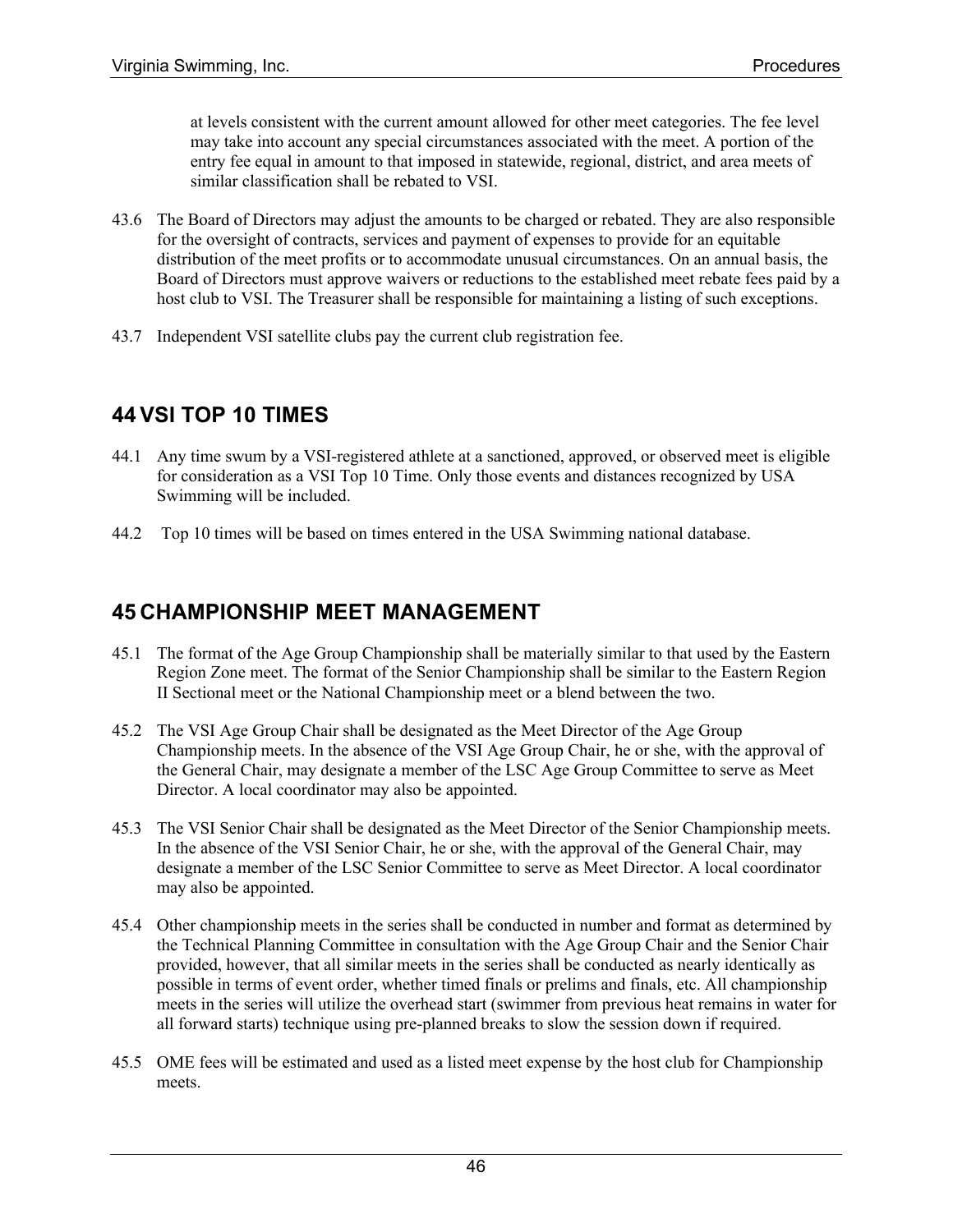- 45.6 To the extent possible, results from championship meets shall be published for general Internet access as they occur or as soon thereafter as reasonable.
- 45.7 The VSI Officials Chair shall appoint the Meet Referee of the Age Group Championship and Senior Championship meets and, in conjunction with the Meet Referee, shall approve the assignment of all officials in the meet. The leadership team (Deck and Administrative Referees, Starters, Chief Judges, Administrative Coordinators) shall be assigned prior to the meet. A Local Official's Coordinator may also be appointed to assist with staffing the meet.
- 45.8 When the assigned Senior Champs and Age Group Champs Meet Referees and/or Administrative Referees live more than 50 miles from the meet venue, Virginia Swimming will cover their reasonable lodging expenses. Whenever feasible, individuals will share a room. If an official is in a room alone, an additional official may be assigned to share it. Lodging expenses will normally not be covered for the night before competition commences or the night the competition concludes, unless unusual circumstances prevail and approval is obtained from the Officials Chair. The lodging expenses will be charged to Virginia Swimming. In the event that the expenses are borne by the individual, the Meet Referee and/or Administrative Referee shall submit a completed Virginia Swimming Reimbursement Form to the LSC Officials Chair for approval no later than 30 days after completion of the meet for which reimbursement is requested. If the host club chooses to supply rooms to the above, thus negating the charges to VSI, that will be acceptable as well.

# **46 MEET SAFETY PROCEDURES**

The following procedures have been established to ensure safe meet conduct.

Safety is an important factor for our program. Anyone seeing an unsafe condition or activity around the meet venue should intervene or summon available meet and/or facility personnel to immediately stop it. The unsafe conduct should also be reported to the Meet Director and the Meet Referee.

These procedures **SHALL** be followed at all meets. The Referee has the authority to remove a swimmer/coach/club/parent from the meet for failure to comply with these safety procedures.

### 46.1 GENERAL SAFETY GUIDELINES

- A. The Meet Director and Meet Referee are responsible for venue safety inspection (see Virginia Swimming Safety page for checklist) and resolution of issues prior to the beginning of the meet.
- B. Hazards in locker rooms, on the deck, or in areas used by coaches, swimmers, spectators, or officials shall be removed or clearly marked.
- C. Assignment of Marshals shall be the responsibility of the host club/Meet Director. A minimum of two Marshals must be present and on duty at all times. These Marshals shall be at least 18 years old. Lifeguards required by colleges and recreation centers may **NOT** be used in place of Marshals. Marshals shall wear distinctive, bright-colored, identifying shirts/vests (preferably, USA Swimming orange Marshal vests) at all times while on duty.
- D. Some areas of the venue may be off limits for the swimmers, parents, and coaches. These areas shall be clearly marked, and such boundaries shall be enforced by the Marshals.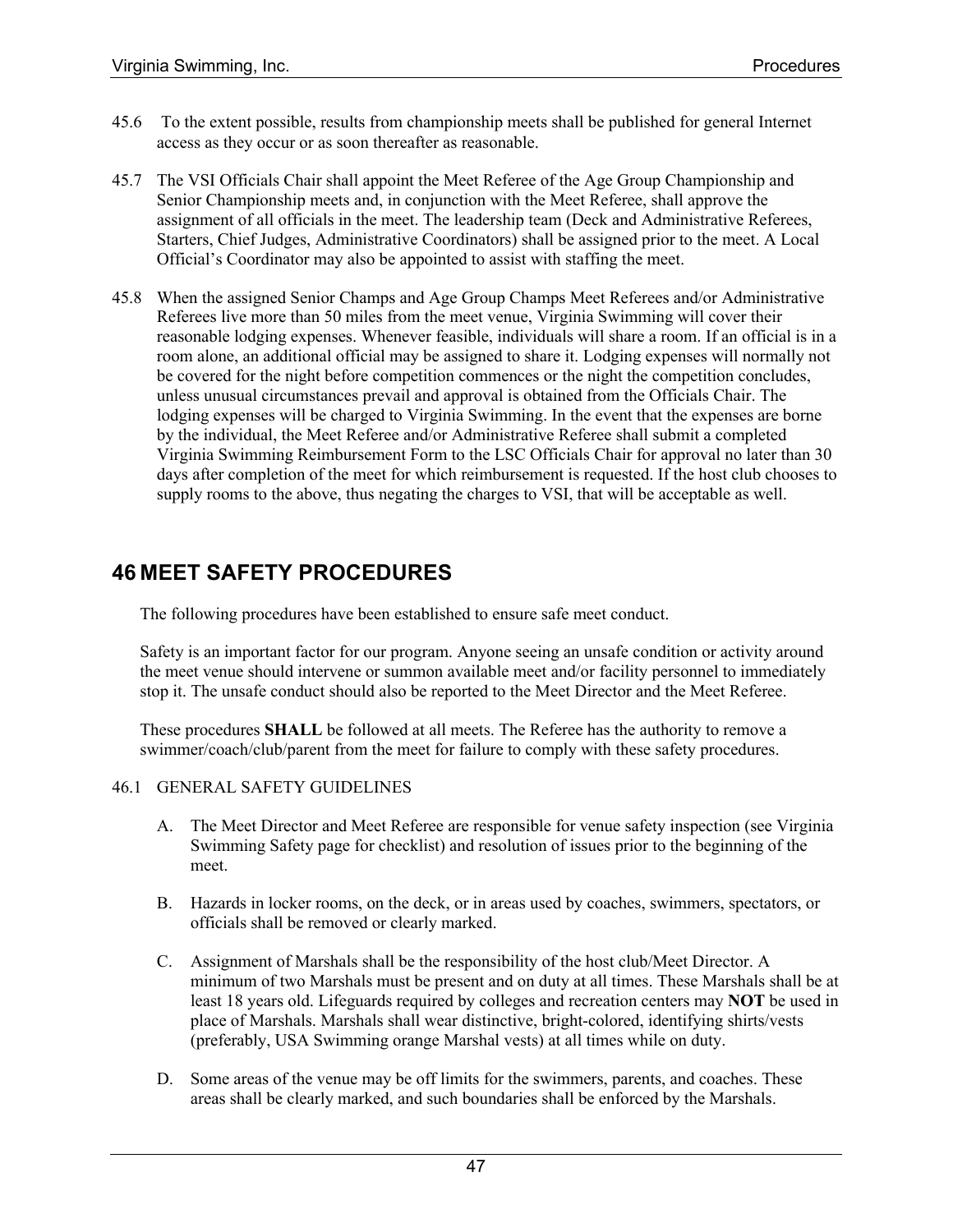- E. Where feasible the Announcer should announce periodic safety reminders throughout the meet (see Virginia Swimming Safety page for examples).
- F. Running on the deck is not permitted during the meet or during warm-ups.
- G. Horseplay is not permitted anywhere in the venue during the meet or during warm-ups.
- H. Shaving is not permitted anywhere in the venue (including locker rooms). Swimmer noncompliance will result in dismissal from the meet.
- I. **USE** of cameras or camera cell phones is prohibited in locker rooms.
- J. Warm-up procedures shall be enforced for any breaks scheduled during the competition.
- K. A swimmer, coach, or parent may be removed from the deck for interfering with a Marshal in the performance of his/her duties.
- L. Any accident/incident, no matter how seemingly insignificant, that occurs at the meet must be reported to the LSC Safety Chair and to USA Swimming using the USA Swimming Report of Occurrence Online Form (see Virginia Swimming Safety page). The Meet Director/Meet Referee is responsible for completing and submitting the form.
- 46.2 Practices for Air and Water Quality
	- A. Host Teams (Meet Director) must complete an "Air & Water Quality Practices" questionnaire and submit to the VSI Business Office with a draft meet announcement.
	- B. Host Facilities must complete the VSI Annual Facility Evaluation Form, to be submitted to the VSI Business Office and archived for the current swim season (September 1 – August 31). The form should be submitted no later than 10 days before the first meet held in the facility during the current swim year.
	- C. Host Teams (Meet Director) must complete the VSI Pre-Meet Evaluation Form 1-3 weeks prior to the meet and submit to the VSI Business Office with the meet recon report.
- 46.3 WARM-UP PROCEDURES (also applicable during all scheduled breaks in the competition)
	- A. Warm-ups will not begin until the Marshals are on deck and present for duty.
	- B. A Marshal must be present and on duty at any separate warm-up/warm-down area that is designated for use before, during, or after competition.
	- C. Warm-up procedures and schedule of warm-up lanes and times for each team shall be posted throughout the venue. The announcer shall announce lane and time assignments, special venue rules, and any change in the procedures directed by the Meet Referee or Meet Director.
	- D. Coaches are responsible for the conduct of their swimmers. Coaches shall instruct their swimmers regarding safety guidelines and warm-up procedures as they apply to conduct at meets.
	- E. Coaches must be in the immediate vicinity of their swimmers at the start of warm-ups to supervise the entry of their swimmers into the pool. Coaches must maintain line-of-sight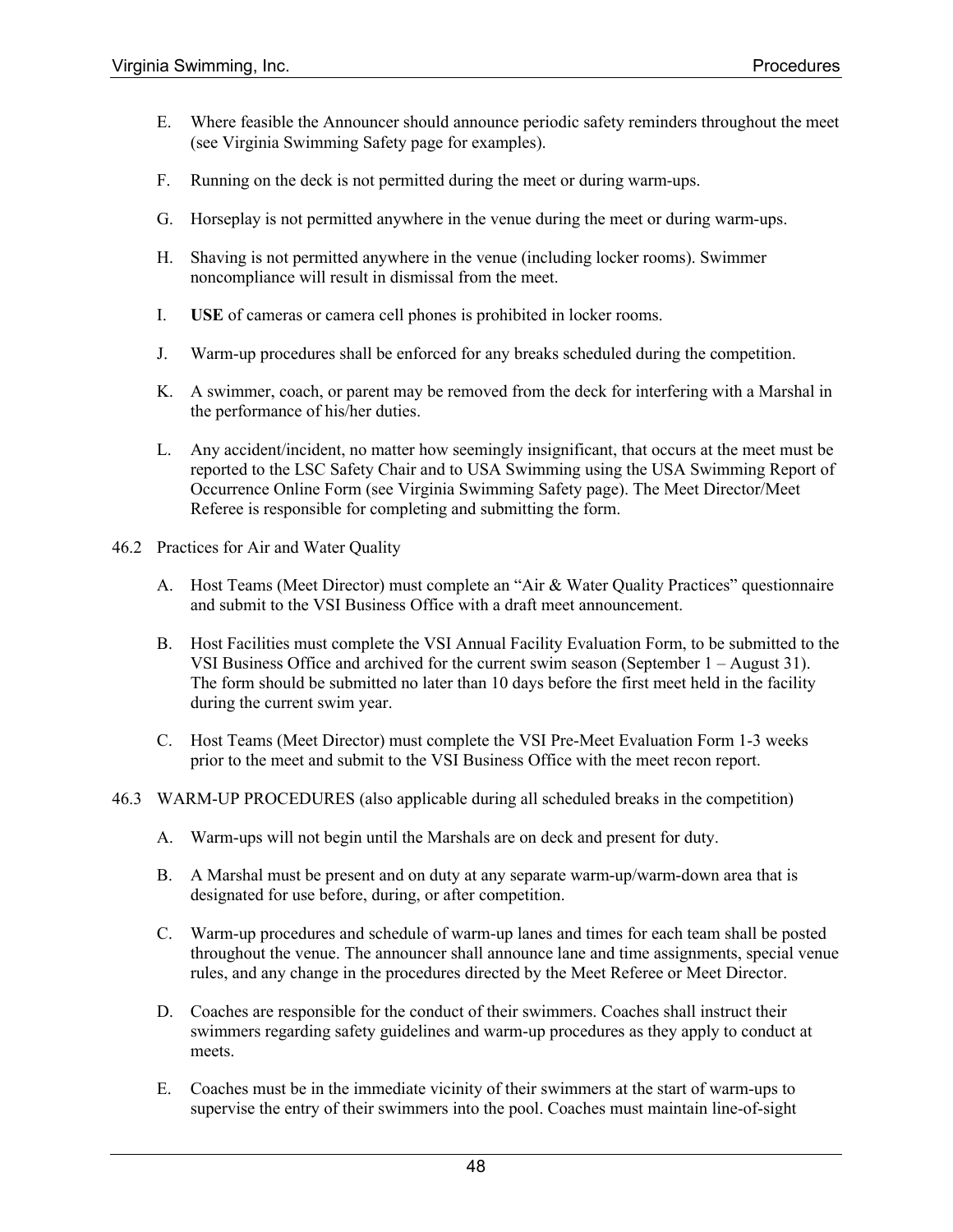control and supervision of their swimmers at all times. Swimmers who are unsupervised will not be allowed to warm up, unless placed under the supervision of a coach by the Meet Referee/Meet Director.

- F. All swimmers must start warm-ups from either the start end or the turn end of the pool. Entry into the pool from the sides is prohibited.
- G. Entry during general warm-ups is feet first only. There will be **NO DIVING OR RACING STARTS** from the blocks or end of the pool during general warm-ups.
- H. Each team may be assigned a lane(s) and a specified time for warm-up. Anytime during this warm-up period, the coach for assigned team may elect to convert the general warm-up lane to a sprint or to a pace lane. Prior to this, one-way swimming must be established with swimmers exiting at the far end of the pool. If there is more than one team sharing a lane, then such conversion to sprint / pace may only occur upon the agreement of all respective coaches covering the teams in this lane.
- I. During the sprint period of warm-ups, a racing start will be permitted only for one-way swimming, where the swimmer exits at the far end of the pool. The sprint lanes must be cleared by the Marshals/Referee before they are opened for use. Swimmers must NOT cut across adjacent lanes to exit the pool at one of the sides.
- J. During the sprint period of warm-ups, backstroke swimmers must be allowed to complete their start and to clear the area before any swimmer steps onto the block.
- K. Use of training equipment, which may include but is not limited to kick boards, pull buoys, paddles, bungee cords, and snorkels, is prohibited during warm-ups. Snorkels may be allowed during warm-ups for sessions that involve only senior-level classified competition.
- L. For facilities with a separate warm-up/warm-down area, there shall be no diving or racing starts in that area unless a lane has been specifically designated for one way racing starts.
- M. To avoid over-crowding of warm-up lanes, the Meet Referee/Meet Director may restrict warm-ups to those swimmers participating in the session immediately following the warmups.

### **UNASSIGNED WARM-UPS**

Depending upon the type of meet being conducted, the following warm-up format provides an alternative to specific warm-up times and lane assignments. Other formats that take into account the total number of swimmers and the available lane time are also acceptable, and may be assigned by the Meet Referee/Meet Director.

| Time                    | Lanes   |         |         |         |         |         |         |         |
|-------------------------|---------|---------|---------|---------|---------|---------|---------|---------|
|                         |         |         |         | 4       | G       | 6       |         |         |
| $\frac{1^{st}}{30}$ min | General | General | General | General | General | General | General | General |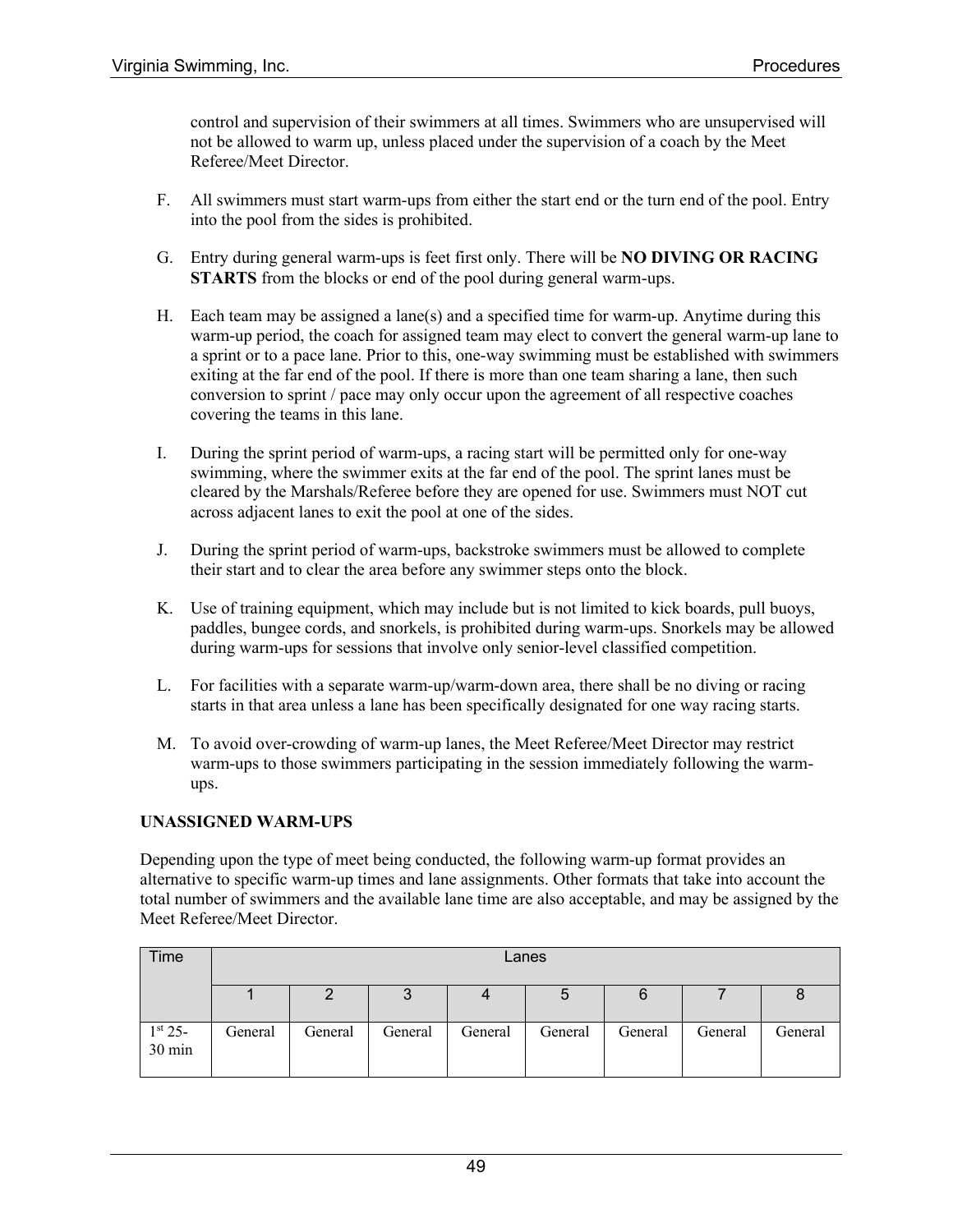| Last $25-$       | Pace | Sprint | General | General | General | deneral | Sprint | Pace |
|------------------|------|--------|---------|---------|---------|---------|--------|------|
| $30 \text{ min}$ |      |        |         |         |         |         |        |      |
|                  |      |        |         |         |         |         |        |      |

If lanes 2 and 7 are overcrowded during the sprint phase of warm-ups, lane 3 and/or lane 6 can also be designated as a sprint lane.

For long course competition in which the 50 M Freestyle is starting from the "turn" end of the pool, lane 2 or lane 7 should be designated for one-way sprints from that end of the pool.

Sprint lanes should be marked as such. All warm-ups will start from the starting end of the pool (except as noted above for the 50 M Freestyle in long course competition).

### **47 CONCUSSION MANAGEMENT**

- 47.1 Definitions
	- A. An appropriate healthcare provider for evaluating a potential concussion and signing a release authorization is a licensed (1) physician, physician assistant, osteopath physician, or athletic trainer; (2) neuropsychologist; or (3) nurse practitioner.
- 47.2 The concussion management procedures apply to:
	- A. Practice sessions conducted by VSI-registered clubs regardless of the geographic location of the practice
	- B. VSI-sanctioned meets when the sanction is held by VSI or a VSI-member club
	- C. VSI-approved meets when the approval is held by VSI or a VSI-member club
- 47.3 Education and training
	- A. Education of athletes
		- (1) On an annual basis, each VSI-member athlete shall review concussion awareness information provided by the VSI Operational Risk Committee. Minimally, this information will describe the short- and long-term health and academic effects of concussions. After having reviewed this information, the athlete and the athlete's parent or guardian (a parent or guardian signature is recommended, but not required, for athletes 18 years of age and older) shall sign a statement acknowledging receipt, review, and understanding of such information. It shall be the responsibility of the VSI-member club to ensure that this requirement is met and to maintain copies of the signed statements.
	- B. Education for coaches and officials
		- (1) It is highly recommended that all VSI-member coaches and officials participate in concussion management training. The following free on-line courses are recommended:
			- (a) The CDC's (Centers for Disease Control and Prevention) "HEADS UP to Youth Sports: Online Training" found at: https://www.cdc.gov/headsup/youthsports/training/index.html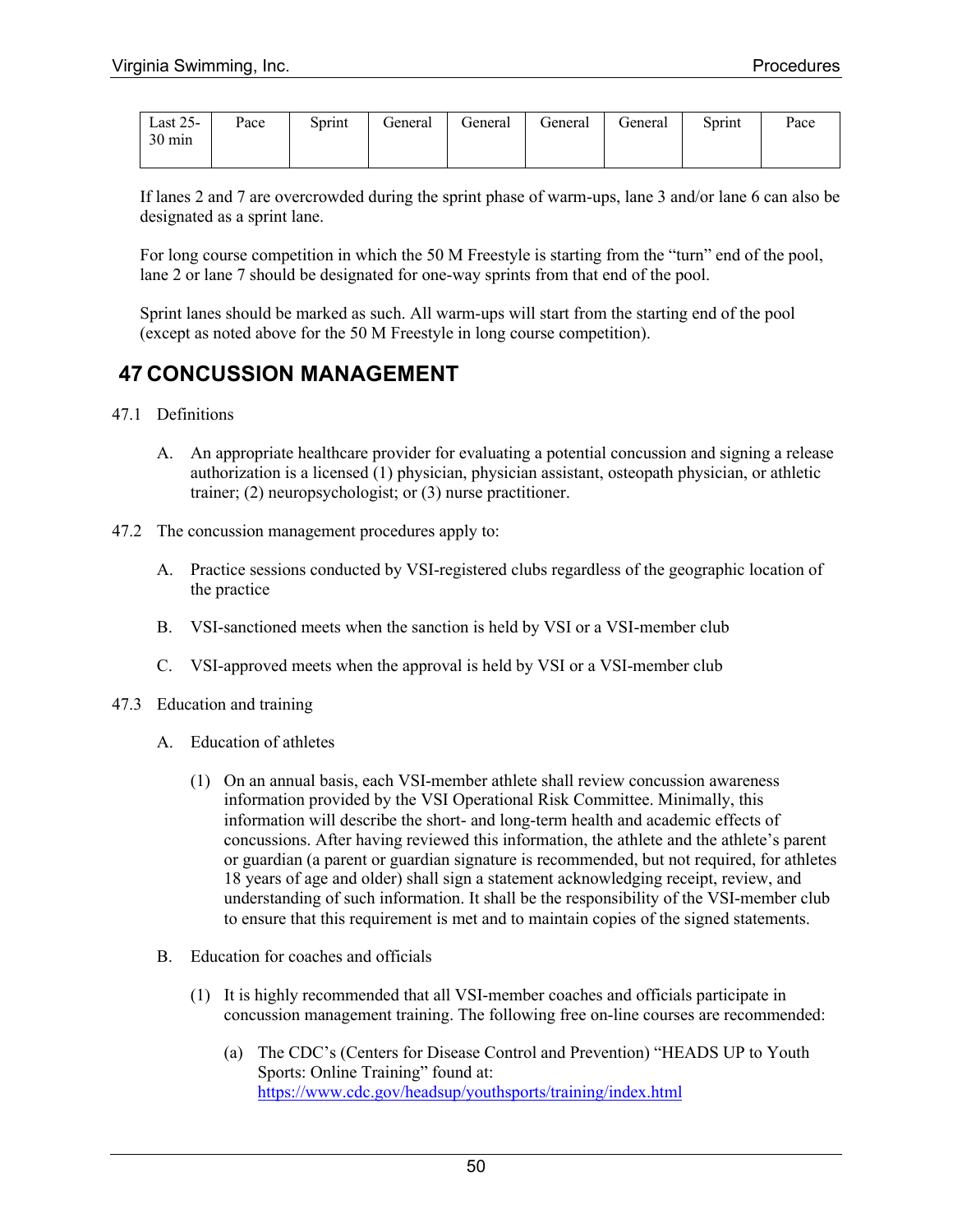(b) The NFHS's (National Federation of State High School Associations) online coach education course "Concussion in Sports—What you Need to Know" found at: https://nfhslearn.com/courses?searchText=Concussion

*[B(1), B(1)(a), and B(1)(b) shall automatically sunset on January 1, 2020, when the USA-S concussion training requirements go into effect. These sections shall be replaced by the following language: B(1) VSI-member coaches and officials shall comply with all concussion management training requirements as specified by USA Swimming.]*

- (2) When practices or competition use aquatic facilities located on public school property located in the state of Virginia, coaches and officials using those facilities shall annually complete a concussion management training courses listed in this section. The following free on-line courses are recommended:
	- (a) The CDC's (Centers for Disease Control and Prevention) "HEADS UP to Youth Sports: Online Training" found at: https://www.cdc.gov/headsup/youthsports/training/index.html
	- (b) The NFHS's (National Federation of State High School Associations) online coach education course "Concussion in Sports—What you Need to Know" found at: https://nfhslearn.com/courses?searchText=Concussion
- (3) When a copy of the concussion management training certificate obtained by a VSImember coach or official is sent to the VSI Business Office, the completion date will be recorded in the member's membership profile.

*[B(3) shall automatically sunset on January 1, 2020, when the USA-S concussion training requirements go into effect.]*

- 47.4 VSI-member clubs shall proactively develop a concussion management communications plan that minimally contains the following elements:
	- A. Timely notification of the athlete's parents or guardians of a suspected head injury or concussion, whether or not the evaluation showed signs of a possible concussion. In the event that a concussion is suspected, the notification shall include information on the requirements for evaluation by a licensed health care provider and the need for a signed release authorization from a licensed health care provider in order to return to practice and competition. In the event that a concussion is not suspected, the notification shall include information on the signs and symptoms of a concussion and the need to seek immediate medical attention if the athlete exhibits any signs or symptoms of a concussion.
	- B. Timely notification of the athlete's club administrative and coaching structure of the suspected head injury or concussion to ensure that the athlete does not return to practice or competition with a coach who has not been informed of the suspected concussion and until a signed release authorization has been received from a licensed healthcare provider.
- 47.5 Procedures to be followed if a concussion is suspected:
	- A. If an athlete is suspected by a parent, coach, official, facility personnel, or other individual of having sustained a possible head injury or concussion during practice or competition, the suspicion shall immediately be brought to the attention of the athlete's coach, facility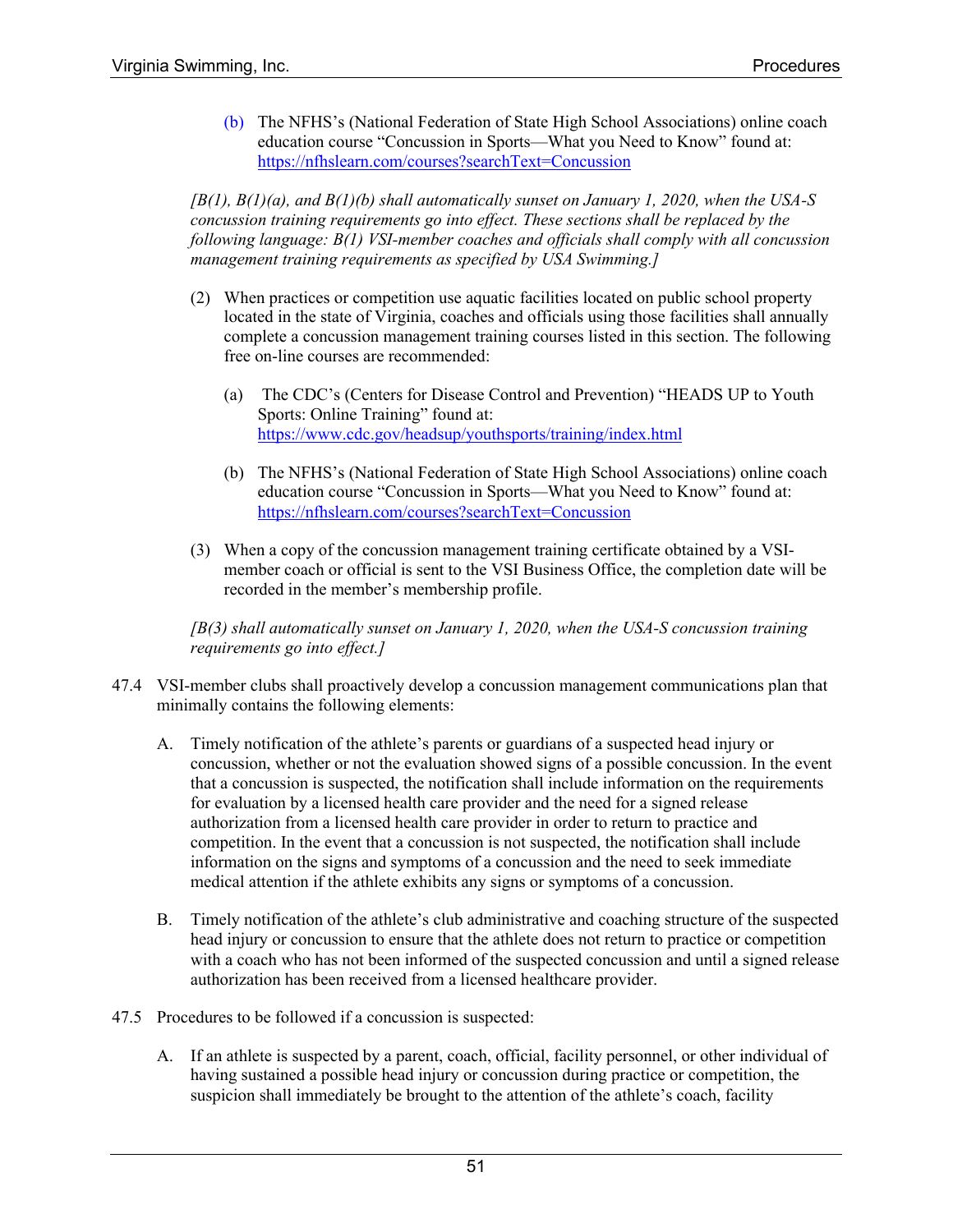personnel, the meet referee (if during competition), and the athlete's parents or guardians (if present). The athlete shall immediately be evaluated for a possible concussion. If upon evaluation, any party observing the evaluation believes the athlete exhibits one or more signs of a concussion, the athlete shall not return to practice or competition that day. Additionally, the athlete shall not return to practice or competition until the athlete has been evaluated by a licensed healthcare provider and has received a signed release authorization from a licensed healthcare provider.

- B. If an athlete has been diagnosed with a concussion that was sustained outside of practice or competition, it shall be the responsibility of the athlete (if 18 years of age or older) or the athlete's parents or guardians to inform the athlete's coach. The athlete shall not return to competition or practice that day nor until the athlete has been evaluated by a licensed healthcare provider and has received a signed release authorization from a licensed health care provider.
- C. If an athlete acts in such a way that the athlete's coach suspects that the athlete may have sustained a concussion outside of practice or competition, the suspicion shall be handled as described in 2.5A above.
- D. Any incident occurring at practice or competition that results in a head injury or suspected concussion shall be reported using the online USA Swimming Report of Occurrence form.
- 47.6 Return-to-play protocol
	- A. No athlete shall participate in practice or competition the same day that the athlete:
		- (1) exhibits signs, symptoms, or behaviors that are suggestive of a concussion, or
		- (2) has been diagnosed with a concussion
	- B. No athlete shall return to practice or competition on the days after the athlete exhibits signs, symptoms, or behaviors that are suggestive of a concussion until a signed release authorization has been received from a licensed healthcare provider attesting that the athlete was not diagnosed as having a concussion.
	- C. No athlete diagnosed with a concussion shall return to practice or competition until the athlete receives a written signed release authorization from an appropriate licensed healthcare provider.
- 47.7 Meet announcement language
	- A. The following statement shall be included in the Rules section of all meet announcement for all VSI sanctioned or approved competitions:

*An athlete suspected of sustaining a concussion, or exhibiting signs of a concussion, will immediately be removed from competition and shall not return to competition that day. The athlete may return to competition on a subsequent day, but only with a release authorization signed by a licensed healthcare provider.*

47.8 Meet referee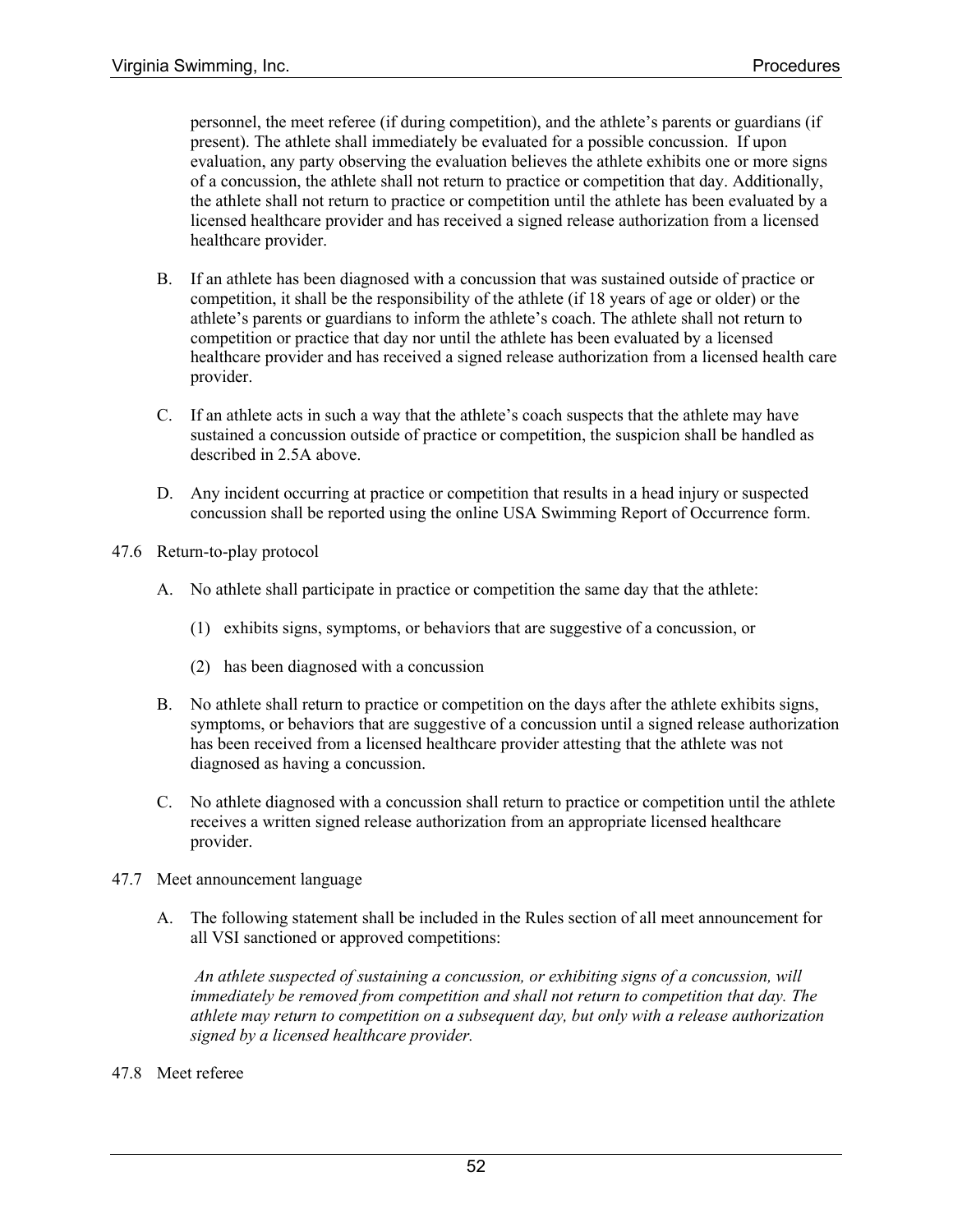A. The designated meet referee for a VSI-sanctioned or a VSI-approved meet when the meet sanction or approval is held by VSI or a VSI-member club shall have completed either the CDC or NFHS concussion management training course.

*[47.8 shall automatically sunset on January 1, 2020, when the USA-S concussion training requirements go into effect.]*

### **48 VIRGINIA SWIMMING OUTREACH ATHLETE MEMBERSHIP**

- 48.1 **Purpose of Outreach Membership:** Virginia Swimming offers Outreach Membership at a reduced membership fee to a swimmer who qualifies on the basis of financial need.
- 48.2 Outreach Membership Qualifications:

The yearly income guidelines used by the local school district to qualify students for the National School Lunch Program Free or Reduced Meals will be used to qualify a swimmer for Virginia Swimming / USA Swimming Outreach Membership. A swimmer does not have to participate in the actual lunch program in order to qualify for Outreach Membership. A copy of one of the following must be provided to show proof of need:

- A. National Free or Reduced Meals Program verification form;
- B. Medicaid card;
- C. Food Stamp letter;
- D. Current signed federal tax return showing the income guideline has been met;
- E. Other documentation that is consistent with the Income Eligibility Guidelines for the National School Lunch Program.
- 48.3 Application Procedure:
	- A. The swimmer applies to a club for Outreach Membership.
	- B. The club reviews documents to determine qualification for Outreach Membership.
	- C. The club submits an Outreach Membership request to the VSI Membership/Registration Coordinator indicating the type of qualifying documentation it has received. If the club uses guidelines other than a – d listed above, an explanation of the process used needs to be sent to the Membership/Registration Coordinator and updated on an annual basis.
	- D. The Membership/Registration Coordinator approves Outreach Membership or, if needed, requests to review the qualifying documentation.

An unattached swimmer who is not affiliated with a club should submit the qualifying documentation to the VSI Membership/Registration Coordinator.

48.4 Entry Fee Reimbursement Program for Outreach Athletes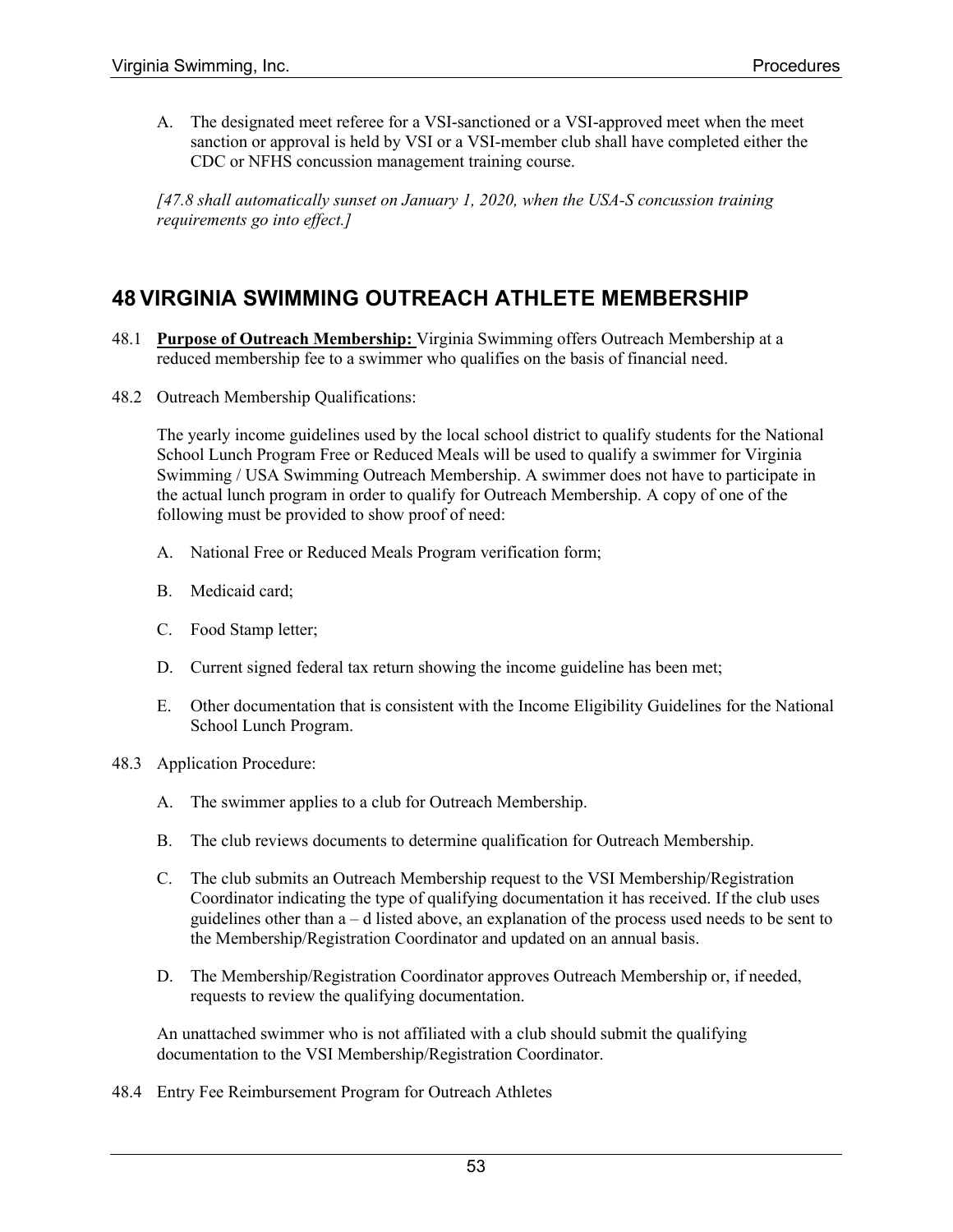- A. **Purpose of Program:** To encourage the participation of Outreach Athletes in VSI sanctioned meets, VSI will reimburse a club for meet entry fees paid by the club for the outreach athletes. Only sanctioned meets for which VSI receives rebate fees are eligible for reimbursement to the team for outreach swimmer meet entry expenses.
- B. Reimbursement Procedure:
	- (1) The Membership/Registration Coordinator will advise the Treasurer of the names and club affiliation of all VSI registered Outreach Athletes.
	- (2) VSI will send a letter to the Point of Contact for each club that registers an Outreach Athlete advising the club that it is eligible for reimbursement of meet entry fees paid for the athlete.
	- (3) The reimbursement will be paid for (a) the swimmer fee and (b) all individual event entry fees paid by the club for the athlete. For events where the entered athlete did not swim, 50% of the entry fee will be reimbursed.
	- (4) The club must file for the entry fee reimbursement within 60 days of the conclusion of the meet.
	- (5) The Treasurer will provide an Outreach Entry Fee Reimbursement Request on the Diversity page of the VSI website for use by clubs eligible for the reimbursement.
	- (6) For reimbursement, the club must provide (a) the athlete's name, (b) the date and location of the meet, and (c) the individual events for which entry fees were paid for the athlete.
	- (7) The Treasurer will confirm the entry information from the published meet results. If the athlete did not swim an entered event, the club must provide a copy of the club's entry information provided by the meet host.
	- (8) The reimbursement check will be made payable to the club and forwarded to the address provided on the reimbursement request.
	- (9) The athlete and the club have the right to appeal any decision regarding reimbursement to the VSI Administrative Review Board.

### **49 ENTRY FEE REIMBURSEMENT PROGRAM FOR OUTREACH ATHLETES**

- 49.1 Purpose of program: To encourage the participation of Outreach Athletes in VSI sanctioned meets, VSI will reimburse a club for meet entry fees paid by the club for the Outreach Athletes. Sanctioned meets for which VSI receives rebate fees qualify for this reimbursement.
- 49.2 Reimbursement Procedure:
	- A. The Membership/Registration Coordinator will advise the Program Coordinator of the names and club affiliation of all VSI registered Outreach Athletes.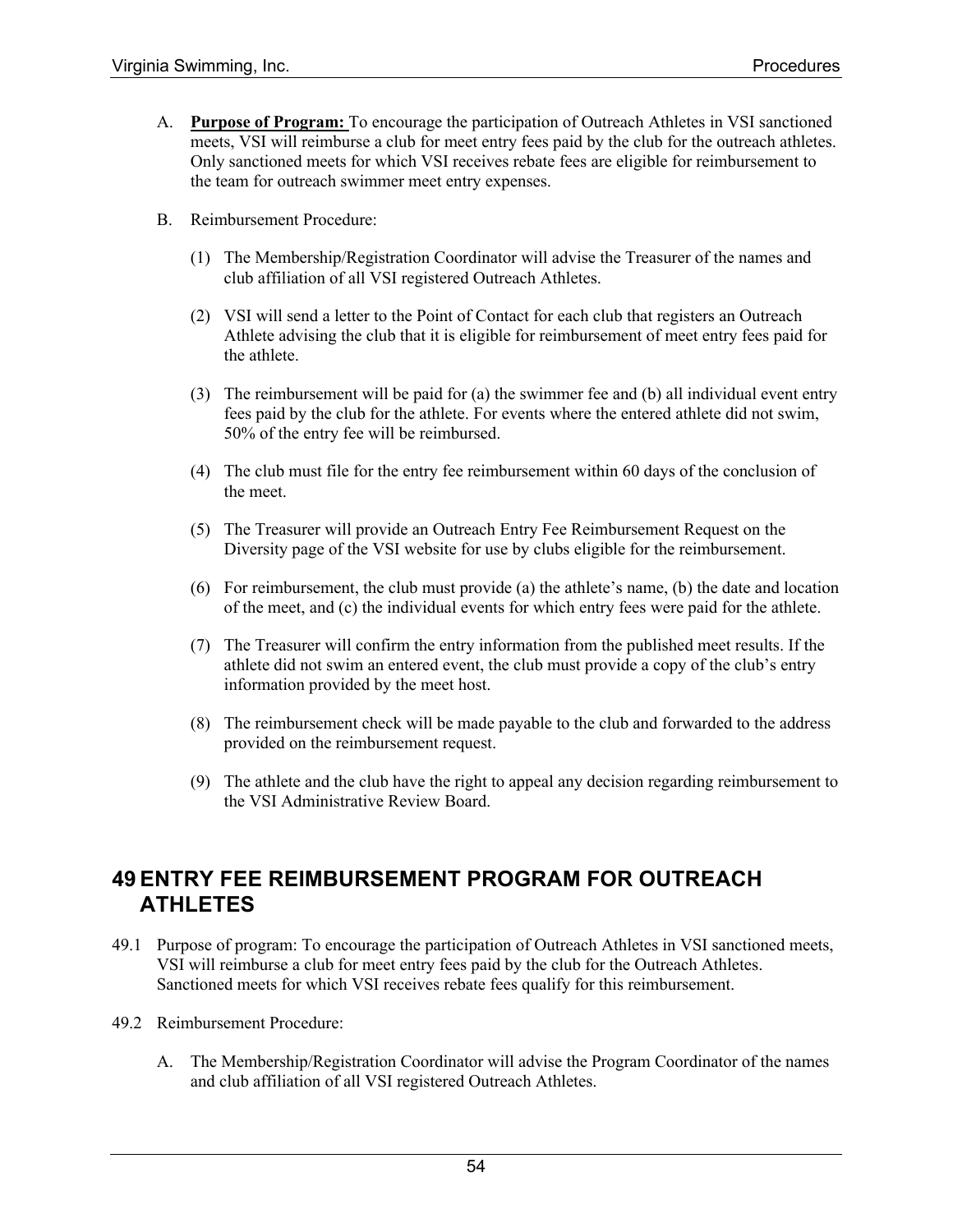- B. The Membership/Registration Coordinator will notify the Point of Contact for each club that registers an Outreach Athlete advising the club that it is eligible for reimbursement of meet entry fees paid for the athlete.
- C. The reimbursement will be paid for all individual event entry fees paid by the club for the athlete. For events where the entered athlete did not swim, 50% of the entry fee will be reimbursed.
- D. The club must file for the entry fee reimbursement within 60 days of the conclusion of the meet.
- E. The Program Coordinator will provide Outreach Reimbursement information and forms on the Diversity page of the VSI website for use by clubs seeking reimbursement.
- F. For reimbursement, the club must provide the following information for a meet:
	- (1) an Individual Meet Summary sheet from Meet Manager (see Appendix on website) for each outreach athlete;
	- (2) a completed Outreach Entry Fees Request Summary listing the names of the athletes, the number of events entered for each athlete, and the number of entered events in which the athlete did not swim.
- G. The Program Coordinator will confirm the entry information from the published meet results and notify the Treasurer of the approved request.
- H. The reimbursement check will be made payable to the club and forwarded to the address provided on the reimbursement request.
- I. The athlete and the club have the right to appeal any decision regarding reimbursement to the VSI Administrative Review Board.

# **50 VIRGINIA SWIMMING OFFICIALS' OUTREACH MEMBERSHIP**

- 50.1 Purpose of Officials' Outreach Non-Athlete Membership: To provide no-cost non-athlete memberships and reimburse/cover the costs of associated background checks for the parents/guardians of outreach swimmers who are certifying or recertifying as Virginia Swimming officials.
- 50.2 Outreach Membership Qualifications:
	- A. Parent or legal guardian of a swimmer qualifying for outreach membership.
	- B. Training officials must pass any required tests and show evidence of progression towards certification.
	- C. When recertifying, meet the minimal requirements for recertification in at least one position.
- 50.3 Application Procedures: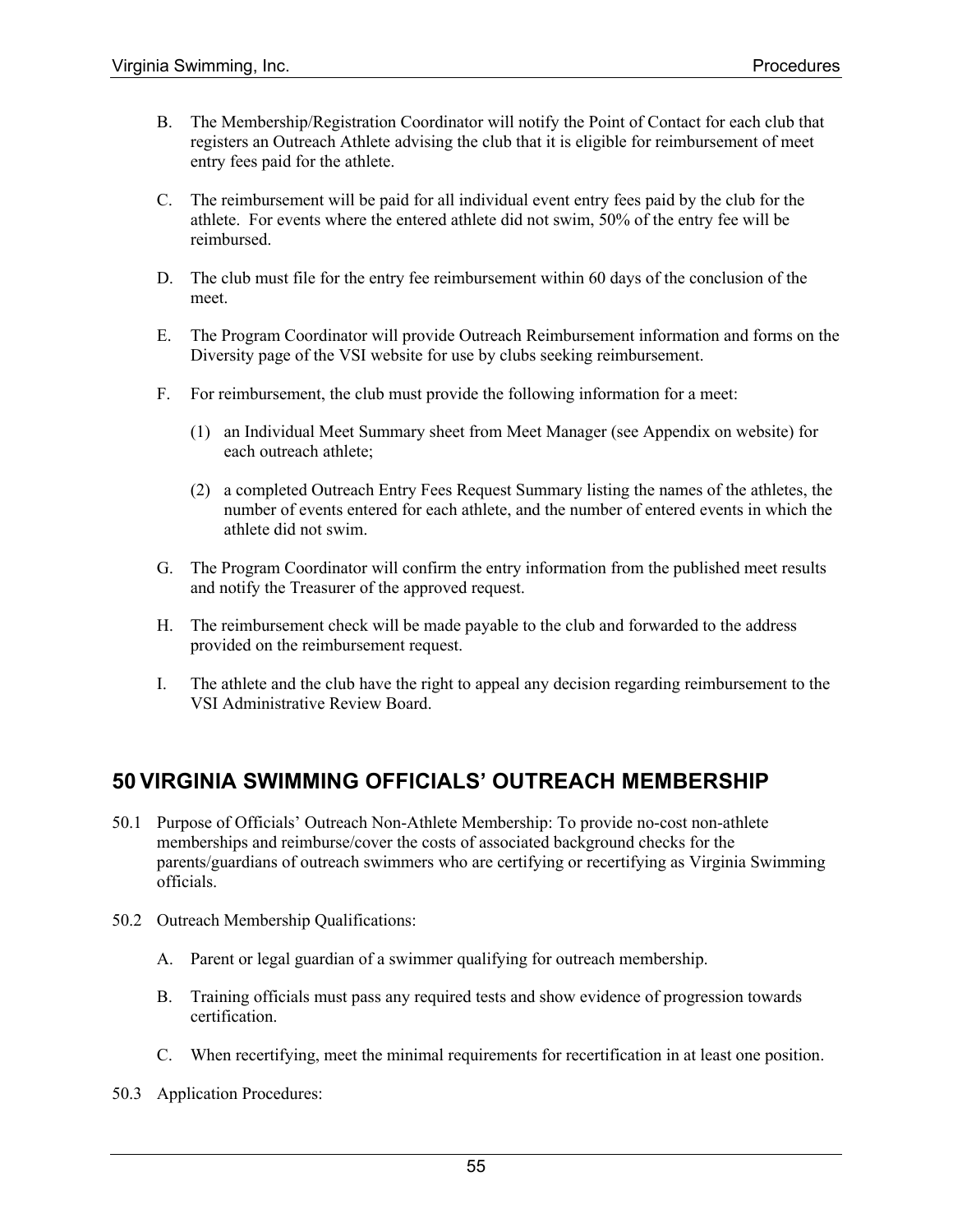- A. The parent or legal guardian applies to a club for outreach non-athlete membership.
- B. The club determines that the individual qualifies for outreach non-athlete membership on the basis of being the parent or guardian of an outreach athlete.
- C. The club submits an outreach non-athlete membership request to the VSI Membership/Registration Chair.
- D. Upon request of the Membership/Registration Chair, the VSI Officials Chair will certify that the individual qualifies for outreach non-athlete membership on the basis of progression towards certification or meeting the recertification requirements
- E. VSI will either reimburse the individual for the background check or make arrangements to pay for the background check

# **51 MEET MANAGEMENT PROCEDURES**

The host club shall run the meet using meet management software that can produce an output file that is suitable for entry into the SWIMS and participating team databases.

The Host Club will appoint a Meet Director who must be a registered member of USA Swimming. Effective October 1, 2019, the host team (or satellite, as appropriate) must have at least one member attend the Meet Director Workshop within the two years preceding the first day of the meet.

### **Step 1 – 75 days prior to the start of meet**

- 51.1 Determine who will process your meet entries (Meet Entry Person). That person must be computer literate, have (or have access to) a computer and printer and be familiar with the HYTEK Meet Manager program your team will be using.
- 51.2 Prepare the meet announcement with close consultation of the Meet Referee using the Virginia Swimming meet announcement template (as posted on the Virginia Swimming website). If in doubt examine a previous meet announcement or from another club hosting a similar meet.
- 51.3 If you have any questions about organizing your meet or composing a meet announcement consult the Technical Planning Chair.
- 51.4 No later than 2 months prior to the meet, submit a draft of the meet announcement via email to the VSI Business Office. Meet announcements for all meets will be reviewed by the VSI Business Office, who will then recommend approval to the Administrative Vice Chair. When the Technical Planning Chair gives the approval to the Administrative Vice Chair, the sanction shall be issued.
- 51.5 With the exception of meets with a splash fee set by Virginia Swimming, a copy of the Meet Expense Worksheet shall be completed and submitted to the VSI Administrative Office along with the draft meet announcement. A copy of the worksheet can be found on the VSI website.
- 51.6 The Air and Water Quality Questionnaire shall be submitted to the VSI Business Office along with the draft meet announcement. A copy of the questionnaire can be found on the VSI website.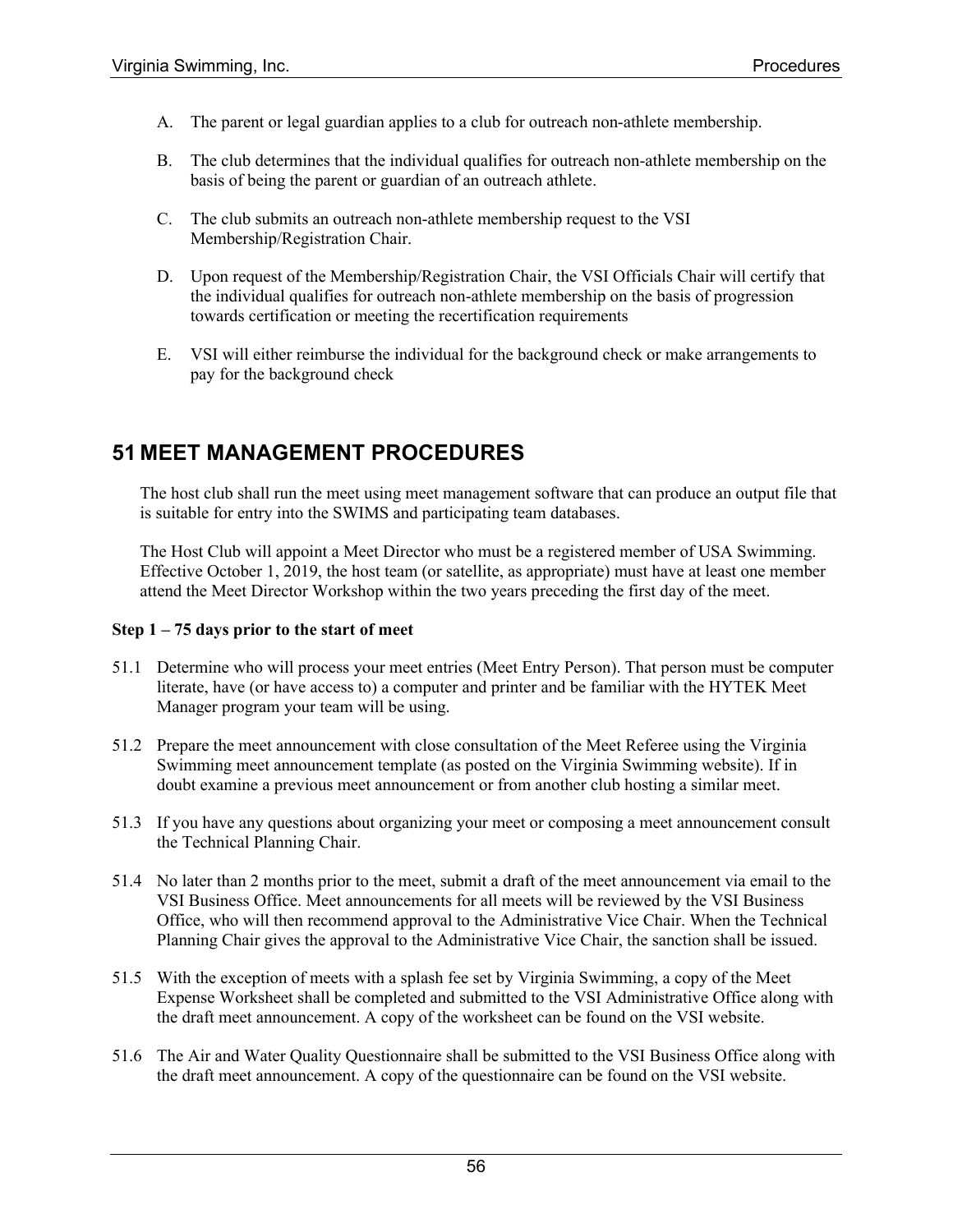51.7 When the Technical Planning Chair finalizes the meet announcement, the sanction number will be issued. Turnaround time for approval usually is 7-14 days. The announcement will be posted to the Virginia Swimming website.

### **Step 2 –45 days prior to the first day of the meet**

- 51.8 Have your host Meet Entry Chair set up the meet on Meet Manager as specified in the meet announcement, events in correct sessions, events divided by age group if necessary, and any scoring set up if applicable. All correct fees and surcharge must be included in the meet event setup file. Use a 30 second interval between heats. Also, you must include the meet sanction number. Upon completion, the meet event setup file should be sent to the VSI Business Office for review and posting to the VSI website.
- 51.9 Work with the Club Officials' Chair and Meet Referee to arrange for the necessary certified officials.
- 51.10 Plan for pool preparation when and where the CTS will be set up, who will program it, the location of public address system, hospitality, snack bar, swim shop (if appropriate).
	- A. Consider how swimmers will be called to the blocks and decide if you need additional help for younger swimmers.
	- B. Also plan for needed supplies DQ cards, watches (at least 1/lane plus 2 extra), bell, counters, pencils, paper, labels etc.
	- C. A computer for scoring and at least one printer, in addition to the one for the CTS, will be necessary.

#### **Step 3 – As entries for the meet arrive:**

- 51.11 Process the meet entries and enter them into MM as they are received. Do NOT wait until the entry deadline to begin entering the entry information into MM. Monitor the projected timeline for each session as entries as processed. (Note: as the timeline can be affected by seeding, you should confirm each session length only after doing a preliminary seed of the meet.)
- 51.12 Resolve problems with the clubs concerned. All entries must include official USA Swimming registration numbers and the LSC for each team should be listed.
- 51.13 Check all entries (email files, computer disks, and Master Entry Sheets (manual entry)) for accuracy in regard to time standards and age groups.
- 51.14 An electronic report of the entries should be included with the entry file. Entry fees must be received prior to the start of the meet.
- 51.15 Prepare the following reports: including in the meet header the meet date, course (25 yards, 25 meters, or 50 meters), and sanction number.
	- A. Registration report for Membership/Registration Coordinator. (List of swimmers and registration numbers). Look under File – Export- USS registration in Win-MM. Send to VSI Administrative Office via email no later than seven (7) days prior to the start of the meet.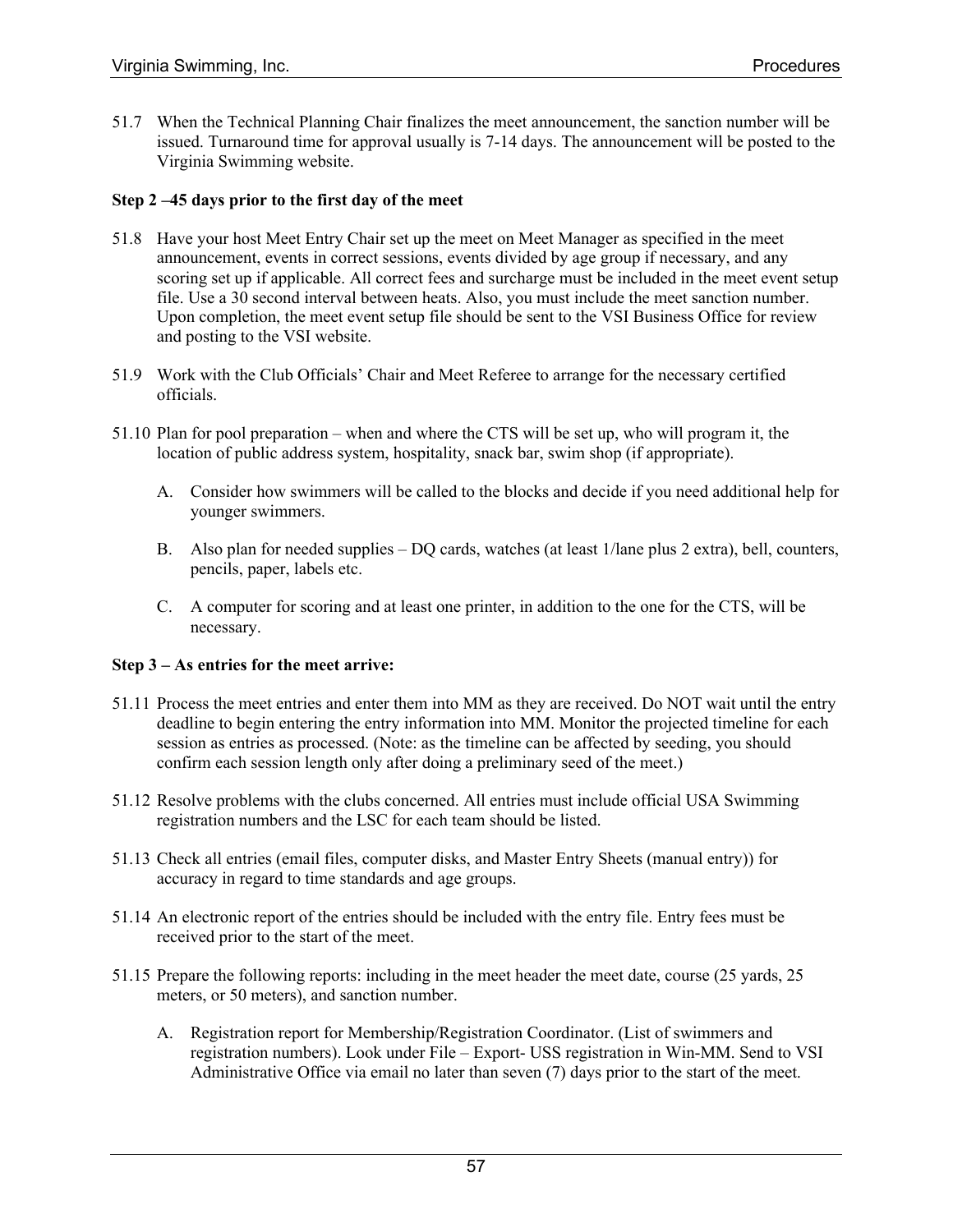- B. Pre-Meet Facility Evaluation Form shall be submitted 1-3 weeks prior to the start of the meet. The form can be found on the VSI website.
- C. Session timelines (30 second intervals). Submit timelines and meet back-up as soon as any session reaches four (4) hours, but not later than 7:00 pm the day after the meet entry deadline.
- D. Warm up schedule remember that number of swimmers/team varies by session.
- E. Psych sheet or Heat sheet (if pre-seeded meet). May be posted on a website if desired. Remember to print extra copies for coaches and officials.
- F. Timer cards or Lane timer sheets.
- G. Information for coaches team roster, list of team entries (individual and relay).
- 51.16 Bring your Meet Referee up to date (Meet Director or Host Officials' Chair). Tell the Meet Referee of the availability of other officials, number of swimmers, and session timeline reports.

### **Step 4 – Meet day. Turn over technical control of meet to referee.**

- 51.17 Provide him with a heat sheet, a list of officials, and session length data.
- 51.18 Have marshals present before warm-up begins and announcer available early to call for coaches, officials, and timers.
- 51.19 Make sure meet supplies for head timer, referee, and clerk of course are available, including all necessary forms, DQ cards, relay take-off slips, bell and counters if required.
- 51.20 Remain readily available in case of questions or problems.

#### **Step 5 – At end of meet**

- 51.21 Provide teams with meet file upon request.
- 51.22 Arrange for return of any VSI equipment. Be sure to document any problems and malfunctioning equipment.

#### **Step 6 – After the meet**

- 51.23 Prepare the hard copy results for any team that has specially requested them. Email the results database (unlocked) to the VSI Business Office.
	- A. The results database (unlocked) should be sent to VSI Business Office by email as soon as possible.
	- B. Results must be sent out no more than 7 days after the meet. 1 or 2 days is preferable.
- 51.24 Prepare and mail financial report. This is due in 30 days. Send to the VSI Business Office, Treasurer, Administrative Vice Chair, and Technical Planning Chair.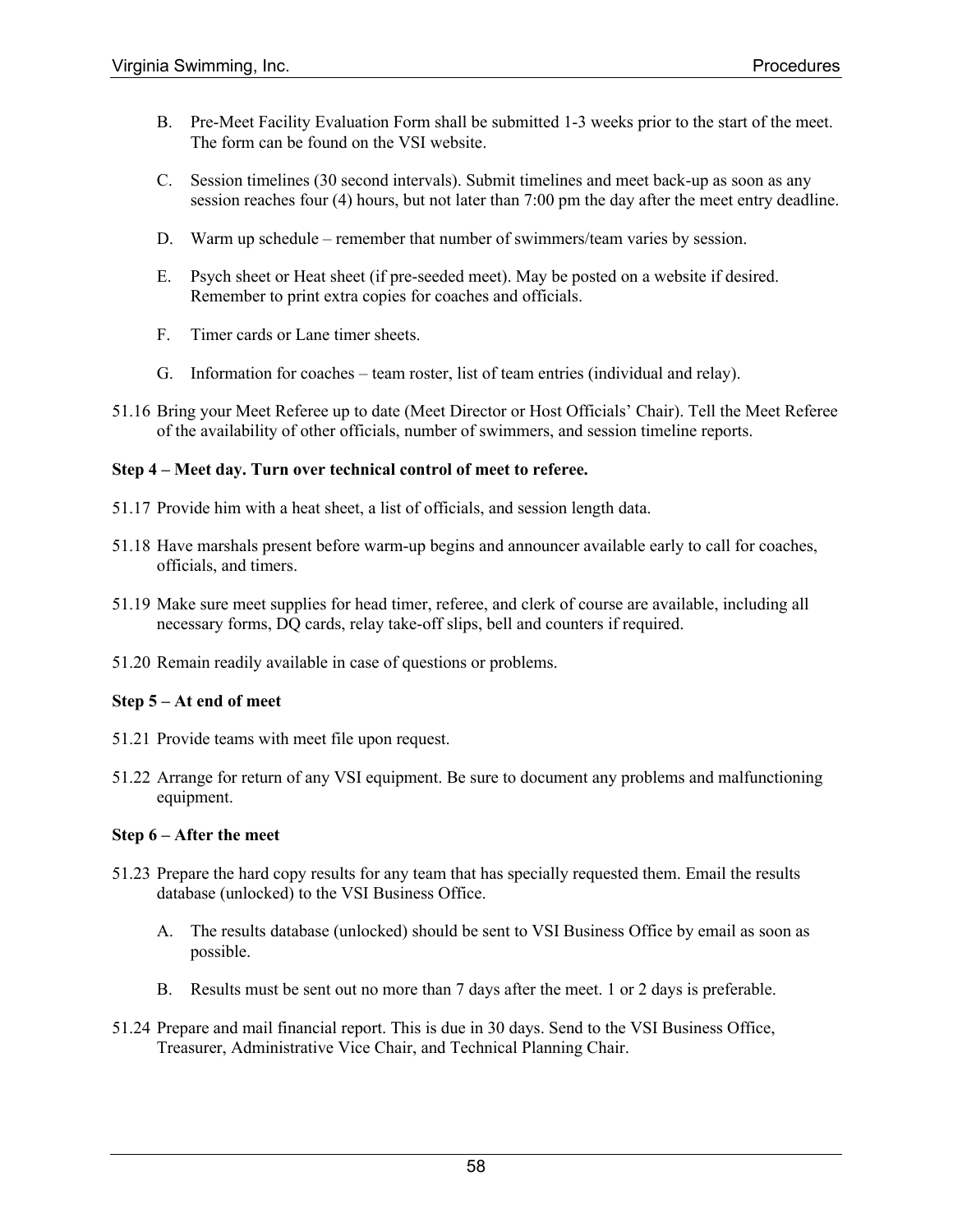# **52 ANNUAL SWIMMER RECOGNITION**

Virginia Swimming will recognize the following athletes at its annual awards celebration:

- 52.1 Competitive Spirit Award: This award is designed to recognize athletes for attitude, character and leadership within a team. Virginia Swimming will provide awards for each team to present to a 12 & U girl and boy as well as 13 & O girl and boy.
- 52.2 All Star Team: The Short Course All Star Team will include those athletes who attained a Virginia top-five time in the appropriate age group in short course yard events. The Long Course All Star Team will include those athletes who attained a Virginia top-five time in the appropriate age group in long course meter eventsp.

Times must have been achieved since the last awards banquet or celebration.

52.3 Swimmer of the Year Award: This award is for an outstanding swimmer in the specified age groups as determined by the Age Group and Senior Committees. 14 & younger athletes will be recognized in single age groups. 15 & over athletes will be recognized in two age groups: 15/16 and 17/18.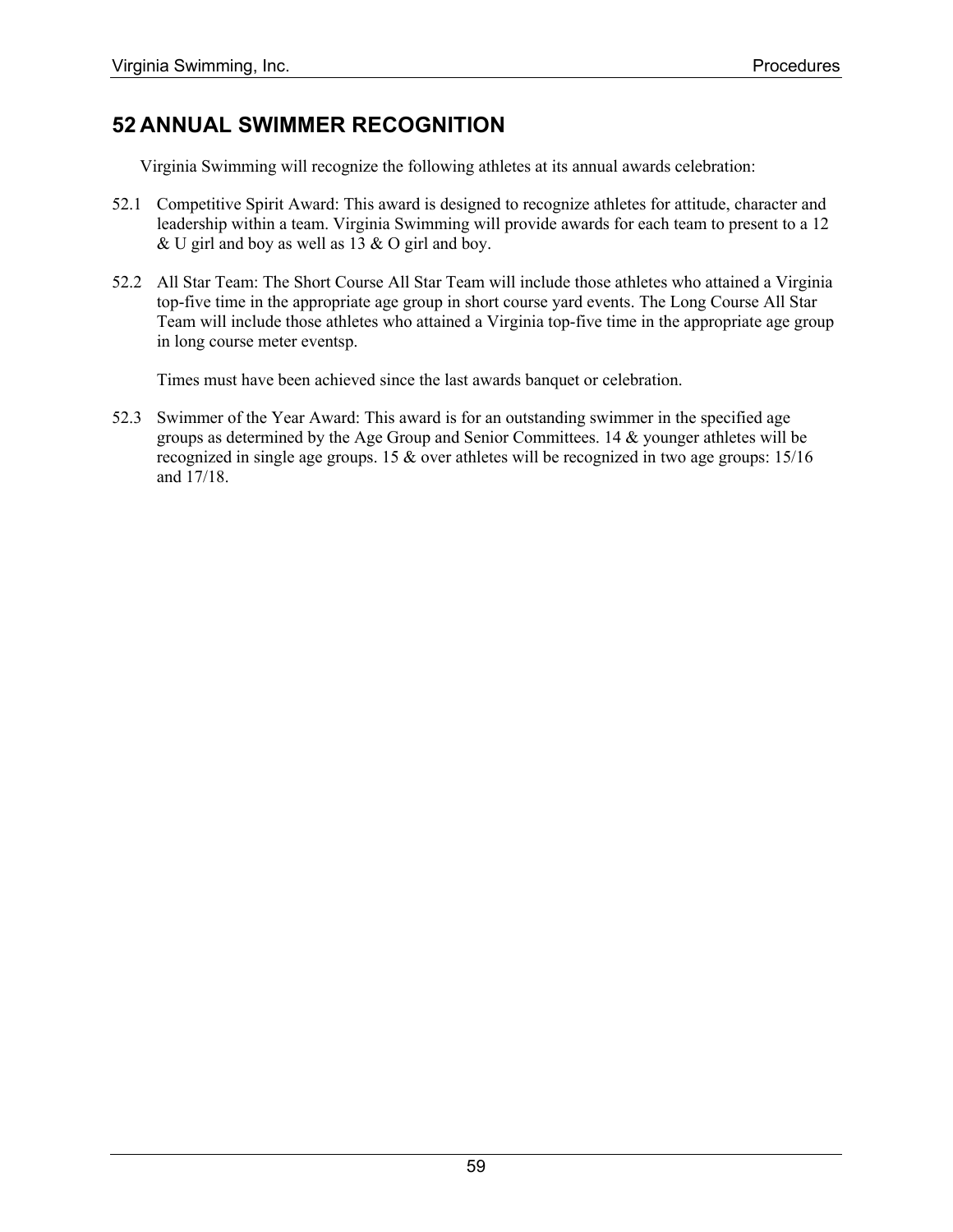### **APPENDICES**

# **A. APPENDIX A: CONFLICT OF INTEREST STATEMENT**

Those who choose to serve Virginia Swimming, whether as volunteers or paid professionals, are held to a high standard of conduct. Those who serve must do so without personal gain in order to avoid any institutional loss or embarrassment and to behave in such a way that the organization's trust and public confidence are enhanced. It is important to avoid any real or perceived conflict of interest.

While no set of guidelines can completely define acceptable behavior, the principles that guide behavior in this area are disclosure, non-participation in the decision making process where personal or family gain is a possibility, and a commitment to honor the confidentiality of organizational information. All conduct is founded on the individual's own sense of integrity. Any individual accepting the honor of serving Virginia Swimming must accept the burdens of public disclosure and public scrutiny.

In our complex society, the mix of volunteer work, business interests, governmental activity, and family relationships often creates potentially conflicting interests. What is required is disclosure of potential conflicting interests when they arise, and strict nonparticipation in any evaluation process relating to the matter in question.

The following seven items reflect specific expectations by VSI of people signing this agreement. These items cannot and do not however completely define what is acceptable. They are intended rather as guidelines to what is acceptable conduct. Each individual must find his or her own way within this guidance.

- A. A good faith effort must be exercised by those signing this statement to conduct the business of Virginia Swimming in observance of both the spirit and letter of applicable federal and state laws.
- B. Virginia Swimming properties, services, opportunities, authority and influence are not to be used for private benefit.
- C. Members of the Virginia Swimming Board of Directors will disclose the nature and extent of an actual or potential conflict of interest when it involves the award of contracts, the purchase of goods and services, the award of contracts for professional services, and the allocation of Virginia Swimming resources for individual use. Reimbursement for reasonable and customary expenses associated with travel to meets, meetings and conferences on behalf of VSI does not constitute a conflict of interest
- D. Gifts, cash, travel, hotel accommodations, entertainment, or favors are neither to be given (except with full approval of the Board of Directors) nor received, except those of nominal value exchanged in the normal course of business. Gifts and favors of more than one hundred dollars (\$100.00) value should not ordinarily be accepted. If circumstances render it awkward to refuse such a gift, the donor should be thanked and told the gift is being accepted on behalf of and will be delivered to Virginia Swimming.
- E. Expenses incurred in the furtherance of Virginia Swimming business are to be reasonable, necessary and (if twenty-five dollars or more) substantiated.